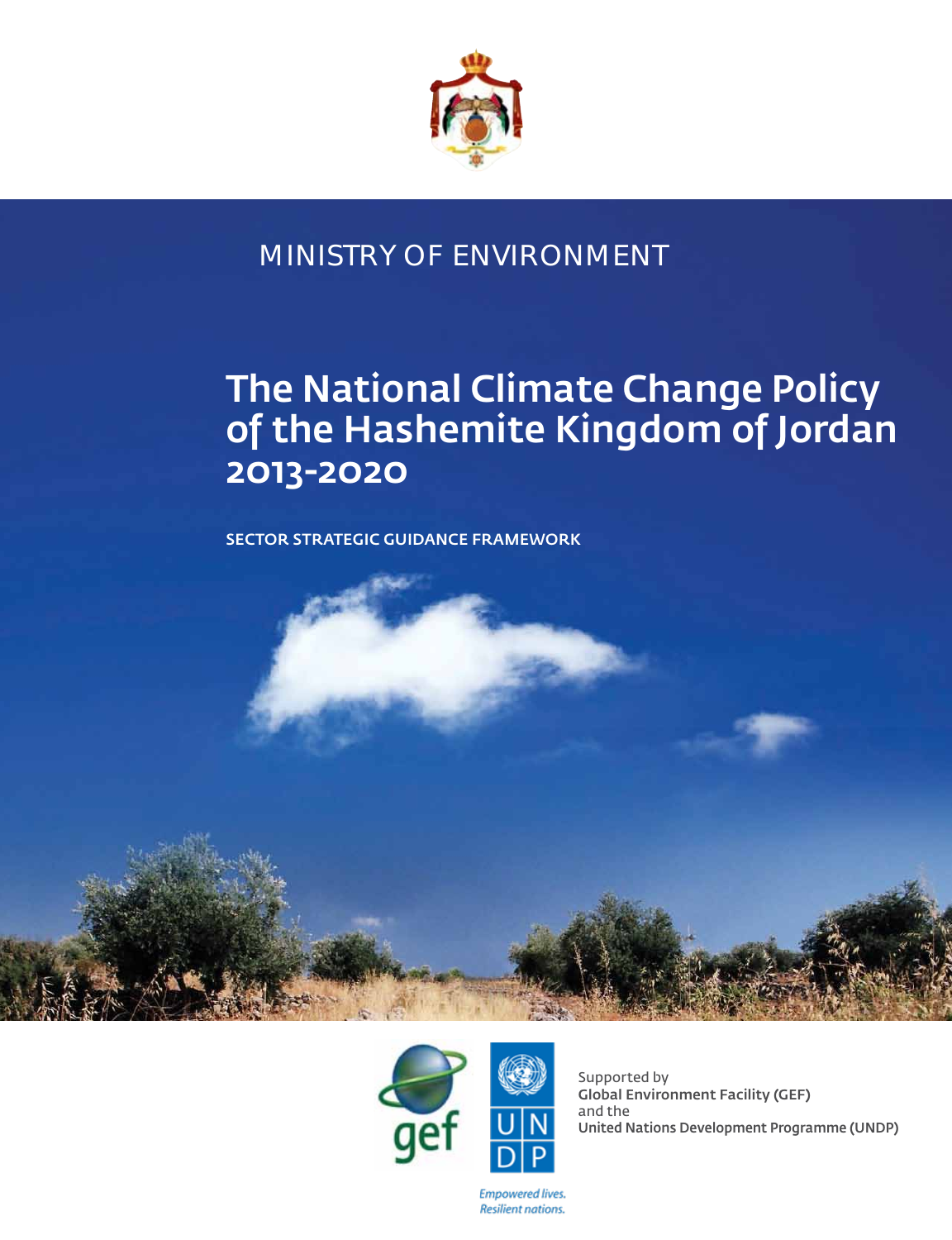# The National Climate Change Policy of the Hashemite Kingdom of Jordan 2013-2020

Sector Strategic Guidance Framework

The Hashemite Kingdom of Jordan The Deposit Number at the National Library (2013/3/959) يتحمل المؤلف كامل المسؤولية القانونية عن محتوى مصنفه ولا يعبّر هذا المصنف عن رأي دائرة المكتبة الوطنية.

> Supported by Global Environment Facility (GEF) and the United Nations Development Programme (UNDP)





# MINISTRY OF ENVIRONMENT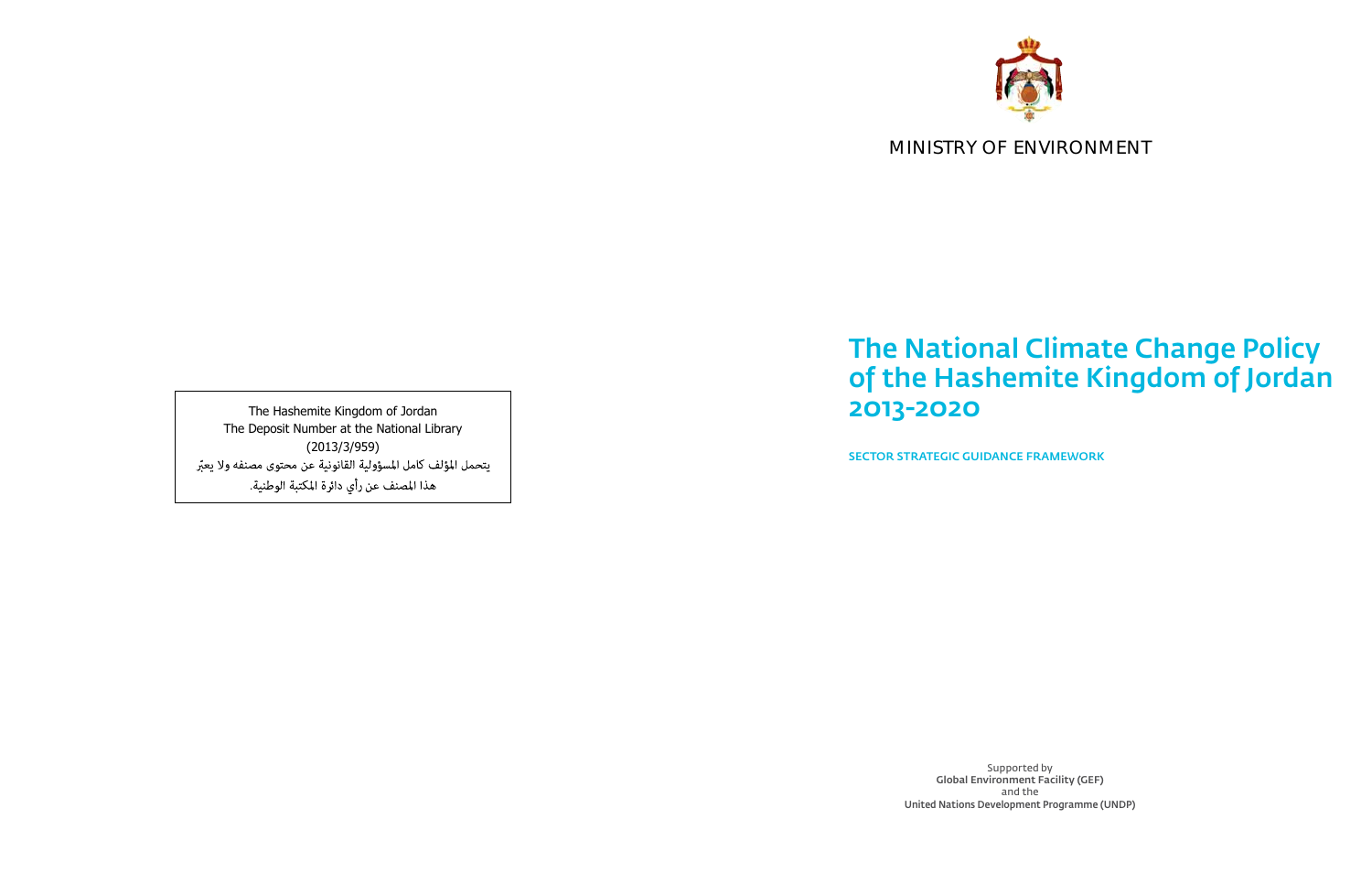# PREFACE

٦

# SUMMARY FOR POLICY MAKERS

## I OVERVIEW OF THE NATIONAL CLIMATE AND STRATEGIC GUIDANCE FRAMEWOR 1.1 BACKGROUND

1.2 THE NEED FOR A NATIONAL CLIMATE CHANGE POLICY FOR

# **2 LONG TERM GOAL AND SHORT TE** CLIMATE CHANGE POLICY

- 2.1 LONG-TERM GOAL
- 2.2 OBJECTIVE OF THE POLICY
- 2.3 MAIN SHORT-TERM SUB-OBJECTIVES OF THE POLICY
- 2.4 OBJECTIVES ON THE ENABLING ENVIRONMENT

# 3 JORDAN AND GREENHOUSE GAS

- 3.1 REPORTING AND MONITORING OF EMISSIONS (INCLUDING 3.1.1 Background and status of reporting and monitoring
	- 3.1.2 Climate change strategic objectives on reporting and 3.1.3 Climate change priorities, main measures and instrum
- **3.2 MITIGATION IN ENERGY SUPPLY AND RENEWABLE ENERGY**
- 3.2.1 Background and current status in mitigation in the energy supply
- 3.2.2 Climate change strategic objectives in the energy se
- 3.2.3 Climate change priorities, main measures and instruments
- **3.3 MITIGATION IN END-USE ENERGY EFFICIENCY** 
	- 3.3.1 Background and current status in end-use energy ef
	- 3.3.2 Climate change strategic objectives in energy efficie
	- 3.3.3 Climate change priorities, main measures and instru
- 3.4 MITIGATION IN TRANSPORTATION
	- 3.4.1 Background and current status in transport
	- 3.4.2 Climate change strategic objectives in the transport
	- 3.4.3 Climate change priorities, main measures and instruments for GHG
- **3.5 MITIGATION IN SOLID WASTE AND WASTEWATER** 
	- 3.5.1 Background and current status in solid waste and waster and climate change change change change and  $\alpha$
	- 3.5.2 Climate change strategic objectives in the solid wast
	- 3.5.3 Climate change priorities, main measures and instru
- 3.6 LAND-USE, LAND-USE CHANGE AND FORESTRY (LULUCF) AND 3.6.1 Background and current status in LULUCF and agricultural
	- 3.6.2 Climate change strategic objectives in LULUCF and a 3.6.3 Climate change strategic priorities, main measures and instruments in
	-
- 3-7 MITIGATION IN OTHER SECTORS
- 3.8 CARBON CAPTURE AND STORAGE (CCS) 21

|                                                                                                                                        | 8                    |
|----------------------------------------------------------------------------------------------------------------------------------------|----------------------|
| <b>TE CHANGE POLICY</b><br>RK                                                                                                          |                      |
| <b>JORDAN</b>                                                                                                                          | 12<br>12             |
| <b>RM OBJECTIVES OF THE</b>                                                                                                            |                      |
|                                                                                                                                        | 14<br>14<br>14<br>14 |
| MITIGATION<br>GREENHOUSE GAS INVENTORY)<br>of GHG emissions<br>d monitoring of GHG emissions                                           | 17                   |
| ments on monitoring and reporting of GHG emissions<br>energy supply, renewable energy and climate change<br>ector and renewable energy | 18                   |
| in energy supply and renewable energy<br>fficiency and climate change                                                                  | 19                   |
| ency<br>ments in energy efficiency                                                                                                     | 20                   |
| t sector<br>iments for GHG mitigation in transport                                                                                     | 20                   |
| astewater and climate change<br>te and wastewater sectors<br>ments in the solid waste and wastewater sectors<br><b>AND AGRICULTURE</b> |                      |
| ulture<br>agriculture<br>and instruments in LULUCF and agriculture:                                                                    | 21                   |
|                                                                                                                                        | 21                   |

Copyright © 2013

All rights reserved. No part of this publication may be produced, stored in a retrieval system or transmitted, in any form or by any means, electronic, mechanical, photocopying, recording or otherwise without prior permission for Ministry of Environment and United Nations Development Programme.

The views expressed in this publication are those of the author and do not necessarily represent those of the United Nations Development Programme (UNDP), the report is the work of an independent team of authors sponsored by UNDP.

7

# LIST OF CONTENTS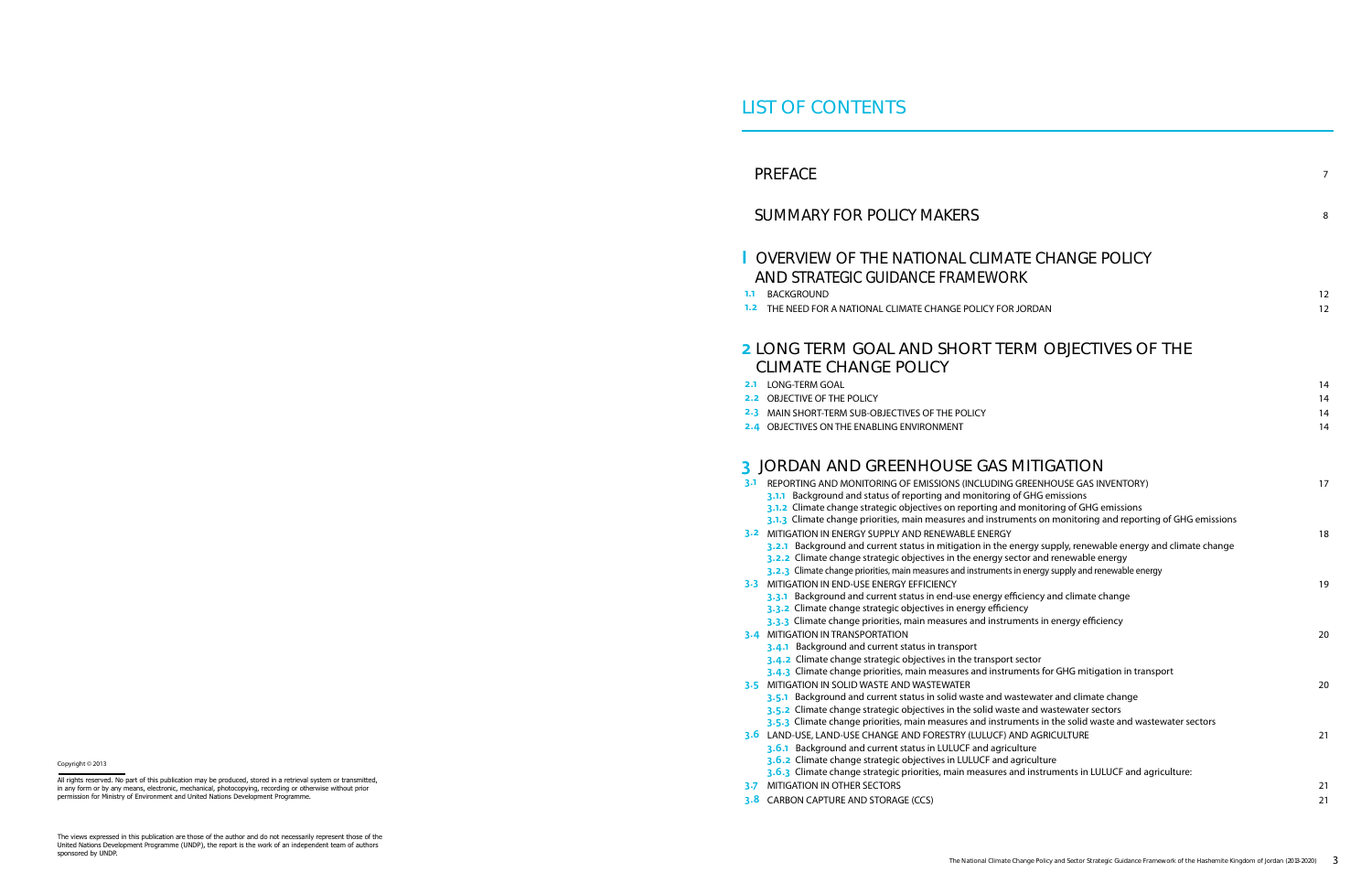# 7 EDUCATION AND RESEARCH, AWARENESS RAISING, AND ROLE OF THE MEDIA

|   | <b>7.1 EDUCATION</b><br>7.1.1 Background and current status in climate change education<br>7.1.2 Climate change objectives in education                                                                                                                                                               | 42       |
|---|-------------------------------------------------------------------------------------------------------------------------------------------------------------------------------------------------------------------------------------------------------------------------------------------------------|----------|
|   | 7.1.3 Priorities, main measures, and instruments in climate change education<br>7.2 RESEARCH<br>7.2.1 Background and current status in climate change research<br>7.2.2 Climate change strategic objectives in research<br>7.2.3 Priorities, main measures and instruments in climate change research | 42       |
|   | 7-3 AWARENESS RAISING AND ROLE OF THE MEDIA<br>7.3.1 Background and current status<br>7.3.2 Strategic climate change objectives for awareness raising and role of the media<br>7.3.3 Priorities, main measures, and instruments in awareness raising and role of the media                            | 44       |
| 8 | JORDAN'S POSITION ON VULNERABLE GROUPS (WITH EMPHASIS<br>ON THE POOR) AND GENDER MAINSTREAMING<br>8.1 BACKGROUND AND CURRENT STATUS                                                                                                                                                                   |          |
|   | 8.2 CLIMATE CHANGE STRATEGIC OBJECTIVES TO VULNERABLE GROUPS AND GENDER MAINSTREAMING                                                                                                                                                                                                                 | 46<br>46 |
|   | 8.3 PRIORITIES, MAIN MEASURES, AND INSTRUMENT FOR MAINSTREAMING GENDER AND PROTECTING VULNERABLE GROUPS                                                                                                                                                                                               | 46       |
| q | SOCIO-ECONOMIC COST-BENEFIT ANALYSIS OF THE CLIMATE                                                                                                                                                                                                                                                   |          |
|   | CHANGE MITIGATION AND ADAPTATION, AND GREEN GROWTH                                                                                                                                                                                                                                                    |          |
|   | 9.1 CLIMATE CHANGE MITIGATION COST BENEFIT ANALYSIS                                                                                                                                                                                                                                                   | 48       |
|   | 9.2 CLIMATE CHANGE ADAPTATION COST BENEFIT ANALYSIS                                                                                                                                                                                                                                                   | 48       |
|   | <b>10 POLICY IMPLEMENTATION GOVERNANCE, SUSTAINABILITY,</b>                                                                                                                                                                                                                                           |          |
|   | MONITORING MECHANISMS AND NEXT STEPS                                                                                                                                                                                                                                                                  |          |
|   | <b>10.1 OVERARCHING POLICY AND LEGAL FRAMEWORK FOR CLIMATE CHANGE GOVERNANCE</b>                                                                                                                                                                                                                      | 50       |
|   | 10.2 SUMMARY OF SECTOR MITIGATION STRATEGIES, ACTION PLANS, AND LEGISLATION FOR CLIMATE CHANGE ACTIONS<br>10.3 SUMMARY OF SECTOR ADAPTATION STRATEGIES, ACTION PLANS, AND LEGISLATION FOR CLIMATE CHANGE ACTIONS                                                                                      | 50<br>51 |
|   | <b>10.4 SECURING SUSTAINABILITY OF THE CLIMATE CHANGE POLICY</b>                                                                                                                                                                                                                                      | 51       |
|   | 10.5 PRIORITIES FOR FUTURE ANALYTICAL STUDIES, TECHNICAL ASSISTANCE AND CAPACITY BUILDING ACTIVITIES                                                                                                                                                                                                  | 52       |
|   | <b>10.6 REVISION OF THE CLIMATE CHANGE POLICY AND CLIMATE CHANGE ACTION PLAN</b>                                                                                                                                                                                                                      | 52       |
|   | <b>10.7 MONITORING MECHANISMS FOR THE POLICY</b>                                                                                                                                                                                                                                                      | 52       |
|   |                                                                                                                                                                                                                                                                                                       |          |

## 4 JORDAN VULNERABILITY, IMPACT OF CLIMATE CHANGE AND ADAPTATION

|     | AND ADAFTATION                                                                                                                         |    |
|-----|----------------------------------------------------------------------------------------------------------------------------------------|----|
|     | 4.1 JORDAN AND CLIMATE CHANGE SCENARIOS                                                                                                | 24 |
|     | 4.1.1 Uncertainty in the climate change scenario projections                                                                           |    |
|     | 4.1.2 Projections of climate change                                                                                                    |    |
|     | 4.2 ADAPTATION TO CLIMATE CHANGE IN THE WATER SECTOR                                                                                   | 25 |
|     | 4.2.1 Background and current status in the water sector and climate change                                                             |    |
|     | 4.2.2 Climate change strategic objectives in the water sector                                                                          |    |
|     | 4.2.3 Climate change priorities, main measures and instruments in the water sector                                                     |    |
|     | 4-3 ADAPTATION TO CLIMATE CHANGE IN AGRICULTURE, FOOD SECURITY/PRODUCTION, DESERTIFICATION, AND LAND-USE<br><b>PLANNING</b>            | 26 |
|     | 4.3.1 Background and current status in agriculture, food security/production, desertification, land-use planning and<br>climate change |    |
|     | 4.3.2 Climate change strategic objectives in the agriculture, food security/production, desertification, and land-use planning         |    |
|     | 4.3.3 Climate change priorities, main measures and instruments in the agriculture, food security production,                           |    |
|     | desertification, and land-use planning                                                                                                 |    |
|     | 4.4 ADAPTATION TO CLIMATE CHANGE IN BIODIVERSITY                                                                                       | 28 |
|     | 4.4.1 Background and current status in biodiversity and climate change                                                                 |    |
|     | 4.4.2 Climate change strategic objectives in biodiversity                                                                              |    |
|     | 4.4.3 Climate change priorities, main measures and instruments in biodiversity                                                         |    |
|     | 4-5 ADAPTATION TO CLIMATE CHANGE IN THE HEALTH SECTOR                                                                                  | 29 |
|     | 4.5.1 Background and current status in the health sector and climate change                                                            |    |
|     | 4.5.2 Climate change strategic objectives in the health sector                                                                         |    |
|     | 4.5.3 Climate change priorities, main measures and instruments in the health sector                                                    |    |
|     | 4.6 CLIMATE CHANGE ADAPTATION IN COASTAL AREAS MANAGEMENT                                                                              | 30 |
|     | 4.6.1 Background and current status in coastal areas management and climate change                                                     |    |
|     | 4.6.2 Climate change strategic objectives in coastal areas management                                                                  |    |
|     | 4.6.3 Climate change priorities, main measures, and instruments in coastal areas management                                            |    |
|     | 4.7 CLIMATE CHANGE ADAPTATION IN DISASTER RISK REDUCTION                                                                               | 31 |
|     | 4.7.1 Background and current status in disaster risk reduction and climate change                                                      |    |
|     | 4.7.2 Climate change strategic objectives in disaster risk reduction                                                                   |    |
|     | 4.7.3 Climate change priorities, main measures and instrument in disaster risk reduction<br>4.8 CLIMATE CHANGE ADAPTATION IN TOURISM   | 32 |
|     | 4.8.1 Background and current status in tourism and climate change                                                                      |    |
|     | 4.8.2 Climate change strategic objectives in tourism sector                                                                            |    |
|     | 4.8.3 Climate change priorities, main measures, and instruments in tourism sector                                                      |    |
|     |                                                                                                                                        |    |
|     | <b>5 FINANCING AND TECHNOLOGY POLICY</b>                                                                                               |    |
| 5.1 | BACKGROUND AND CURRENT STATUS IN CLIMATE CHANGE FINANCING AND TECHNOLOGY                                                               | 34 |
|     | 5.2 PRIORITIES, MAIN MEASURES, AND INSTRUMENTS IN FINANCING MITIGATION                                                                 | 34 |
|     | 5-3 PRIORITIES, MAIN MEASURES, AND INSTRUMENTS IN FINANCING ADAPTATION                                                                 | 34 |
|     | 5-4 PROMOTING GREEN GROWTH IN JORDAN                                                                                                   | 35 |
|     |                                                                                                                                        |    |

5.5 TECHNOLOGY NEEDS AND TECHNOLOGY TRANSFER 35

# 6 LEGAL AND INSTITUTIONAL FRAMEWORK, AND STAKEHOLDER INVOLVEMENT

| <b>6.1 BACKGROUND AND CURRENT LEGAL AND INSTITUTIONAL STATUS</b>      |  |
|-----------------------------------------------------------------------|--|
| 6.2 PRIORITIES AND MAIN MEASURES IN LEGAL AND INSTITUTIONAL FRAMEWORK |  |
| <b>6.3 STAKEHOLDER INVOLVEMENT</b>                                    |  |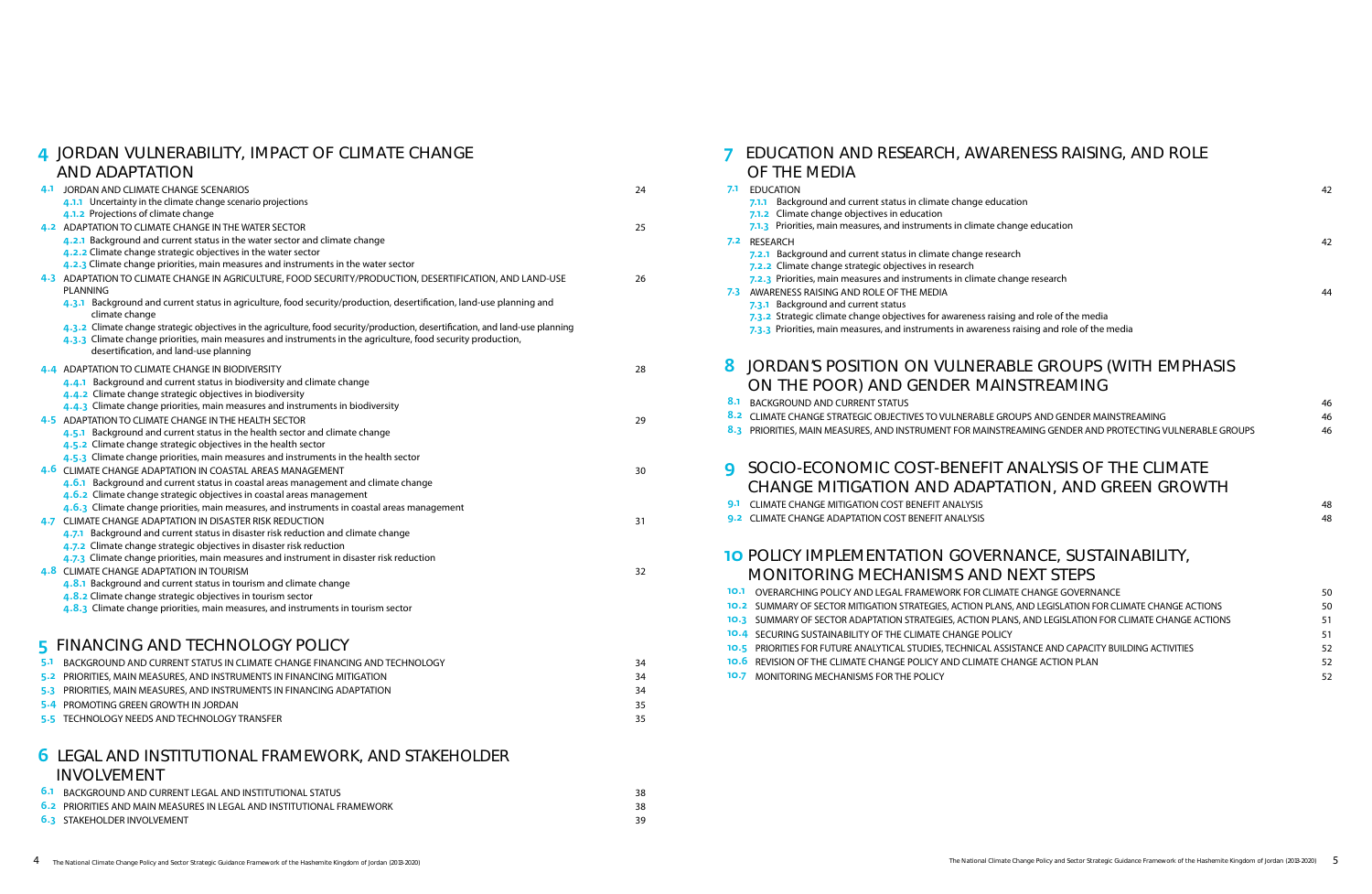It gives me a great pleasure to welcome all readers and users of this document which has an exceptional value. For the first time in Jordan and the Middle East, a comprehensive national policy for Climate Change has been produced in a participatory and transparent manner that makes this policy a clear reflection of the priorities and objectives of various environmental and development sectors in Jordan. adhering to its national priorities and developmental objectives. The outcomes of the UNFCCC negotiations in the future will probably put more responsibilities on the shoulders of developing countries and we want to make sure that Jordan is prepared for the new phase with a clear plan.

to have the best possible outcomes. A policy document on Climate Change should encompass national sectoral priorities packaged in a way that is integrated with the national and global responsibilities to contribute to addressing Climate Change threats at all levels, specially adaptation and mitigation. During the consultation process for this policy, all national stakeholders were engaged in a healthy discussion that reflected the importance of the topic and the need to optimize the policy document to a level that guarantees maximizing Jordan's role in the global fight against Climate Change and providing best conditions for gaining opportunities for enhancing Jordan's technical, human and institutional capacities to adapt to Climate Change impact. Jordan is a mere contributor to the global GHG emissions with only a marginal emission rate of 0.01% of total global emissions. However, committed to its role and reputation as a global pioneer in the implementation of the various UN conventions, Jordan believes it has

This policy has been developed with a dual objective in mind. The first was to strengthen Jordan's capacity to respond to the detrimental impacts of Climate Change expected to add a multiplying effect to current challenges in sectors like water and agriculture. The second was to strengthen Jordan's global stewardship in addressing options to reduce emissions while achieving sound and sustainable developmental objectives especially in the various sectors of energy. Being a pioneer is not new to Jordan as it was the first Non-Annex I country to produce an Initial National Communication back in 1997 and has been an active member in almost all Climate Change and other UN Conventions' global treaties, partnerships and programmes. UNDP, as a neutral and trusted global developmental agency played a

a major responsibility in addressing Climate Change challenges while

List of abbreviations<sup>1</sup>

Reaching a national consensus on this policy has not been easy, and that is a positive factor by itself. Extensive debates and exchanges of ideas are always an indicator of seriousness of participating parties efforts are highly appreciated. Finally, I would like to thank all institutions and individuals who have participated in the preparation of this policy. Particular appreciation is given to the CB2 project manager Dr. Ahmad Abdel Fattah for his relentless efforts and dedication in moving the policy document forward, and Eng. Hussein Badarin Director of Monitoring at the Ministry for ensuring the political and technical quality of the document. Further thanks are extended to Eng. Mohammad Al Alem for his rich technical contribution and Mrs. Ghada Al Sous, the CB2 Project assistant, for her articulate organization of administrative issues. This document would have not been prepared with such quality without the dedicated efforts of Mark Van Wees and Mohammad Faisal Yagan who were the consultants facilitating the process of policy development. All other staff from the Ministry and members of the "National Committee of Climate Change" and "Climate Change Research Group" have worked seriously to maximize the quality of this document. The Ministry will strive to translate plans into actions through institutional, legal and technical tools at hand to make sure that the major objectives of this policy are met and materialized within the timeframe specified.

pivotal part in the support, facilitation and technical backstopping for the consultation process, but the main contributing factor to success was the seriousness and commitment of national stakeholders and technical staff involved in the process of preparing the policy. Their

Eng. Ahmad Al Qatarneh

Secretary General

Ministry of Environment

# PREFACE

| Abbreviation  | Description                                    | Abbreviation  | Description                                                      |
|---------------|------------------------------------------------|---------------|------------------------------------------------------------------|
| <b>ACC</b>    | <b>Adaptation to Climate Change</b>            | <b>MENA</b>   | Middle East and North Africa                                     |
| <b>ASEZA</b>  | Agaba Special Economic Zone Authority          | MoA           | Ministry of Agriculture                                          |
| CC            | Climate Change                                 | MoEnv         | Ministry of Environment                                          |
| CBO           | Community-Based Organization                   | MoF           | Ministry of Finance                                              |
| <b>CER</b>    | Certified Emission Reduction (under CDM)       | MoH           | Ministry of Health                                               |
| <b>CCA</b>    | Climate Change Adaptation                      | MoMA          | Ministry of Municipal Affairs                                    |
| <b>CDM</b>    | Clean Development Mechanism                    | <b>MoPIC</b>  | Ministry of Planning and International Cooperation               |
| <b>CCS</b>    | Carbon Capture and Storage                     | MoT           | Ministry of Transport                                            |
| <b>DNA</b>    | <b>Designated National Authority</b>           | <b>MRV</b>    | Monitoring, Reporting and Verification                           |
| <b>DRR</b>    | <b>Disaster Risk Reduction</b>                 | <b>MWI</b>    | Ministry of Water and Irrigation                                 |
| <b>EE</b>     | <b>Energy Efficiency</b>                       | <b>NAMA</b>   | National Appropriate Mitigation Actions                          |
| EU            | European Union                                 | <b>NCCC</b>   | National Committee on Climate Change                             |
| <b>FAO</b>    | Food and Agriculture Organization of the UN    | <b>NEAP</b>   | National Environmental Action Plan                               |
| GAM           | <b>Greater Amman Municipality</b>              | <b>NERC</b>   | National Energy Research Center                                  |
| GCM           | <b>Global Circulation Models</b>               | <b>NGO</b>    | Non-Governmental Organization                                    |
| <b>GGCA</b>   | <b>Global Gender and Climate Alliance</b>      | <b>PMR</b>    | Partnership for Market Readiness                                 |
| GDP           | <b>Gross Domestic Product</b>                  | PMU           | Program Management Unit                                          |
| <b>GHG</b>    | <b>Greenhouse Gases</b>                        | PPP           | Public-Private Partnership                                       |
| GoJ           | Government of Jordan                           | <b>PSR</b>    | Policy Supporting Research                                       |
| <b>HCST</b>   | Higher Council for Science and Technology      | <b>RSCN</b>   | Royal Society for the Conservation of Nature                     |
| <b>IBWI</b>   | Index-Based Weather Insurance                  | PPIAF         | Public-Private Infrastructure Advisory Facility                  |
| <b>IUCN</b>   | International Union for Conservation of Nature | R&D           | <b>Research and Development</b>                                  |
| <b>IPCC</b>   | Intergovernmental Panel on Climate Change      | <b>RE</b>     | Renewable Energy                                                 |
| <b>JPA</b>    | Jordan Protected Area                          | <b>JREEEF</b> | Jordan Renewable Energy and Energy Efficiency Fund               |
| KP            | Kyoto Protocol                                 | <b>REDD</b>   | Reduction of Emissions from Deforestation and Forest Degradation |
| <b>LULUCF</b> | Land-use, land-use change and forestry         | <b>UNEP</b>   | United Nations Environment Programme                             |
| <b>MCA</b>    | Multi-Criteria Analysis                        | <b>UNFCCC</b> | United Nations Framework Convention on Climate Change            |
| <b>MDG</b>    | Millennium Development Goals                   | VA            | <b>Voluntary Agreement</b>                                       |
| <b>MEMR</b>   | Ministry of Energy and Mineral Resources       | V&A           | Vulnerability and Adaptation                                     |
| <b>MEPS</b>   | Minimum Energy Performance Standards           |               |                                                                  |

1 The UNFCCC publishes an extensive climate change glossary: http://unfccc.int/essential\_background/glossary/items/3666.php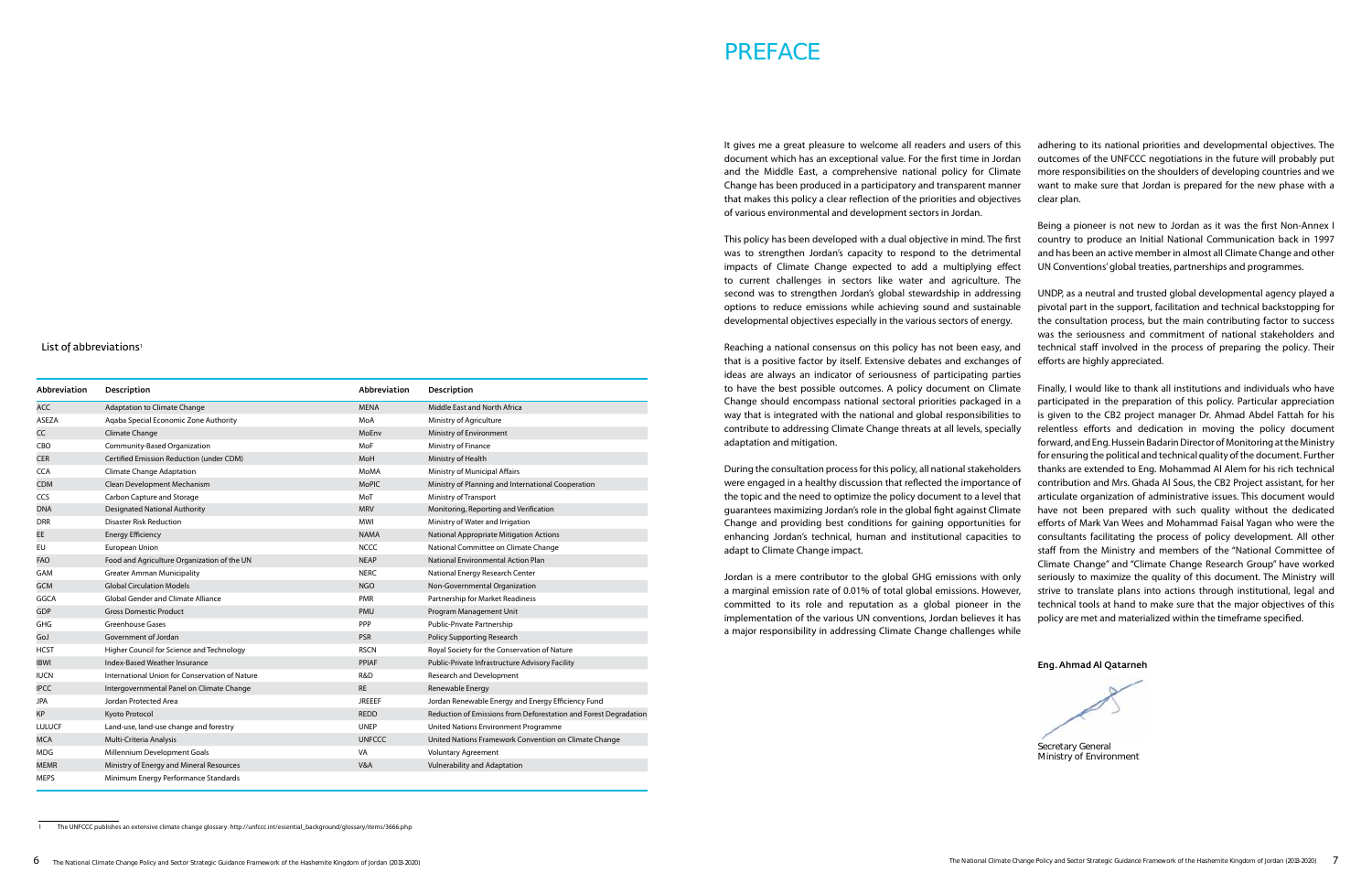#### Long-term goal and objective of the National Climate Change Policy and Sector Strategic Guidance Framework of the Hashemite Kingdom of Jordan

- • The long-term goal of the Climate Change Policy and Sector Strategic Guidance Framework of the Hashemite Kingdom of Jordan (in short "Policy") is to achieve a pro-active, climate risk-resilient Jordan, to remain with a low carbon but growing economy, with healthy, sustainable, resilient communities, sustainable water and agricultural resources, and thriving and productive ecosystems in the path towards sustainable development.
- • The objective of the Policy (2013-2020) isto build the adaptive capacity of communities and institutionsin Jordan, with consideration for gender and addressing the needs of vulnerable groups, to increase the resilience of natural ecosystems and water as well as agricultural resources to climate change, and to optimize mitigation opportunities.
- • The national priorities and the pillars of the Climate Change Policy are adaptation to climate change and mitigation of greenhouse emissions, with an emphasis on adaptation as the imperative track.

#### Main short-term sub-objectives of the Policy

Jordan, having signed the United Nations Framework Convention on Climate Change (UNFCCC) in 1992 and ratified it in 1993 and having acceded the Kyoto Protocol as non-Annex-I country in 2003, has maintained and will continue maintaining strong commitment to the objectives developed by the international community for the integrated environmental and economic response to the threat of climate change although Jordan contribution to GHGs are equivalent to less than 20 million tons of  $CO<sub>2000</sub>$ .

- • Provide an overarching (umbrella/high level) guidance fortheGovernment ofJordan (GoJ)to implementthe climate change objectives advanced herewith related to adaptation to climate change and the mitigation of greenhouse gas (GHG) emissions;
- • Work towards the integration of vulnerability and climate change impact assessment and the adaptation measures into key relevant sectors' policies, strategies, and legal framework, in particular water, agriculture/food security, health, biodiversity, combating desertification, and tourism;
- • Encourage mitigation and adaptation strategies that maximize health co-benefits, and minimize unintended consequences (adverse health impacts);
- • Work towards the integration of climate change mitigation objectives into key relevant sectors' policies, strategies and legal framework, in particular energy, transport, and waste;
- • Ensure that the interests of vulnerable groups, with emphasis on the poor, youth and gender are adequately addressed in mitigation and adaptation policies and strategies and integrate climate change mitigation and adaptation aspects into national sustainable development and green growth policies, strategies, and legal framework taking into account gender mainstreaming and the role and needs of youth and elderly people;
- Mainstream climate change considerations in infrastructure planning and services as well as landuse planning; and
- • Provide a ground to secure sufficient financial support, and strengthen institutional and human resources capacities to achieve the objectives advanced herewith, including providing access to regional and international financing resources and capacity building initiatives and programs
- in the country;
- enforcement of existing regulation, e.g. green buildings codes;
- transfer of low carbon transport technologies;
- Integrate the climate change perspective in solid waste and waste water policies, strategies and action plans;
- Improve forest and rangelands management to increase the capacity to store GHG;
- 
- Promote technology R&D and technology transfer of mitigation in Jordan

#### Jordan's position towards the international commitments and opportunities in mitigation of greenhouse gases and adaptation

Jordan recognizes its own responsibility as a country and will support and actively participate in existing and engaging in new international cooperation in this regard, both globally and regionally. Jordan, as well as other developing countries, shall identify mitigation options and facilitate the implementation of such options upon availability of financial resources and technology. Jordan supports the Durban Platform and intends to become a Party to the new global legal agreement on climate change to be developed under the Durban Platform (to be formalised by 2015 and take effect from 2020), under the condition that the differentiation of the commitments under the new agreement are in accordance with the principle of "*common but differentiated responsibilities and respective capabilities*".

#### Jordan and mitigation of greenhouse gases

Jordan, recognizing that mitigation in the context of climate change is the human intervention to reduce the sources or enhance the sinks of greenhouse gases, believes that the potential for mitigation is large, even though Jordan's total GHG emissions are very small in absolute terms and compared to other countries (the total GHG emissions from the energy sector, transport and industrial energy activities were 74% of the total GHG emission of Jordan in the year 2000. The waste management sector emitted about 13% and industry about 8% {excluding energy activities}.

#### Objectives for mitigation

• Strengthen the promotion of renewable energy and energy efficiency in Jordan, which will have a large impact on reduction of GHG emissions

• Complete the policy and legal framework for renewable energy and energy efficiency and strengthen the development, implementation and

• Develop and adopt in the transport sector the strategies promoting energy efficiency and low carbon transportation modes, and facilitate

• Promote the access to national and international financing for low carbon energy and environmental technologies and projects; and

#### Jordan and vulnerability, impact, and adaptation to climate change

Jordan faces vulnerability and potential serious impacts on its natural ecosystems, on its river basins and watersheds, on biodiversity—then cascading to impacts on agriculture and food security/production, water resources, human health, public infrastructure, human settlements and socio-economic framework. Adaptation actions to be taken to secure that the people and the economic, social and natural systems in Jordan will not suffer from climate change impacts.

#### Objectives for vulnerability, impact, and adaptation to climate change

• Further increase the scientific knowledge of climate change vulnerability and impact on water, agriculture/food production, health, biodiversity, desertification and other relevant sectors, with water and agriculture as the key sectors. This will include the link between climate change

• Develop adaptation strategies in all relevant vulnerable sectors and work towards integrations/filling gaps of climate change aspects into

- adaptation and disaster risk;
- Develop national and regional capacity to address climate change risks;
- relevant sectors' existing adaptation policies and strategies as well as action plans;
- research group; and
- allocation of national budgets.

• Strengthen the cross-sector approach to adaptation given the strong thematic relation between the sectors, and strengthen the existing national institutional framework, including the National Committee on Climate Change (NCCC) and its advisory bodies with emphasis on climate change

• Promote the access to national and international financing for adaptation projects, including mainstreaming climate consideration in the

# Summary for policy makers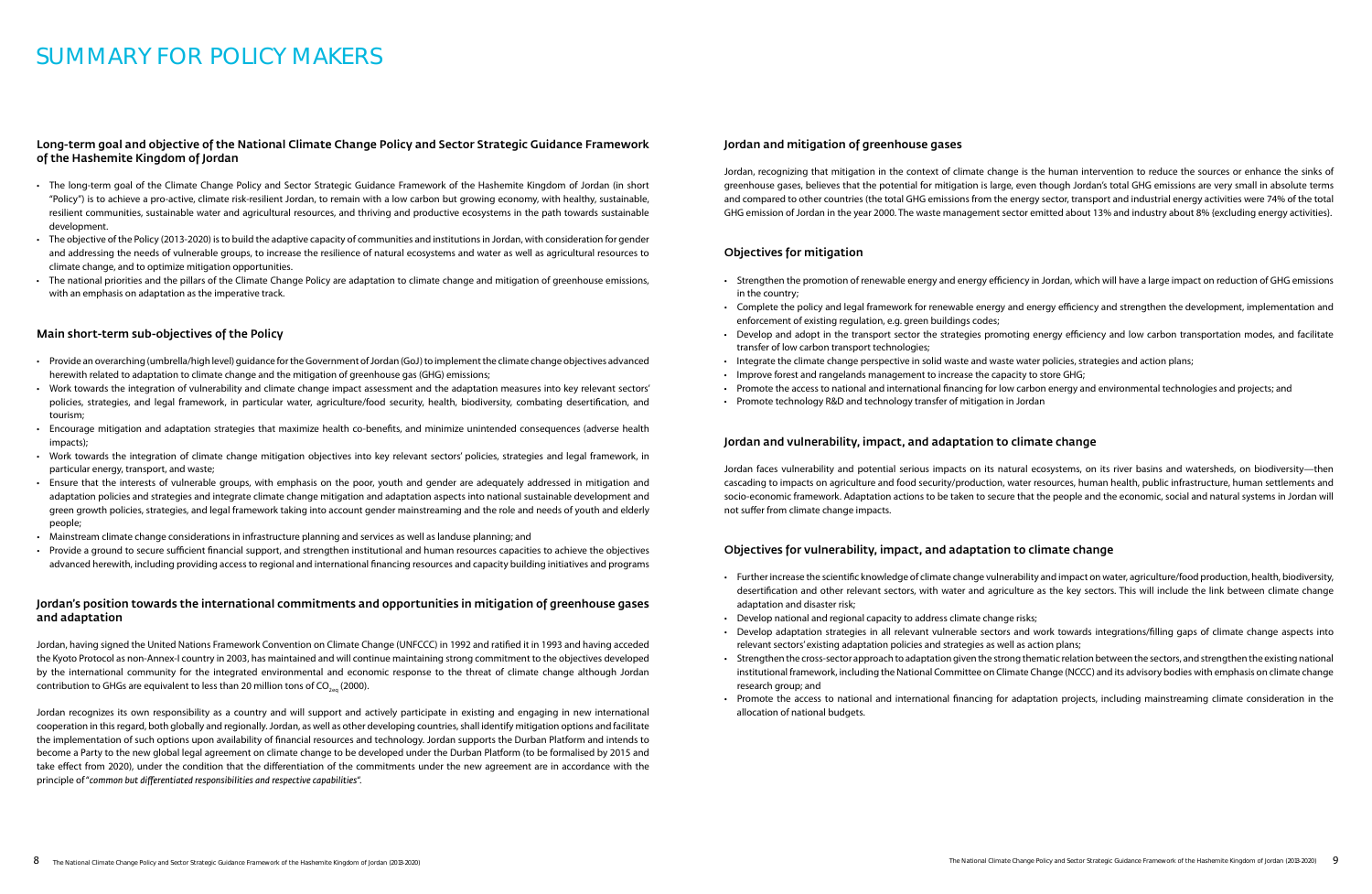# OVERVIEW OF THE NATIONAL CLIMATE CHANGE POLICY AND STRATEGIC GUIDANCE FRAMEWORK

#### 1.1 BACKGROUND 12

| <b>1.2 THE NEED FOR A NATIONAL CLIMATE CHANGE POLICY</b> | 12 |
|----------------------------------------------------------|----|
| FOR JORDAN                                               |    |

1

#### Objectives for legal and institutional frameworks

- • The Ministry of Environment (MoEnv) to revise the Environment Protection Law no. 52 of 2006 to include and strengthen the climate change articles of the Law. MoEnv will formulate climate change regulations to implement related activities, when needed, to implement the objectives of the Climate Change Policy and tied strategies;
- The GoJ to establish a national institutional framework for climate change mitigation and adaptation, that incorporates both the high policy making/decision taking level as well as the executive (technical) level, and facilitates the involvement of all relevant stakeholders in developing response actions/strategies and their implementation, including the local community level. Thus, GoJ to establish a higher policy making/ decision taking committee upon necessity and based on national circumstances. Moreover, the existing NCCC should be strengthened and become more competent. The composition of the NCCC will ensure that all relevant stakeholders are represented. This includes representatives of local communities, representatives for gender aspects and vulnerable groups, and the private sector;
- • MoEnv will strengthen its internal capacity for climate change to address its existing and new tasks under the Climate Change Policy. Thus a climate change unit to be established at MoEnv in line with existing employment regulations and potential and a job description to be developed for the unit.

- Jordan research portfolio on climate change to be strengthened. Policy-supporting research to be promoted to bridge the gap between research and policy makers resulting in informed and scientifically justified resolutions by policy makers;
- Awareness campaigns to accompany the implementation of adaptation and mitigation measures, and target all relevant stakeholders, including communities and the private sector where the media to play a key role in this regard; and
- The curricula of vocational training and higher education should reflect the needs for climate change adaptation professionals, as well as professionals in the public and economic sectors that can benefit from green growth.

### Objectives for awareness, education and research in relation to climate change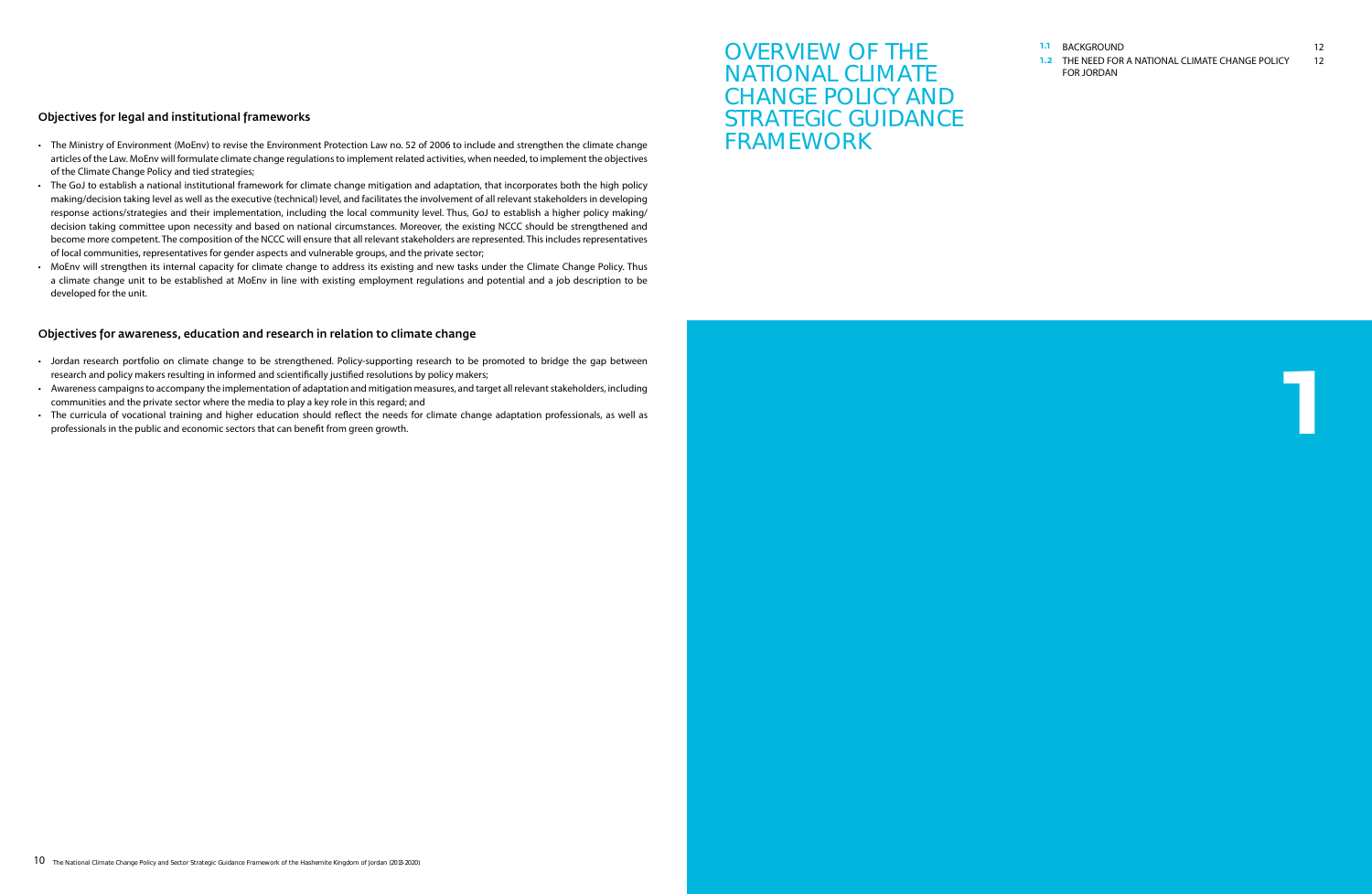| <b>2.1 LONG-TERM GOAL</b>                               | 14 |
|---------------------------------------------------------|----|
| <b>2.2 OBJECTIVE OF THE POLICY</b>                      | 14 |
| <b>2.3 MAIN SHORT-TERM SUB-OBJECTIVES OF THE POLICY</b> | 14 |
| 2.4 OBJECTIVES ON THE ENABLING ENVIRONMENT              | 14 |

Jordan recognizes that climate change is a serious and pervasive threat to humanity. The Intergovernmental Panel on Climate Change (IPCC), the highest scientific body of the UNFCCC responsible for evaluating the risk of climate change, affirmed in its Fourth Assessment Report (2007) that the "warming of the earth's climate system is unequivocal" and that this warming is attributed to the dramatic rise in humaninduced greenhouse gas emissions since the mid-20<sup>th</sup>century.<sup>2</sup>

# LONG TERM GOAL AND SHORT TERM OBJECTIVES OF THE CLIMATE CHANGE POLICY



#### 1.1 BACKGROUND

Jordan faces potential serious impacts on its natural ecosystems, on its river basins and watersheds, on biodiversity—then cascading to impacts on food productivity, water resources, human health, public infrastructure, and human settlements. Climate change will have serious implications on the country's efforts to eradicate poverty and realize sustainable development for current and future generations ultimately making climate change an issue of intergenerational equity. Climate change scenarios indicate that Jordan and the Middle East could suffer from reduced agricultural productivity and water availability among other negative impacts.<sup>3</sup> At the same time, a substantial potential for cost-effective reduction of GHG emissions exists in Jordan.

Although Jordan does contribute less than 20 million tons of  $CO<sub>200</sub>$ p.a. (2000) to global emissions, it maintains strong commitment to the objectives developed by the international community for the integrated environmental and economic response to the threat of climate change. The national circumstances in Jordan relevant for climate change mitigation and adaptation are described in detail in Jordan's 2nd National Communication to the UNFCCC.<sup>4</sup> This description will be updated in the 3<sup>rd</sup> National Communication (expected end of 2013), supported by GEF/UNDP.<sup>5</sup> Since 2009, the Ministry of Environment (MoEnv) of Jordan has strengthened the policy and legal frameworks in Jordan to foster compliance with the three Rio Conventions, including the UNFCCC.<sup>6</sup>

#### 1.2 The need for a National Climate Change Policy for Jordan

So far, no national climate change policy has been adopted in Jordan. This is now required for the following reasons:

Particularly through the activities National Capacity Self Assessment (NCSA) project an of the "Developing Policy-relevant Capacity for Implementation of the Global Environmental Conventions in Jordan"or "the CB-2 Project." Developing Policy-relevant Capacity for Implementation of the Global Environmental Conventions in Jordan (CB2 GEF). www.undp-jordan.org

- • Formulate overall climate change position/objectives for Jordan;
- Provide quidance to sector strategies from climate perspectives ("umbrella");
- Identify policy priorities, quidelines, and main policy instruments and measures to address climate change;
- Provide a legal framework for continuous future elaboration and revision of the national climate change policy as needed;
- Provide a concise and accessible tool for policy makers for coordination of climate change activities (including technical assistance);
- Facilitate consistent and comprehensive communication to the international community (including international donors); and
- Support attracting international co-financing for adaptation and mitigation.

The Policy will provide an overarching (umbrella/high level) guidance for the GoJ to implement the major climate change objectives of national priority related to adaptation and mitigation of GHG emissions. The ownership of the Policy will be shared among several Ministries and partners in civil, private and academic sectors represented in the National Committee on Climate Change (NCCC). The NCCC will be the main owner of the Policy, having the main role in the supervision of its implementation. Within the NCCC, the MoEnv has a special responsibility as Chair of the NCCC and as its Secretariat."

The following timeframes are distinguished in the Policy: short -term 2013-2020, and long term: beyond 2020. The objectives in the Policy relate to the short-term (to 2020). Given the expected rapid changes and developments in national and international conditions for climate change in the coming years, the Policy might need to be updated within 3 to 4 years.

www.ipcc.ch

Second National Communication to the United Nations Framework Convention on Climate Change (UNFCCC). 2009. unfccc.int/resource/docs/natc/jornc2.pdf

<sup>3</sup> World Bank. Adaptation to a Changing Climate in the Arab Countries (2012)

<sup>5</sup> www.undp-jordan.org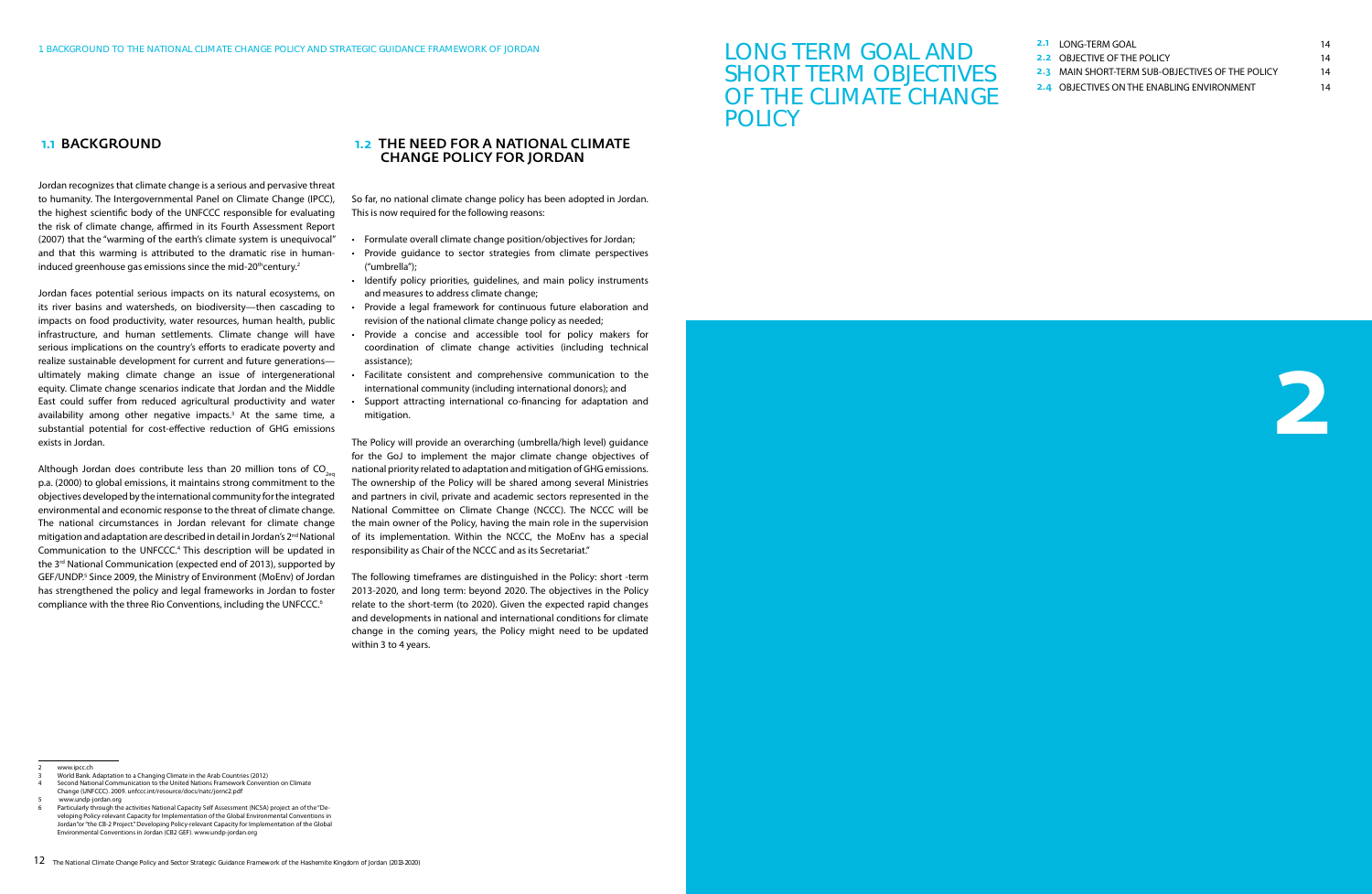| 17 |                  | 3-4 MITIGATION IN TRANSPORTATION                                                                            | 20 |
|----|------------------|-------------------------------------------------------------------------------------------------------------|----|
|    |                  | 3.4.1 Background and current status in transport                                                            |    |
|    |                  | 3.4.2 Climate change strategic objectives in the                                                            |    |
|    |                  | transport sector                                                                                            |    |
|    |                  | 3.4.3 Climate change priorities, main measures and                                                          |    |
|    |                  | instruments for GHG mitigation in transport                                                                 |    |
|    |                  | 3-5 MITIGATION IN SOLID WASTE AND WASTEWATER                                                                | 20 |
| 18 |                  | Background and current status in solid waste and<br>3.5.1<br>wastewater and climate change                  |    |
|    |                  | 3.5.2 Climate change strategic objectives in the solid<br>waste and wastewater sectors                      |    |
|    |                  | 3.5.3 Climate change priorities, main measures and<br>instruments in the solid waste and wastewater sectors |    |
|    |                  | 3.6 LAND-USE, LAND-USE CHANGE AND FORESTRY (LULUCF)<br><b>AND AGRICULTURE</b>                               | 21 |
| 19 |                  | 3.6.1 Background and current status in LULUCF and<br>agriculture                                            |    |
|    |                  | 3.6.2 Climate change strategic objectives in LULUCF and<br>agriculture                                      |    |
|    |                  | 3.6.3 Climate change strategic priorities, main measures<br>and instruments in LULUCF and agriculture:      |    |
|    | 3.7 <sub>1</sub> | <b>MITIGATION IN OTHER SECTORS</b>                                                                          | 21 |
|    | 3.8              | CARBON CAPTURE AND STORAGE (CCS)                                                                            | 21 |
|    |                  |                                                                                                             |    |



- 3.1 REPORTING AND MONITORING OF EMISSIONS (INCLUDING GREENHOUSE GAS INVENTORY)
	- 3.1.1 Background and status of reporting and monitoring of GHG emissions
	- 3.1.2 Climate change strategic objectives on reporting and monitoring of GHG emissions
	- 3.1.3 Climate change priorities, main measures and instruments on monitoring and reporting of GHG
- 3.2 MITIGATION IN ENERGY SUPPLY AND RENEWABLE ENERGY 3.2.1 Background and current status in mitigation in the energy supply, renewable energy and climate change
	- 3.2.2 Climate change strategic objectives in the energy sector and renewable energy
	- 3.2.3 Climate change priorities, main measures and instruments in energy supply and renewable energy
- **3.3 MITIGATION IN END-USE ENERGY EFFICIENCY** 
	- 3.3.1 Background and current status in end-use energy efficiency and climate change
	- 3.3.2 Climate change strategic objectives in energy efficiency
	- 3.3.3 Climate change priorities, main measures and instruments in energy efficiency

# JORDAN AND GREENHOUSE GAS MITIGATION

- The objective of the Policy (2013-2020) is to build the adaptive capacity of communities and institutions in Jordan, with consideration for gender and addressing the needs of vulnerable groups, to increase the resilience of natural ecosystems and water as well as agricultural resources to climate change, and to optimize mitigation opportunities.
- The national priorities and the pillars of the Climate Change Policy are adaptation to climate change and mitigation of greenhouse emissions, with an emphasis on adaptation as the imperative track.

The long-term goal of the Climate Change Policy and Sector Strategic Guidance Framework of the Hashemite Kingdom of Jordan (in short "Policy") is to achieve a pro-active, climate risk-resilient Jordan, to remain with a low carbon but growing economy, with healthy, sustainable, resilient communities, sustainable water and agricultural resources, and thriving and productive ecosystems in the path towards sustainable development.

- Mainstream climate change considerations in infrastructure planning and services as well as landuse planning; and
- Provide a ground to secure sufficient financial support, and strengthen institutional and human resources capacities to achieve the objectives advanced herewith, including providing access to regional and international financing resources and capacity building initiatives and programs

#### 2.4 Objectives on the enabling **ENVIRONMEN**

### 2.2 Objective of the Policy

- Support efforts to ensure sufficient financial, institutional and human resources are available to achieve the objectives above;
- Secure the appropriate legal frameworks and institutional arrangements for climate change and the corresponding capacity at governmental institutions, and non-government organizations;
- Facilitate the much needed further knowledge and insight built up on climate change trends and impacts in Jordan;
- Set the agenda for and coordinate future climate change activities in Jordan and provide guidance for future donor, technical assistance and capacity building projects;
- Raise awareness on climate change at the relevant stakeholders in Jordan, including the private sector;
- • Communicate Jordan's position and priorities to the international community (including to donors);
- Continue and strengthen the cooperation with other developing and developed countries to the purpose in finding common interest. Jordan will cooperate with countries in the region to share knowledge on climate change impacts and optimize adaptation measures.

#### 2.3 Main short-term sub-objectives of the Policy

- • Provide an overarching (umbrella/high level) guidance for the Government of Jordan (GoJ) to implement the climate change objectives advanced herewith related to adaptation to climate change and the mitigation of greenhouse gas (GHG) emissions;
- Work towards the integration of vulnerability and climate change impact assessment and the adaptation measures into key relevant sectors' policies, strategies, and legal framework, in particular water, agriculture/food security, health, biodiversity, combating desertification, and tourism;
- • Encourage mitigation and adaptation strategies that maximize health co-benefits, and minimize unintended consequences (adverse health impacts);
- • Work towards the integration of climate change mitigation objectives into key relevant sectors' policies, strategies and legal framework, in particular energy, transport, and waste;
- Ensure that the interests of vulnerable groups, with emphasis on the poor, youth and gender are adequately addressed in mitigation and adaptation policies and strategies and integrate climate change mitigation and adaptation aspects into national sustainable development and green growth policies, strategies, and legal

### 2.1 LONG-TERM GOAL

framework taking into account gender mainstreaming and the role and needs of youth and elderly people;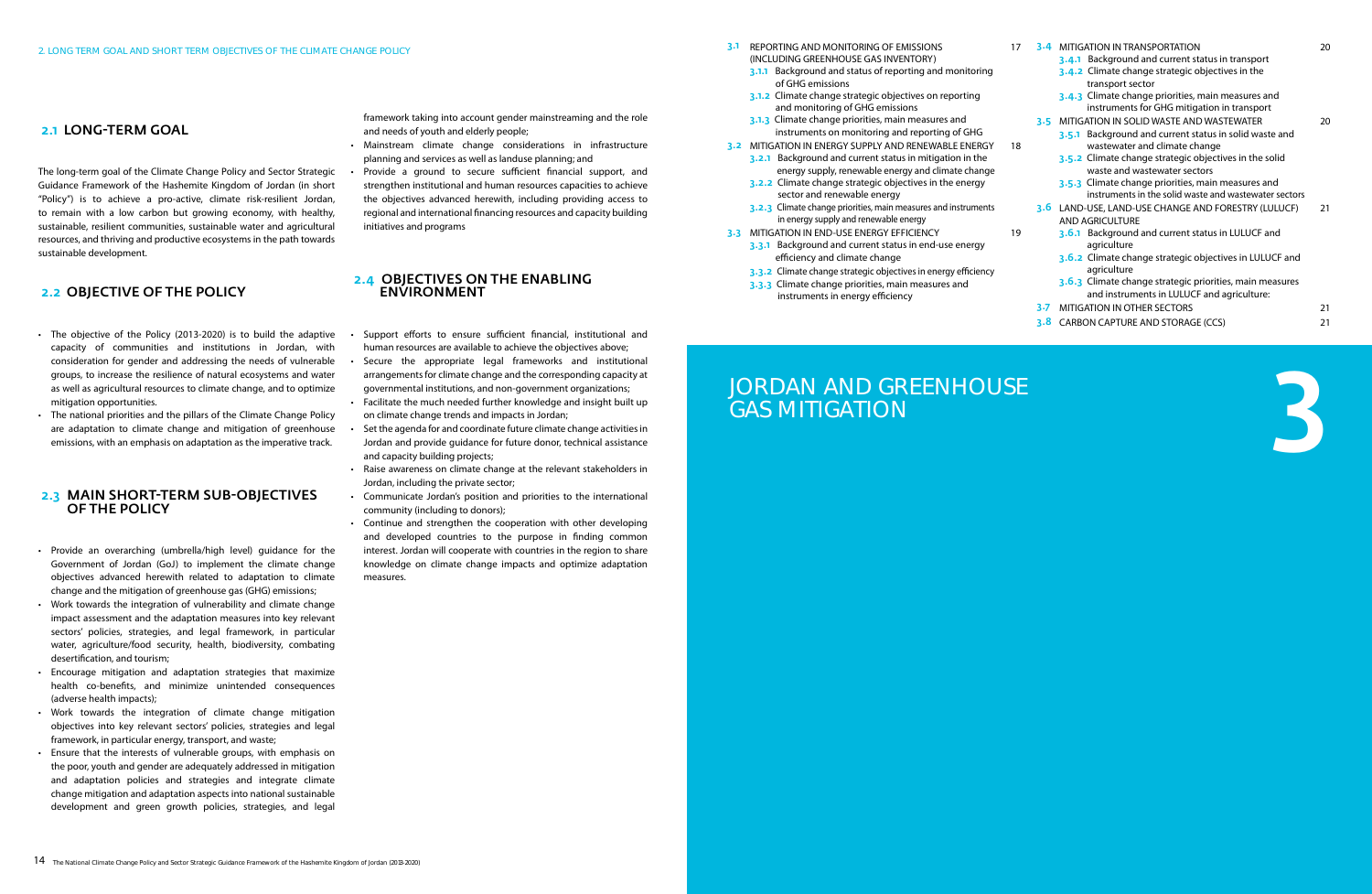Mitigation in the context of climate change is the human intervention to reduce the sources or enhance the sinks of greenhouse gases. Jordan's total GHG emissions are very small in absolute terms. The main sectors and emission sources in Jordan are the following (based on 2000 figures): 7

- Energy sector (including transportation and industrial energy activities) with emissions of 74% of the total GHG emission of Jordan.
- Waste sector: with emissions totaled around 13% of Jordan's total GHG emissions. Most of the emissions originated from disposal of domestic solid waste which accounted for 12.5% of the total GHG emissions, while wastewater handling accounted for 1%. The main source of methane was from the managed domestic solid landfill sites;
- Industrial processes: In the year 2000, emissions from industrial processes sector category were 8% of Jordan's total GHG emissions. These CO<sub>2</sub> emissions originated mainly from cement production; and
- Land use, land-use change and forestry and agriculture (LULUCF): The land-use change and forestry sector was a net source of CO<sub>2</sub>. The net emissions were estimated at 4% of Jordan's total GHG emissions (2000) for the LULUCF and about 1% for agriculture

Jordan being a non-Annex I country under the Kyoto Protocol is not obliged to adopt quantitative targets for future greenhouse emissions. Jordan to actively participate in the international debate on new global agreements for GHG mitigation under the UNFCCC, as successor to the Kyoto Protocol, and is willing to take on GHG mitigation in the future as Party to a new agreement, under certain conditions.

Mitigation efforts on the short- to mid-term in Jordan will focus on the measures which contribute to key national objectives, other than mitigation of climate change, in particular renewable electricity energy and energy efficiency. The main principles and criteria in identification and prioritization of mitigation activities for the short- to mid-term (2020) are the following: compliance with Jordan's principles and objectives in mitigation, applicability under Jordan conditions, including institutional feasibility, effectiveness and efficiency, match with the instruments currently used in existing policies and strategies, and, finally the efforts required for enforcement, and monitoring, reporting and verification. The 3<sup>rd</sup> National Communication Report to the UNFCCC to further develop this framework.

No policy instruments are adopted in Jordan that define/determine the effort for GHG mitigation in Jordan, such as a national GHG emission targets. At the moment, GHG mitigation is the result of sector policies, driven by other objectives, such as energy efficiency. Effort-defining instruments are, however, introduced at a sector level in the form of targets, in particular the target for renewable energy and energy efficiency. Jordan intends to promote the mitigation measures that are supported by other objectives than climate change, such as economic benefits (costeffective under current national conditions, increase security of supply, contributing to the competitiveness of the economy), social (reducing energy expenses, increasing availability to energy services), environmental, or other sector-specific objectives, as adopted in other non-climate policies. The implementation of other, additional, mitigation measures depends on the cost-effectiveness under national current conditions, other benefits for the country, and on the availability of (international) financial resources and technology.

#### 3.1 REPORTING AND MONITORING OF emissions (including greenhouse gas inventory)

In the short term, no specific GHG market mechanism is applicable in Jordan. In particular, cap-and-trade emission trading systems are not suited to Jordan's specific circumstances, especially because Jordan will not set GHG caps on national/sector level in the short term. Other market instruments, such as new crediting project based mechanisms, are not available yet.

#### 3.1.3 Climate change priorities, main measures and instruments on monitoring and reporting of GHG emissions

Jordan to continue identifying and evaluating GHG mitigation projects in the areas of primary energy, renewable energy, energy efficiency, waste, and agriculture. The cost, benefits and CO<sub>2</sub> emission reduction are to be analyzed for each proposed project.  $^8$  Jordan to continue identifying priority mitigation options. 9 Finally, Jordan to continue setting a pipeline of potential NAMA projects suitable for private sector participation potentially to be identified under the Public-Private Infrastructure Advisory Facility PPIAF. 10

- More details on the GHG inventory can be found in the 2nd National Communication (2009). The inventory is currently being updated with the framework of the 3rd NC.
- 2nd National Communication
- 
- Facilitate developing mitigation scenarios such as the ones developed in the  $2^{nd}$  NC which to be further developed in the  $3^{rd}$ NC (2013). Different mitigation scenarios on future international regimes to be developed to support future decision-making;
- Adopt regulation to facilitate data collection from emitters, especially in private sector, to the purpose of the inventory; and
- • Promote for application of market mechanisms for cost-effective reduction in management of GHG emission in Jordan in the future, in combination with an effort-defining policy. This could be the result of an international agreement to which Jordan could become a Party under specific conditions. Jordan, therefore, to start gaining insight and experience with new market mechanisms as a basis of its future position on new market mechanisms.
- 
- 

#### 3.1.1 Background and status of reporting and monitoring of GHG emissions

The measurement and reporting of GHG emissions and the reporting of climate change actions in Jordan are important to provide policy makers with the information for mitigation policy. Jordan has established its national greenhouse gas inventory as part of its 2<sup>nd</sup> National Communication to the UNFCCC. This will be updated in 2013 for the  $3<sup>rd</sup>$  NC. The  $3<sup>rd</sup>$  NC will also include a report on mitigation actions taken in Jordan.

#### 3.1.2 Climate change strategic objectives on reporting and monitoring of GHG emissions

Jordan recognizes that a fundamental issue in climate change policy is a design of an effective system to "measure, report, and verify" countries' emissions, commitments, and actions, a process that has been known as monitoring, reporting and verification (MRV). While Jordan copes with requirements of UNFCCC's system of national communications and greenhouse gas inventories to monitor implementation of the Convention, it realizes, taking into consideration the existing strengths and weaknesses of that system in the context of a post-2012 international climate change agreement, and considering the Bali Action Plan provisions on measurement, reporting, and verification, that the existing system contains elements that can support some parts of a post-2012 framework, however, a significant retrofit, accompanied by new processes, will be needed to measure, report, and verify the obligations envisioned in the Bali Action Plan. Strengthen Jordan's system for reporting and verification of emissions, mitigation potential and activities in line with any international obligations that Jordan has/will be committed to. The reporting and verification system will support the identification and assessment of mitigation priorities, emission projections/scenarios, as well as provide data for the monitoring and reporting; 11 Provide enabling activities for the national GHG inventory to be further investigated and approved in line with the international guidelines as part of the preparation of the  $3<sup>rd</sup>$  NC (2013) and following inventory reports, which to report on the mitigation activities implemented and planned in Jordan;

- • To improve the national capacity on aspects of the measurement and reporting of GHG emissions and the reporting of climate change actions in Jordan, with emphasize on aspect of measurement, reporting, and verification (MRV) in line with the Bali Action Plan provisions and post-2012 international climate change agreements in this regard;
- To strengthen the knowledge on the current volume and sources of GHG emissions in the country, and
- To gain insight in the possible impact of future developments and policies on future GHG emissions as a basis for policy-making on mitigation in Jordan

This strategic priority will be supported by the work on the 3<sup>rd</sup> National Communication, and the PMR support

<sup>9</sup> Submission to Copenhagen Accords. Ratified by the Cancun Agreements. 10 http://www.ppiaf.org/feature-story/jordan-showing-way-nationally-appropriate-mitigation-actions-namas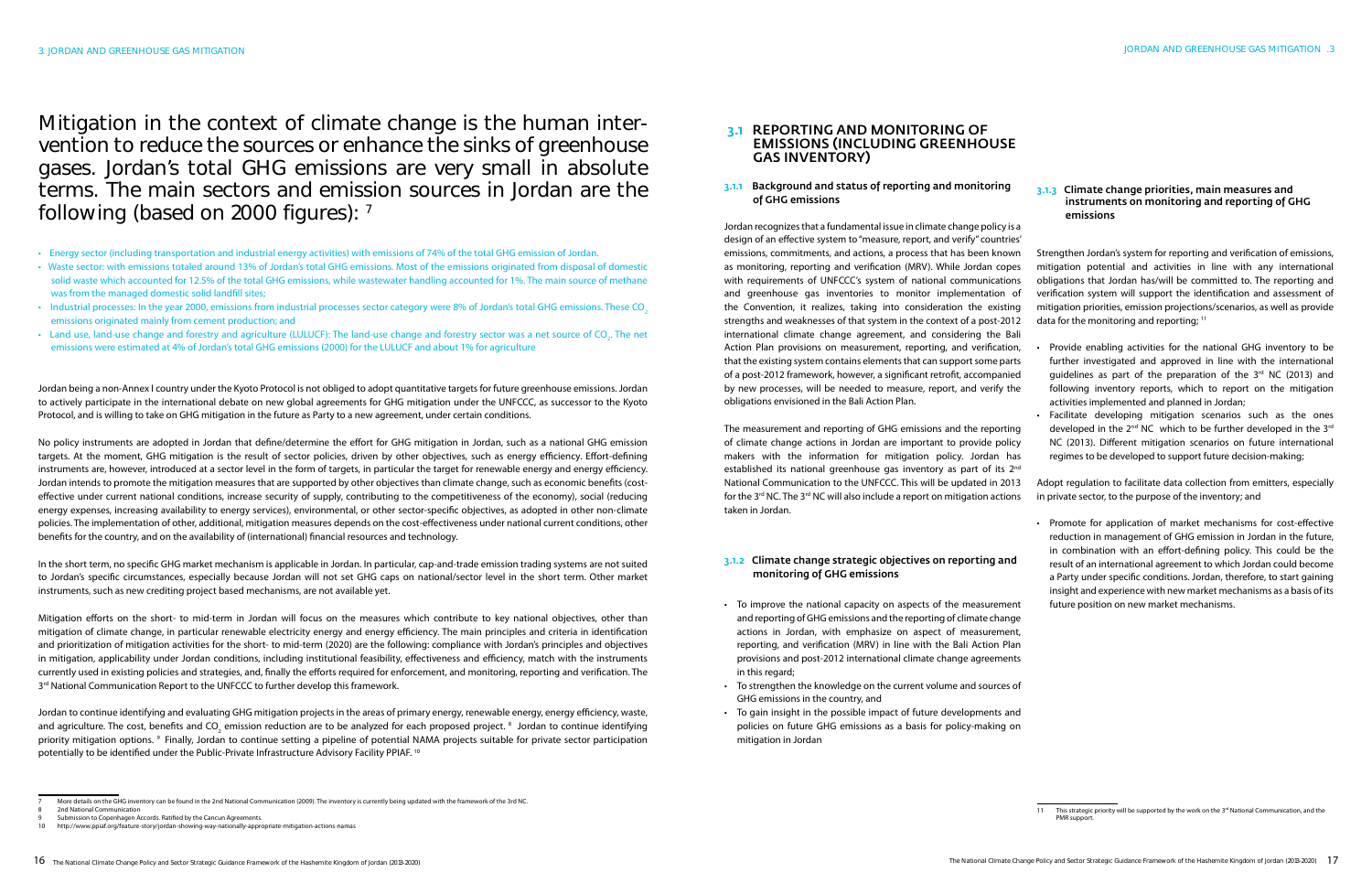The overall energy intensity in Jordan is higher than in most Middle East and North Africa (MENA) countries, mainly as a result of relative low end-use energy efficiency. Cost-effective energy conservation opportunities exist in all major energy consuming sectors, particularly in buildings. There is therefore considerable scope for demand-side management and energy efficiency measures.<sup>16</sup>

#### 3.3.1 Background and current status in end-use energy efficiency and climate change

The National Energy Strategy 2007‐2020 has set the objective to improve energy efficiency by 20% by 2020. The REEE law calls for by‐ laws and political action for energy efficiency. Enabling steps for energy efficiency were defined in the Jordan Energy Efficiency Roadmap 2010 (which was never officially adopted), $17$  to be implemented through three-year National Energy Efficiency Action Plans. The Roadmap identifies high level policy instrument/measures, calls for a monitoring and reporting system for progress on the energy efficiency target, and establishes an institutional and legal framework. The Roadmap, however, has not been implemented so far. Finally, the Jordan Renewable Energy and Energy Efficiency Fund (JREEF) was established.

The energy sector is by far the major source of GHG emissions in Jordan. Jordan has very limited primary energy resources and depends to a large extent on the imported petroleum, petroleum products and natural gas from neighboring Arab countries. Due to economic growth and increasing population, energy demand is expected to rise by at least 50 percent over the next 20 years.<sup>12</sup>

> In 2012, a by law was adopted, establishing a framework for specific energy efficiency regulation, including auditing, appliance labeling, minimum energy performance standards (MEPS), and smart metering. In addition, solar water heaters will become mandatory for large buildings.18 Current building codes in Jordan include standards for energy efficiency. Programs are ongoing to promote green building codes and standards in Jordan, but few buildings so far have complied. 19

- Exploiting renewable energy sources for increasing the percentage of their contribution to the total energy mix, achieving safe supply there from and promoting investment thereto;
- Contributing to environmental protection and achieving sustainable development by promoting the exploitation of renewable energy; and
- Rationalizing the exploitation of energy and improving its efficiency in various sectors

Key barriers to energy efficiency remain, including: weak enforcement of existing measures and regulations, lack of knowledge by energy users of the benefits of energy efficiency, lack of coordination between stakeholders in developing energy efficiency projects, high initial implementation cost and high perceived risks, lack of suitable financing mechanisms, and lack of consistent institutional frameworks. 20

There is a lack of attention to monitoring and evaluation of the implementation of policies, incentives and regulation. The lack of dialogue between government and stakeholders decreases the effectiveness of the legislation. As a result, the established policy and regulatory framework has not yet made a significant impact. Only a small number of the identified opportunities in energy efficiency are implemented.

#### 3.2 Mitigation in energy supply and renewable energy

#### 3.2.1 Background and current status in mitigation in the energy supply, renewable energy and climate change

• To strengthen the promotion of energy efficiency technologies and measures and strengthen the strategic and legal framework for energy efficiency improvement in energy end-use sectors;

- To increase the insight and knowledge on the impact on GHG emissions of the introduction of low carbon energy efficiency technologies, as well as on the feasibility and cost-effectiveness of these measures from a GHG mitigation perspective, through research; and
- To integrate the climate change perspective in energy efficiency strategies and action plans by assessing and reporting the impact on GHG emissions of the proposed and adopted energy strategies and actions, and include these data into the strategy and action plan documents

#### 3.3.3 Climate change priorities, main measures and instruments in energy efficiency

The Energy Strategy sets security of supply and reducing the fiscal burden to the national budget imposed by the national energy bill as the main national priorities. Climate change is not mentioned explicitly. 13

However, the main objectives in this regard are:

- Adopt the Energy Efficiency Road Map, and develop the energy efficiency action plans and implement the Bylaw No. 73, including appliance labeling and minimum energy performance standards;
- Complement the Energy Efficiency Road map with an assessment of the impact on GHG emissions of the measures proposed;
- Strengthen the oversight and enforcement of adopted energy efficiency strategies and legislation by all responsible institutions on national and local level, for instance building codes;
- Establish a monitoring and reporting framework based on energy efficiency indicators and stakeholder consultations. As part of the reporting and verification system, the impact of energy efficiency strategies and legislation on GHG emission to be assessed. This applies to the RE and EE Law as well as the EE Road Map. Involve stakeholders in the evaluation process;
- Further promote green building codes and standards in Jordan;
- Provide fiscal and incentives for climate friendly or energy efficient products and investments.
- Raise awareness on energy savings options for households and small consumers; and
- Improve the access to financing for energy efficiency measures by coordination within government and the financial sector, and by awareness raising.
- 

#### 3.2.2 Climate change strategic objectives in the energy sector and renewable energy

In conventional electricity generation (through fuel switch) and in electricity distribution (efficiency improvements), a substantial technical potential for GHG reduction exists. However, the current conditions in the power sector, including the restrictions in gas imports and the lack of investments for new infrastructure, makes these measures not feasible from a mitigation policy point of view in the period considered in this Climate Change Policy. Other (economic) drivers are far more important.

- To increase the insight and knowledge on the impact on GHG emissions of the introduction of low carbon energy and renewable specific technologies, as well as on the feasibility and cost-effectiveness of these measures from a GHG mitigation perspective, through research; To strengthen the promotion of renewable electricity production in Jordan as well as of solar water heating technologies, which are recognized as key long-term low carbon technologies, with emphaise on their deployment at residential buidldings as this Policy inspires that "*mitigation starts at houses*";
- To integrate the climate change perspective in energy sector strategies and action plans by assessing and reporting the impact on GHG emissions of the proposed and adopted energy strategies and actions, and includes these data into the strategy and action plan documents as part of the environmental impact assessment; and
- To further develop and improve the legislative and regulatory framework for renewable energy with the objective to facilitate and promote renewable energy investments.

The Renewable Energy and Energy Efficiency Law was approved in 2012.14 This law intends to promote private sector investment in renewable energy projects.<sup>15</sup> Also, the Jordan Renewable Energy and Energy Efficiency Fund has been established (JREEEF). The progress in • promoting renewable energy, however, is modest. The response to the Government tendering of large scale RE projects under BOT arrangement was poor and small-scale renewable projects progress very slowly also. The main barriers to renewable electricity development is the lack of long-term certainty on feed-in tariffs, the lack of national financing, and the lack of institutional and legal support, including lack of enforcement for renewable energy projects. Another key area for application of renewable energy is solar water heating in the residential sector, which faces a range of barriers (high upfront costs, owner-tenant dilemma, weak enforcement of building codes, and low domestic value added).

- Strengthen the promotion of renewable electricity production in Jordan. In energy supply, the priority for mitigation is the increase in renewable electricity production. The potential for fuel switch in conventional power production is limited and depends, amongst others, on the future availability of natural gas;
- Improve the long-term economic security to renewable energy investors through fixed feed-in tariffs.
- Identify remaining regulatory gaps or bottlenecks in existing regulatory framework for renewable energy and address in amendments;
- Improve access to financing for renewable energy projects and provide financial incentives.
- Increase the effectiveness of existing financial support mechanisms for RES;
- Provide fiscal and incentives for climate friendly or energy efficient products and investments;
- Strengthen international cooperation on creating enabling conditions for RE, including supply chain, financing, customs regime, and logistics; and
- Determine and continuously update, monitor and report the carbon emission factor of electricity production in Jordan in terms of kgCO<sub>2</sub>eq/ kWh. This is an important indicator in assessing the carbon intensity of electricity production and in assessing the impact of mitigation measures

#### 3.3 Mitigation in end-use energy **FFFICIENCY**

#### 3.2.3 Climate change priorities, main measures and instruments in energy supply and renewable energy

- Law No. (3) of 2010 'Renewable Energy & Energy Efficiency Law' and subsequent regulations Energy Efficiency By-Laws (73/2012)
- 15 Jordan Renewable Energy . Projects & investment Opportunities. www.oecd.org/mena/invest-ر۔<br>ht/46874368.pdf. www.jord

2<sup>nd</sup> National Communication

#### 3.3.2 Climate change strategic objectives in energy efficiency

<sup>12 2&</sup>lt;sup>nd</sup> National Communication

<sup>16</sup> Energy Charter Secretariat. Jordan Regular Review of energy efficiency 2010. http://www.encharter.org/index.php?id=502<br>17 Energy Efficiency Roadmap (MEMR)

Energy Efficiency Roadmap (MEMR)

<sup>13</sup> Updated Master Strategy of Energy Sector in Jordan for the period (2007-2020), Dec 2007

<sup>18</sup> Bylaw No. (73) For year 2012. The Bylaw on Regulating Procedures and Means of Conserving Energy and Improving Its Efficiency. Issued by virtue of Article (18) of the Renewable Energy and Energy Efficiency Law No. (13) for year 2012

<sup>19</sup> Jordan Green Building Council<br>20 2<sup>nd</sup> National Communication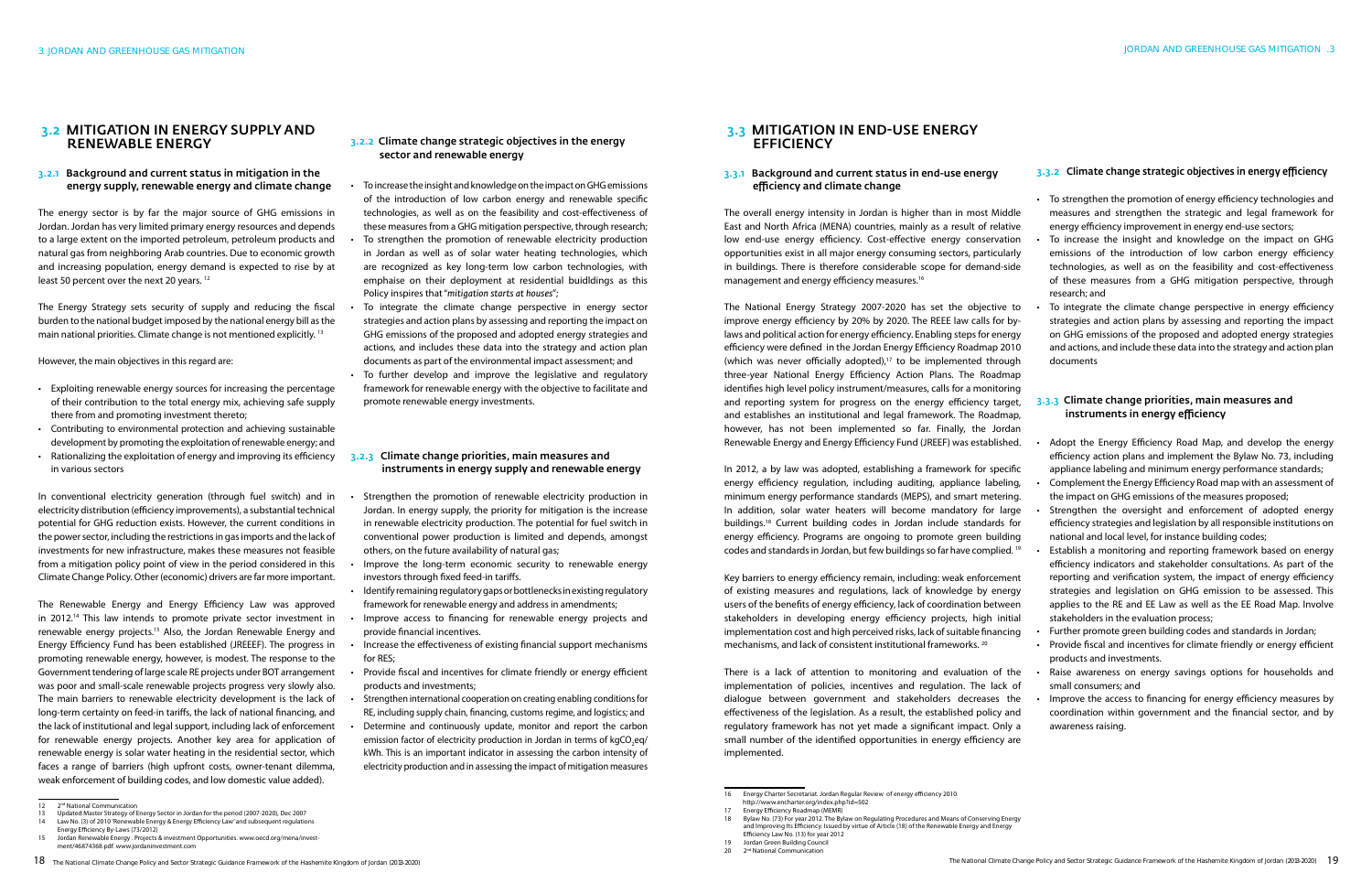The transport sector is a key economic sector in Jordan, as well as a large and growing GHG emitter. The Ministry of Transport (MoT) has prepared a national Strategy 2012-2014 for the transportation sector. Among its goals are the construction of a statistical database for the transport sector, improvement of the road freight transport, and expansion of the rail transport network to connect Jordanian cities. All these projects would have a large impact on GHG emissions, but face major barriers. The national strategy does not refer to climate change.<sup>21</sup>

#### 3.4.1 Background and current status in transport

The recent removal of fuel subsidies and resulting increase in price (2012) has provided an additional incentive for energy efficiency in transport, but up-to-date activity and emission data in transport sector, including modes of road transportation is lacking.

- To develop and adopt in the transport sector, a key sector for greenhouse gas mitigation, strategies promoting energy efficiency, low carbon transport technologies, and low carbon transportation modes;
- • To increase the insight and knowledge on the impact on GHG emissions of the introduction of low carbon energy efficiency technologies, as well as on the feasibility and cost-effectiveness of these measures from a GHG mitigation perspective, through research; and
- To integrate the climate change perspective in transport strategies and action plans by assessing and reporting the impact on GHG emissions of the proposed and adopted energy strategies and actions, and includes these data into the strategy and action plan documents

#### 3.4.2 Climate change strategic objectives in the transport sector

- Adopt specific policies in the transport sector, a key sector for greenhouse gas mitigation, to promoting energy efficiency, low carbon transport technologies, and low carbon transportation modes;
- • Facilitate the revisionoftheTransport Strategy toevaluate the impact of different transport options and scenarios on GHG emissions;
- Develop and strengthen local capacities in specific areas such as improvement of transport efficiency, assessment of different transport modes and application of transport mitigation methodologies;
- Improve the enabling environment for energy efficient transport technologies, including hybrid cars;
- • Improve statisticsincluding trends analysis and projects on transport activity data, emission factors and emissions; and
- • Develop NAMAs in the transport sector

#### 3.4.3 Climate change priorities, main measures and instruments for GHG mitigation in transport

#### 3.5.2 Climate change strategic objectives in the solid waste and wastewater sector

#### 3.5 Mitigation in solid waste and wastewater

#### 3.5.1 Background and current status in solid waste and wastewater and climate change

- To integrate the climate change perspective in solid waste and waste water strategies and action plans by assessing and reporting the impact on GHG emissions of the proposed and adopted strategies and actions, and includes these data into the strategy and action plan documents;
- To strengthen the promotion of energy efficiency technologies and measures in the waste sector;
- To increase the insight and knowledge on the benefits (including impact on GHG emissions) and costs of the introduction of low carbon energy efficiency technologies, as well as on the feasibility and costeffectiveness of these measures from a GHG mitigation perspective; and
- To improve the economics and feasibility of biogas projects in the waste sector

• Promote soil conservation, establishment of natural reserves, and adopting targets for growth in forest areas

### **3.7 MITIGATION IN OTHER SECTORS**

The volume of municipal solid waste has increased in the last decade. This was the result of the population pressure, industrial development, new consumption patterns and life style. The National Agenda 2006- 2015 has identified the need for integrated solid waste management.

> Carbon capture and storage (CCS) is the process of capturing waste carbon dioxide (CO<sub>2</sub>) from large point sources, such as fossil fuel power plants, transporting it to a storage site, and depositing it where it will not enter the atmosphere, normally an underground geological formation. MEMR is carrying out a study on the potential for in carbon, capture and storage in Jordan, funded by the World Bank. 24 There will be neither demand nor significant potential for CCS in Jordan in the short- to mid-term (2020). The category of GHG emissions includes changes in forest and other woody biomass stock, forest and grassland conversion, abandonment of managed lands, carbon dioxide emissions and removals from soil. The net emissions were about 4% of national emissions in 2000. The agricultural sector contributes little to the overall GHG emissions (about 1% in 2000) and at the same time provides little opportunities for mitigation.<sup>22</sup>

MoEnv is the authority for the regulations pertaining to management of solid waste in addition to taking a coordinating role with national and international parties. MoEnv has listed solid waste management as priority (as of 2012) and is in the process of preparing a detailed master plan for solid waste management. A National Solid Waste Management Strategy is being drafted by the Ministry of Municipalities. The waste strategy for Amman Municipality is in preparation (as of 2012). Currently, there are weaknesses in the existing solid waste legislations. Solid waste legislation/regulations are being drafted by the MoEnv. The legislation/ regulations to include reference to methane capture and utilization and provide general guidance on how and when to consider this option.

#### 3.6 Land-use, land-use change and forestry (LULUCF) and **AGRICULTURE**

Only few landfills suitable for methane capture and energy utilization have been developed as CDM. In addition, some projects have now been identified as potential NAMA. Methane capture projects are very difficult to realize in Jordan currently, even with additional financial revenues from CDM or other carbon finance mechanisms for a range of reasons. These include: lacking of regulatory framework for waste management, financing concentrated in Amman, poor infrastructure outside Amman, many dispersed small scale landfills, and lack of an adequate feed-in tariff.

- To address mitigation and adaptation opportunities in LULUCF in an integrated approach; and
- To address the main mitigation potential (enhancing the sinks) in forestry management.

#### 3.6.3 Climate change strategic priorities, main measures and instruments in LULUCF and agriculture: 23

- Promote forestry conservation activities, maintain the forests under predicated continuity of drought cycles, urban and rural expansion, expected fire occurrences, trees cutting for fuel, and fluctuations in rainfall rates;
- • Support enforcing of the land use policy (regulation); and

In the commercial and domestic wastewater treatment sub-sector, all wastewater treatment units have been converted to aerobic mode, andmethane emissions have been reduced considerably. In addition, the potential methane emission from waste water treatment plants could be used to generate electricity and achieve net GHG emission reduction.

In industrial processes, GHG emissions are by-products of those processes. All energy activities in the industries are covered in the previous section under energy sector. In the year 2000, emissions from industrial processes sector category were 8% percent of Jordan's total GHG emissions. These  $\text{CO}_2$  emissions came mainly from cement production. The options include for fuel switch to natural gas (some already invested in infrastructure). The use of pozzolana to reduce clinker production was considered under CDM, but not pursued. Given the existing barriers and relative low potential, mitigation in industrial processes had no priority at the moment.

## 3.8 Carbon capture and storage (CCS)

- 3.5.3 Climate change priorities, main measures and instruments in the solid waste and waste water sectors
- Identify and further develop NAMA projects in the solid waste and waste water sector;
- Promote the recycling of industrial and residential waste;
- • Emphasize that the national strategies for solid waste management and legislation promote and provide guidance on the implementation of methane capture. Depending on feasibility, waste water treatment plants shal be equipped by biogas capture and energy utilization facilities; and
- • Investigate the option to provide more long-term certainty for project developers through a fixed feed-in tariff system for electricity

#### 3.6.1 Background and current status in LULUCF and agriculture

#### 3.6.2 Climate change strategic objectives in LULUCF and agriculture

21 MoT (2008)

### **3.4 MITIGATION IN TRANSPORTATION**

<sup>22 2&</sup>lt;sup>nd</sup> National Communication (2009)

<sup>2&</sup>lt;sup>nd</sup> National Communication (2009

<sup>24</sup> Hashemite Kingdom of Jordan. Carbon Capture and Storage (CCS) Capacity Building Technical Assistance. Inception Report. January 2011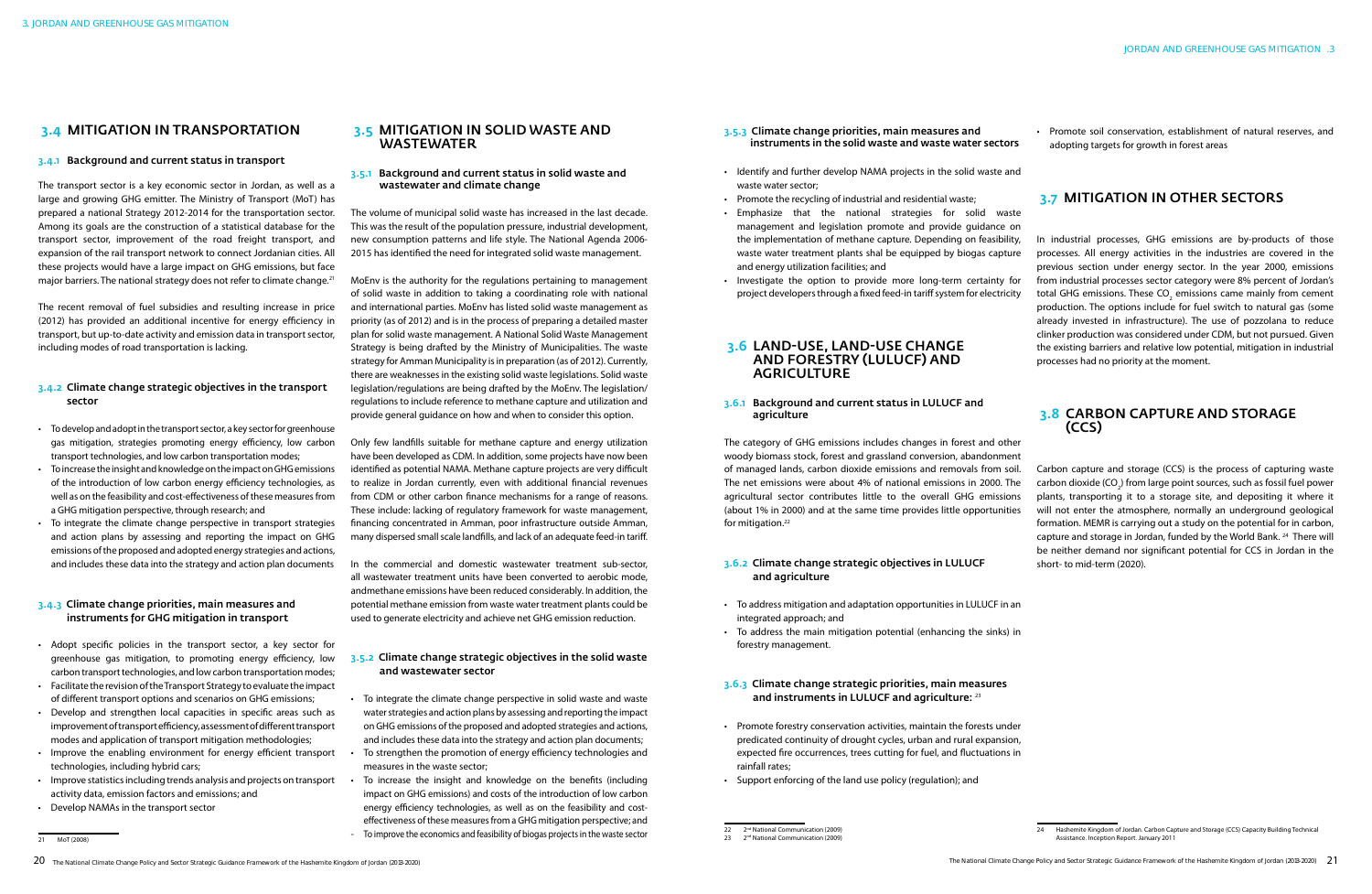- 4.1 JORDAN AND CLIMATE CHANGE SCENARIOS
	- **4.1.1** Uncertainty in the climate change scenario projections 4.1.2 Projections of climate change

24

- 4.2 ADAPTATION TO CLIMATE CHANGE IN THE WATER SECTOR 25 **4.2.1** Background and current status in the water sector
	- and climate change
	- 4.2.2 Climate change strategic objectives in the water sector
	- 4.2.3 Climate change priorities, main measures and instruments in the water sector
- **4.3 ADAPTATION TO CLIMATE CHANGE IN AGRICULTURE,** FOOD SECURITY/PRODUCTION, DESERTIFICATION, AND LAND-USE PLANNING 26
	- 4.3.1 Background and current status in agriculture, food security/production, desertification, land-use planning and climate change
	- **4.3.2** Climate change strategic objectives in the agriculture, food security/production, desertification, and land-use planning
	- **4.3.3** Climate change priorities, main measures and instruments in the agriculture, food security/ production, desertification, and land-use planning

4.4 ADAPTATION TO CLIMATE CHANGE IN BIODIVERSITY

# 4 JORDAN VULNERABILITY, AND A SERVE THE SERVE TO A SERVE THE SERVE TO A SERVE THE SERVE TO A SERVE TO A SERVE <br>1 MPACT OF CLIMATE<br>CHANGE AND ADAPTATION IMPACT OF CLIMATE CHANGE AND ADAPTATION

- 4.4.1 Background and current status in biodiversity and climate change
- 4.4.2 Climate change strategic objectives in biodiversity
- 4.4.3 Climate change priorities, main measures and instruments in biodiversity
- 4.5 ADAPTATION TO CLIMATE CHANGE IN THE HEALTH SECTOR 4.5.1 Background and current status in the health sector
- and climate change
	- 4.5.2 Climate change strategic objectives in the health sector
	- 4.5.3 Climate change priorities, main measures and instruments in the health sector
- 4.6 CLIMATE CHANGE ADAPTATION IN COASTAL AREAS MANAGEMENT
	- 4.6.1 Background and current status in coastal areas management and climate change
	- 4.6.2 Climate change strategic objectives in coastal areas management
	- 4.6.3 Climate change priorities, main measures, and instruments in coastal areas management

| 28 | 4.7 CLIMATE CHANGE ADAPTATION IN DISASTER RISK<br><b>REDUCTION</b>                          | 31 |
|----|---------------------------------------------------------------------------------------------|----|
|    | 4.7.1 Background and current status in disaster risk<br>reduction and climate change        |    |
|    | 4.7.2 Climate change strategic objectives in disaster risk<br>reduction                     |    |
| 29 | 4.7.3 Climate change priorities, main measures and<br>instrument in disaster risk reduction |    |
|    | 4.8 CLIMATE CHANGE ADAPTATION IN TOURISM                                                    | 32 |
|    | 4.8.1 Background and current status in tourism and<br>climate change                        |    |
|    | 4.8.2 Climate change strategic objectives in tourism<br>sector                              |    |
| 30 | 4.8.3 Climate change priorities, main measures, and<br>instruments in tourism sector        |    |
|    |                                                                                             |    |

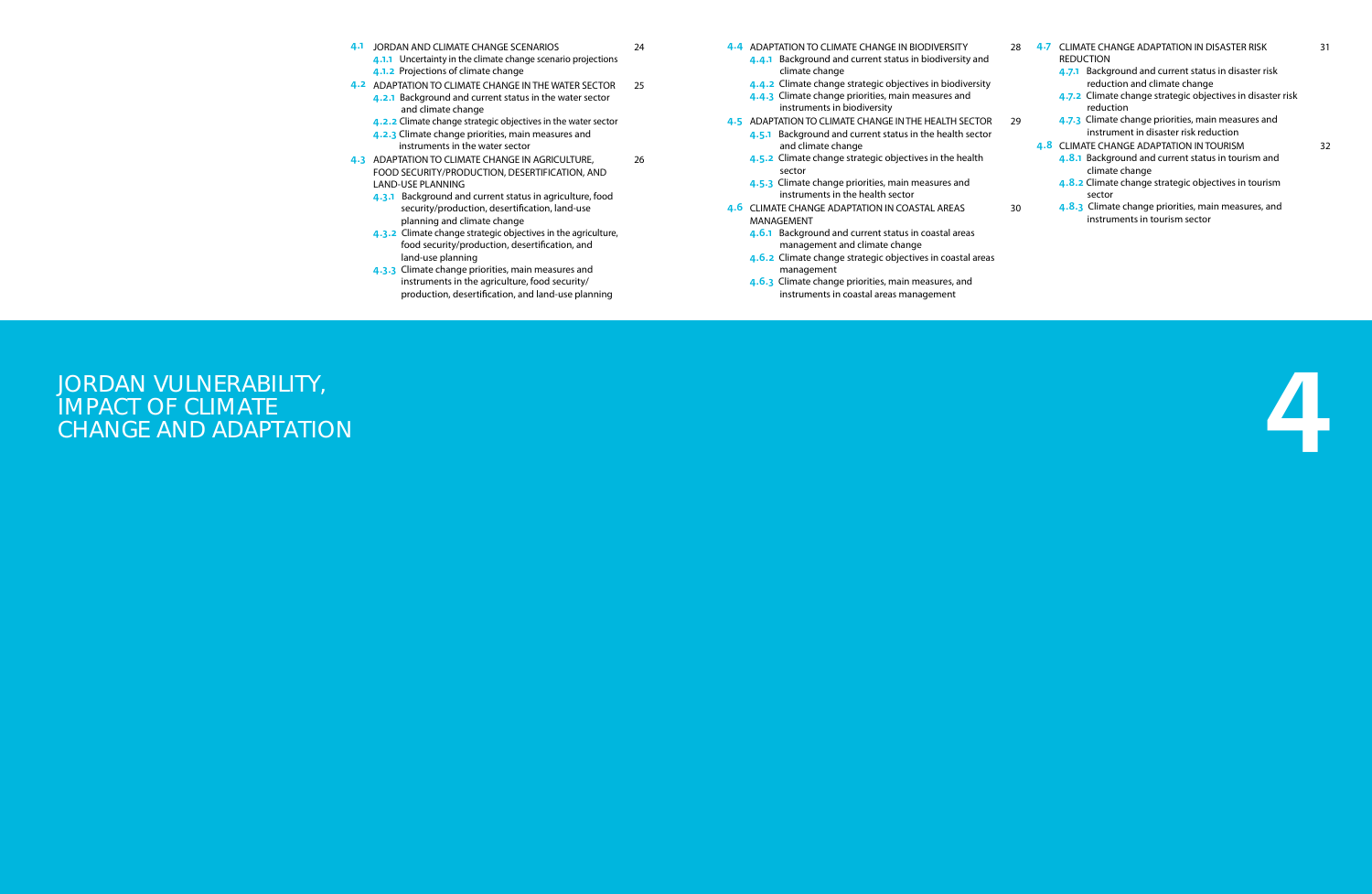# Jordan adopts the following definitions in the Policy as related to vulnerability, impact of climate change and adaptation: 25, 26

- Climate change means a change of climate which is attributed directly or indirectly to human activity that alters the composition of the global atmosphere and which is in addition to natural climate variability observed over comparable time periods;
- Vulnerability is the propensity or predisposition (of a system) to be adversely affected (by climate change impacts);
- Adverse effects of climate change means changes in the physical environment or biota resulting from climate change which have significant deleterious effects on the composition, resilience or productivity of natural and managed ecosystems or on the operation of socio-economic systems or on human health and welfare;
- Adaptation is adjustment in natural or human systems in response to actual or expected climatic stimuli or their effects, which moderates harm or exploits beneficial opportunities; and
- A scenario is a plausible and often simplified description of how the future may develop based on a coherent and internally consistent set of assumptions about driving forces and key relationships

31 Freiwan, M. and Kadioglu, M., 2008 b: Climate variability in Jordan. Int. J. Climatol. 28, p. 69 – 89. 32 Freiwan, M. and Kadioglu, M., 2006: Contemporary Climate Change in Jordan. 1st International Conference on Climate Change and the Middle East: Past, Present and Future 20-23 November 2006, Istanbul Technical University, Istanbul, Turkey

### 4.2 Adaptation to climate change in the water sector

#### 4.1 Jordan and climate change **SCENARIOS**

#### 4.2.1 Background and current status in the water sector and climate change

Internationally, uncertainty in climate change and scenario projections is acknowledged. Some of the common features in this regard are: <sup>27</sup>

Being one of the four driest countries in the world, Jordan suffers from a severe water scarcity problem.<sup>33</sup> The scarcity of water in Jordan is an important constrain to the country growth and development. Available water resources per capita are falling, while water demand and the water shortage will drastically increase in the future due to population growth and anticipated socio-economic development. Groundwater levels have dramatically declined showing that groundwater exploitation has been unsustainable.<sup>34</sup> Water management in Jordan is supply-based and, despite significant improvements in water-supply infrastructure, a critical and serious supplydemand imbalance remains. Jordan has been subjected to additional water stress due to the influx from neighbouring countries impacted by political instability in the region. Finally, the potential decreasing precipitation in Jordan as a result of climate change could worsen the existing problems.

Climate change studies conducted as part of the  $1<sup>st</sup>$  and  $2<sup>nd</sup>$  National Communication Reports to the UNFCCC, in addition to sector specific studies under the Joint Implementation Program (water, health and food security),<sup>28</sup> and many other climate change research studies face serious problems associated with the availability, accuracy and reliability of data in the country. In the case of Jordan, some of the data time series are too short to identify a definite long-term climatic trend, missing data in the daily and monthly climatological time series at the some stations, limited data availability, lack of models and tools specifically designed for local conditions render high uncertainty

#### 4.2.3 Climate change priorities, main measures and instruments in the water sector

The GoJ has developed a comprehensive water strategy entitled "Water for Life" for the period 2008 to 2022. The Strategy was updated in 2012. It mainly focuses on effective water demand management, effective water supply operations, and institutional reform.35 The Strategy has climate change as part of its vision and as one of its principles. Jordan has already identified a list of no-regret measures that are required urgently to address the water sector problems in the short and medium term. Several specific adaptation measures in the water sector have been identified within the main areas mentioned above in several studies.<sup>36, 37</sup> The water sector investment according to the Executive Development Program (2011-2013) is estimated to reach US\$ 3 billion, not including investment needed for the Red Sea - Dead Sea Conveyance project. Lack of financing was a major and persistent barrier facing water sector development activities over past decades.

- Incorporate the potential climate change impact on precipitation level and patterns into the mid and long term planning of water demand and supply in Jordan, and in the underlying research;
- **Establish a structural institutional exchange and cooperation between** sector planners in the water sector and others sector on climate change impact and adaptation. The NCCC to provide the suitable forum;
- Further mainstream climate change consideration in water sector strategies, policies, and planning documents on all levels. The institutional and regulatory framework can be further strengthened and reformed. This includes adopting legally binding principles for water sector management based on the National Water Master Plan. This includes principles for water allocation to sectors and appropriate water tariffs and incentives for water savings to be introduced to promote (economical) efficiency of water supply and use. The balance between drinking water needs and industrial and irrigation water demands to be further rationalized and regulated;
- Improve international transboundary management of water resources as far as possible within the difficult political conditions in the region; Introduce regulations/directives on water supply to prevent the unsustainable abstraction of groundwater and the depletion of
- aquifers. Enforcement of these regulations is equally important; Promote a pro-active, preventive, approach (such as but not limited to Drinking Water Safety Plans) in protecting the country's limited water resources with emphasis in drinking water resources

Concerning the Dead Sea, pan evaporation measured at the Southern Dead Sea in the last decades has significantly increased.<sup>38</sup> Wind, temperature and humidity measurements at the Dead Sea starting in the 1930s as well as 3-D model simulations all seem to indicate a statistically significant change in the local climate of the Dead Sea region. The potential contribution to this climatic change through the weakening of the local land-sea breeze circulation caused by the reduction in the Dead Sea surface area has been examined by some researchers.<sup>39, 40, 41</sup> It is suggested that since the breeze tempers the Dead Sea climate, its weakening has caused the air temperature to increase, the relative humidity to decrease and thus increased the pan evaporation. The climatic changes as implied by the MM4 Mesoscale PSU/ NCAR model simulations, seem to fit the observed changes and to suggest a local tendency to the more arid climate that now prevails to the south of the study region. With climate change, the Dead Sea region is expected to become more arid, resulting in more pressure on water resources.

#### 4.1.1 Uncertainty in the climate change scenario projections

- • Temperature projections are relatively reliable; uncertainty is small relative to the trend;
- • Precipitation projections are much less reliable at all time and geographical scales. Typically it is not possible to determine whether mean precipitation is increasing or decreasing, and both outcomes are possible;
- For time horizons of 30 years or less, internal climate variability is the main source of uncertainty about precipitation; and
- • Relative uncertainty is higher for smaller geographic areas, and for seasonal versus annual means. By extension, uncertainty becomes very high for projections about extreme events in particular places

#### 4.2.2 Climate change strategic objectives in the water sector

- • To further increase the knowledge and insight of climate change impact on the water, which is necessary to confidently identify the priority adaptation measures. Make existing climate information, knowledge and tools available for supporting adaptation decisions and actions;
- To take climate change risks into account in national and regional water sector policies, strategies, action plans and investment frameworks;
- To implement the priority no-regret measures in the water sector (measures that are necessary to balance demand and supply regardless of climate change), because they will all greatly contribute to adaptation to climate change in the sector as well;
- To strengthen the link of water sector planning with adaptation planning in other sectors, especially the agricultural, health, and land-use and urban planning sectors; and
- To promote a pro-active, and preventive water adaptation approaches (such as but not limited to Drinking Water Safety Plans) in protecting the country's limited water resources with emphasis in drinking water resources and upgrading drinking water quality management system and surveillance programs accordingly.
- 
- 

regarding climate change impacts for Jordan. Trend analysis to the time series of the existing climatological records has been conducted in many studies. The analyses show that there is an increasing trend in the maximum temperature and a more remarkable increasing trend in the minimum temperature and consequently the mean temperature. While the precipitation exhibits a decreasing trend in the majority of the locations in Jordan.

#### 4.1.2 Projections of climate change

Climate change future scenarios for Jordan developed as part of 2<sup>nd</sup> NC by interpolating the coarse resolution of the GCM (Global Circulation Models) to the Jordanian part of the Yarmouk River Basin show small discrepancies in the results from different models especially regarding future precipitation levels (GCM climate change scenarios for precipitation are not fully consistent).<sup>29</sup> The scenario projections suggest an increase in temperature of less than 2°C, by the year 2050. Warming was found to be stronger during the warm months of the year while less warming is projected to occur in the cold months of the year. In a recent study a statistical downscaling model was employed to generate site-scale future climate scenarios at several locations in Jordan from the coarse GCM products for the period 2011 – 2099.30 These scenarios reveal an obvious increase in temperature ranges from 1 - 4°C and a decrease in precipitation ranges from 15 to 60% in the majority of the studied sites. These results are consensus to the findings of similar studies.31, 32 Studies in Jordan (mentioned above) indicate that extreme events (i.e. flash floods, intense rain, snow storms, drought etc) are predicted to be more frequent.

36 Adaptation Program of Actions Relevant to Climate Change and Integrated Water Resources Management for the Zarqa River Basin, Jordan, Science Triangle for Research, Training, and Management 2011

<sup>25</sup> http://unfccc.int/essential\_background/convention/background/items/2536.php

<sup>26</sup> IPCC glossary<br>27 Adapting to C

<sup>27</sup> Adapting to Climate Change: Assessing the World Bank Group Experience Phase III. Independent Evaluation Group 28 Joint Program:Adaptation to Climate Change to Sustain Jordan's MDG Achievements. Submitted by

four UN organizations working in Jordan including UNDP, WHO-CEHA, FAO, and UNESCO. It is submitted to the UNDP/Spain MDG Achievement Fund under the MDG-F Environment and Climate Change thematic window. The key national partners in this program include the Ministry of Environment (MoEnv), Ministry of Health (MoH), Ministry of Agriculture (MoA), and Ministry of Education (MoE).

<sup>29</sup> 2nd NC (2009)

<sup>30</sup> Freiwan M. and Kadioglu M., 2008 a: Spatial and temporal analysis of climatology in Jordan. Int. J. Climatol., 28, 521 - 535.

<sup>33</sup> Jordan's Water Strategy for the period of 2008-2022

<sup>34</sup> National Water Strategy (Water for Life) 2012 update/ MWI

MWI, 2012

<sup>37</sup> Reducing Vulnerability to Climate Change in Agricultural Systems, NCARE/WB 2012<br>38, 39 Alpert, et al., 1997, Recent Changes in the Climate At the Dead Sea – a Preliminary Study. Climatic Change, Volume 37, Issue

Salameh, E. Naser, H.: Restoring the shrinking Dead Sea-The environmental imperative\_In Climatic Changes and Water Resources in the Middle East and North Africa. Eds. F. Zereini and H. Hoetzl, Springer Publishing Company, Salameh, E. Naser, H.: Retreat of the Dead Sea and its effects on the surrounding groundwater resources and the stability of its coastal deposits. In "The Water of the Jordan Valley" eds Hoetzl, H. et al. Springer Publishi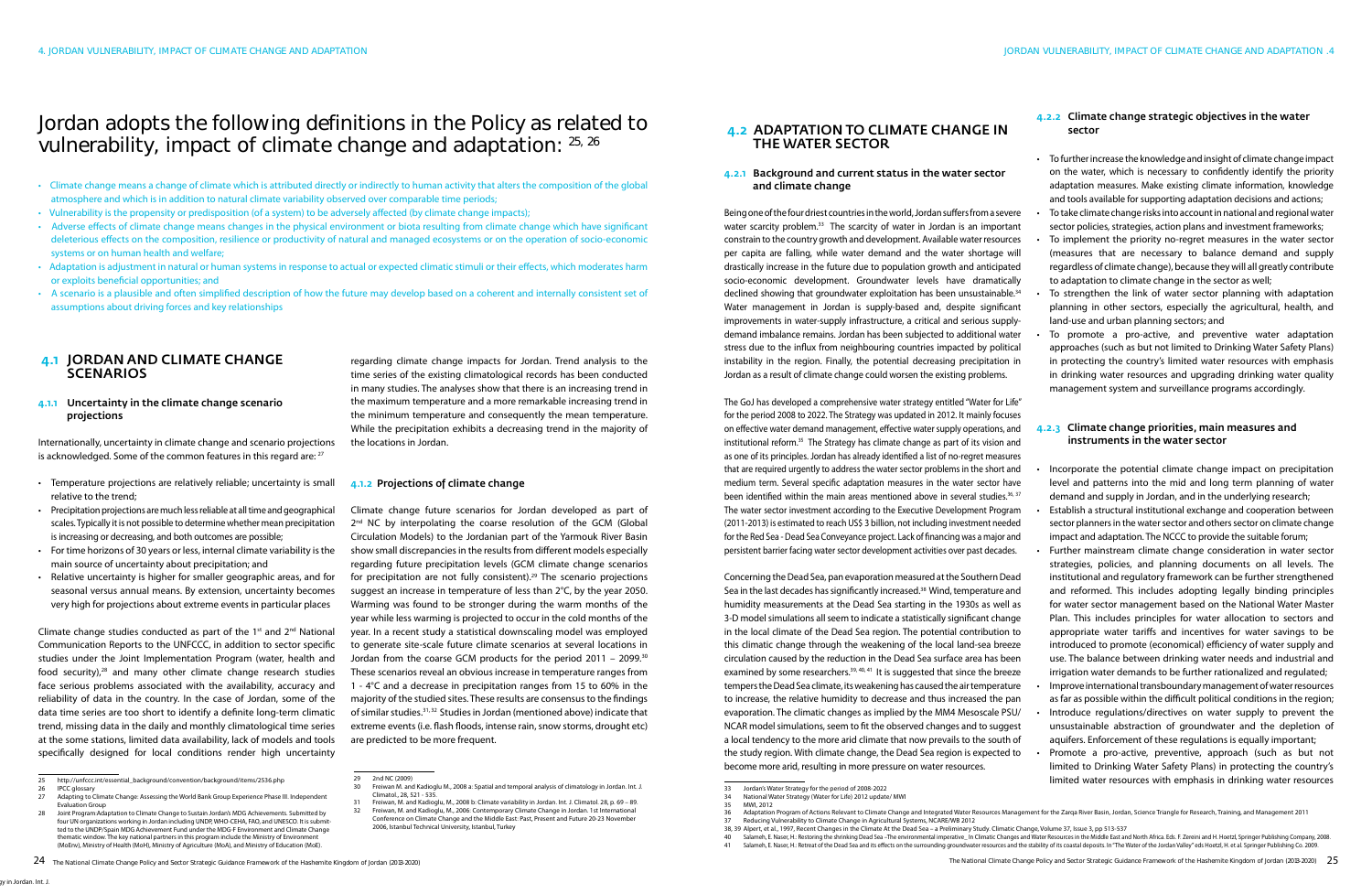and upgrading drinking water quality management system and surveillance programs accordingly;

- • Capp and regulate irrigated agriculture in the highlands and reinforce the by-laws;
- • Address the use of treated/recycled wastewater in the regulation/ directives on the demand-side such as grey water as part of codes and regulations for buildings including, high-rise and high-density buildings;
- • Pursue implementation of the Disi water conveyance and the Red-Dead conveyance projects with due consideration for the (environmental and social) sustainability of these projects. Construction of the this conduit that will convey seawater and/or reject brine after desalination, into the Dead Sea, might help reduce impact of climate change in the water resources in the Dead Sea area. Moreover, consider other Dead Sea policy options such as changing the regional water management practices whereby freshwater from the Jordan and the Yarmouk river systems shall be diverted back to the Dead Sea.;
- Improve the domestic water distribution networks, including reducing water losses and energy efficiency in pumping;
- • Secure the financing of no-regret measures in the water sector, to which both national and international resources could contribute. Resources should be allocated in a balanced way to supply and demand measures; and
- Develop proposals for adaptation in the water sector for financing from international climate change adaptation funds

#### 4.3 Adaptation to climate change in agriculture, food security/ production, desertification, and land-use planning

- productivity, in terms of quantity and quality of crops;
- agricultural practices, through changes of water use (irrigation) and agricultural inputs such as herbicides, insecticides and fertilizers;
- environmental effects, in particular in relation of frequency and intensity of soil drainage, soil erosion, and reduction of crop diversity; and
- land use: through the loss and gain of cultivated lands, land speculation, land renunciation, and hydraulic amenities

#### 4.3.1 Background and current status in agriculture, food security/production, desertification, land-use planning and climate change

Although a small country, Jordan has many different climatic regions; at least there are three different climatic regions, as sub-tropical, Mediterranean, and Badia and desert. Only about 5 % of Jordan's land mass is considered arable, while the country is among the world's most four water-deficient countries. Agriculture is one of the most sensitive sectors to climate change induced impacts. The increased temperatures and lower precipitation resulting from climate change would adversely affect crops and water availability, critically influencing the patterns of future agricultural production in Jordan. The main expected impacts of these scenarios are:

- 1. Decrease in available soil moisture for crops in the rainfed areas
- 2. Increased crop water requirement
- 3. Increased crop/weed competition
- 4. More frequent drought
- 5. Decreased stream flow
- 6. Changes in rainfall intensity with more possible floods
- 7. Shortened growing season
- 8. Reduction in yield of rainfed and irrigated crops

As a result, the climatic change could affect agriculture in several ways:

- To increase the insight in the linkages between the adaptation strategies in the agricultural sector and in other sectors, particularly the water sector; To strengthen the link of agriculture sector planning with planning in other sectors, especially the water sector. Water planning should shift from to supply-oriented to a balanced planning of supply and demand. This requires a cross-sector approach;
- To promote resource efficiency and sustainable agriculture.
- • To engage local communities, farmers, farmer associations, local experts, and local and national government representatives in helping craft response options to climate change in agricultural ecosystems;
- • To work with communitiesto integrate climate change concernsinto sustainable rangeland and agricultural management practices, and work with local water users to integrate climatic change concerns into irrigation regime for sustainable agriculture;
- To incorporate climate change impact and adaptation consideration in the national policies, strategies and action plans against desertification; and
- • To incorporate climate change adaptation considerations in land use planning

- Establish a structural institutional exchange and cooperation between sector planners in the agricultural sector and the water sector on climate change impact and adaptation. The NCCC to provide the suitable forum;
- Further strengthen the assessment and monitoring of vulnerability in agriculture (mapping and assessment of agro-ecological zones projects; early warning and risk management systems projects), and strengthen knowledge management and technology transfer;
- Strengthen Arab, Muslim, regional, and global cooperation to counter the challenges of drought and climate change by improving and adapting crop characteristics. This included common research aimed to creating regional strains and genetic qualities of crops more resilient to climate change;
- Identify and strengthen the community-based approach to adaptation accounting for gender issues. Vulnerabilities to climate change are mostly local and, thus, adaptation measures are highly

Due to urban expansion in the high rainfall zones, rainfed agriculture has expanded towards the marginal lands of arid and semiarid areas that receive less than 200 mm of annual rainfall. For many years, rainfed agriculture in these areas has suffered from droughts and accelerated soil degradation and overgrazing of natural vegetation. The current water usage in agriculture is not sustainable.

The sector strategies for agriculture refer to climate change but not in detail. The latest strategic document from the Ministry of Agriculture (2009) lists climate conditions (drought and frost) as a challenge to the development of the agriculture, but not climate change in particular. 42 The Ministry is developing the agriculture strategy in corporation with FAO currently.

Climate adaptation in agriculture comprises two related challenges: adaptation to current climate variability and to future climate change. In the 2<sup>nd</sup> National Communication (2009), adaptation measures are suggested for both rain-fed and irrigated agriculture in Jordan.<sup>43</sup> Adaptation measures in agriculture to adapt to climate change have been identified in other studies.<sup>44</sup> These options are no-regret options, which should be implemented independently of future human induced climate change.

#### 4.3.3 Climate change priorities, main measures and instruments in the agriculture, food security/production, desertification, and land-use planning

#### 4.3.2 Climate change strategic objectives in the agriculture, food security/production, desertification, and land-use planning

- location and community specific;<sup>45</sup> Concentrate the strategy for low rainfall areas on improving rangeland productivity and management to feed small ruminants, arrest desertification and conservation of agricultural natural resources; • To further increase the knowledge and insight of climate change impact on agriculture/food productivity/food security, and desertification, which is necessary to identify the priority adaptation measures. This includes improving the understanding of climate change impacts on rural community livelihoods in the Jordan, and addressing food security in an international regional context;
- Emphasize dryland farming on water harvesting techniques, combating desertification, conservation of genetic resources, and preparation of legislation on preventing desertification; • To integrate climate change impact considerations and the related adaptation priorities in the overall strategies and policies of the 42 MOA, 2009 agricultural sector, currently under development.

45 FAO, 2008; 3.

#### **Forestry, range land management and desertification**

The Rangeland Strategy 2013 is being developed as part of the Agriculture Strategy and will consider the three Rio Conventions, include the UNFCCC. The National Action Program to Combat Desertification is to be updated in 2013 to align with the UNCCD 10-Year Strategy and reporting process. For Jordan, anti-desertification efforts are as important as the efforts to halt deforestation. In 2005, the government displayed the "National Action Program to Combat Desertification", and in 2007, a plan for sustainable land use was developed.

Forests make up less than 1 % of Jordan's land area. The forests area is threatened due to cutting down trees for fire wood, crop cultivation, overgrazing, water scarcity and salinity and investment projects.

In Jordan, climate change could worsen sustainability of forests and rangelands and increase desertification, in addition to other natural-physical factors, and human induced factors.

#### **Land-use planning**

Since the current environmental problems in Jordan arise largely from the way land is used, traditional land-use practices have come under challenge. Land-use changes are often effectively irreversible, shaping spatial patterns of development for centuries to come. Unconstrained land use change could increase long-term climate vulnerability in two ways: by increasing the exposure of populations and infrastructure to climate risks, and by constraining the ability of ecosystems to adapt to changing temperatures.

<sup>44</sup> World Bank project "Reducing Vulnerability to Climate Change in Agricultural Systems" led and coordinated by NCARE (2011). A list of specific adaptation measures is also presented in the report "Identify and Screen Adaptation Measures to reduce Climate Change Impacts on Food Security. Al-Shamil Engineering for UN/FAO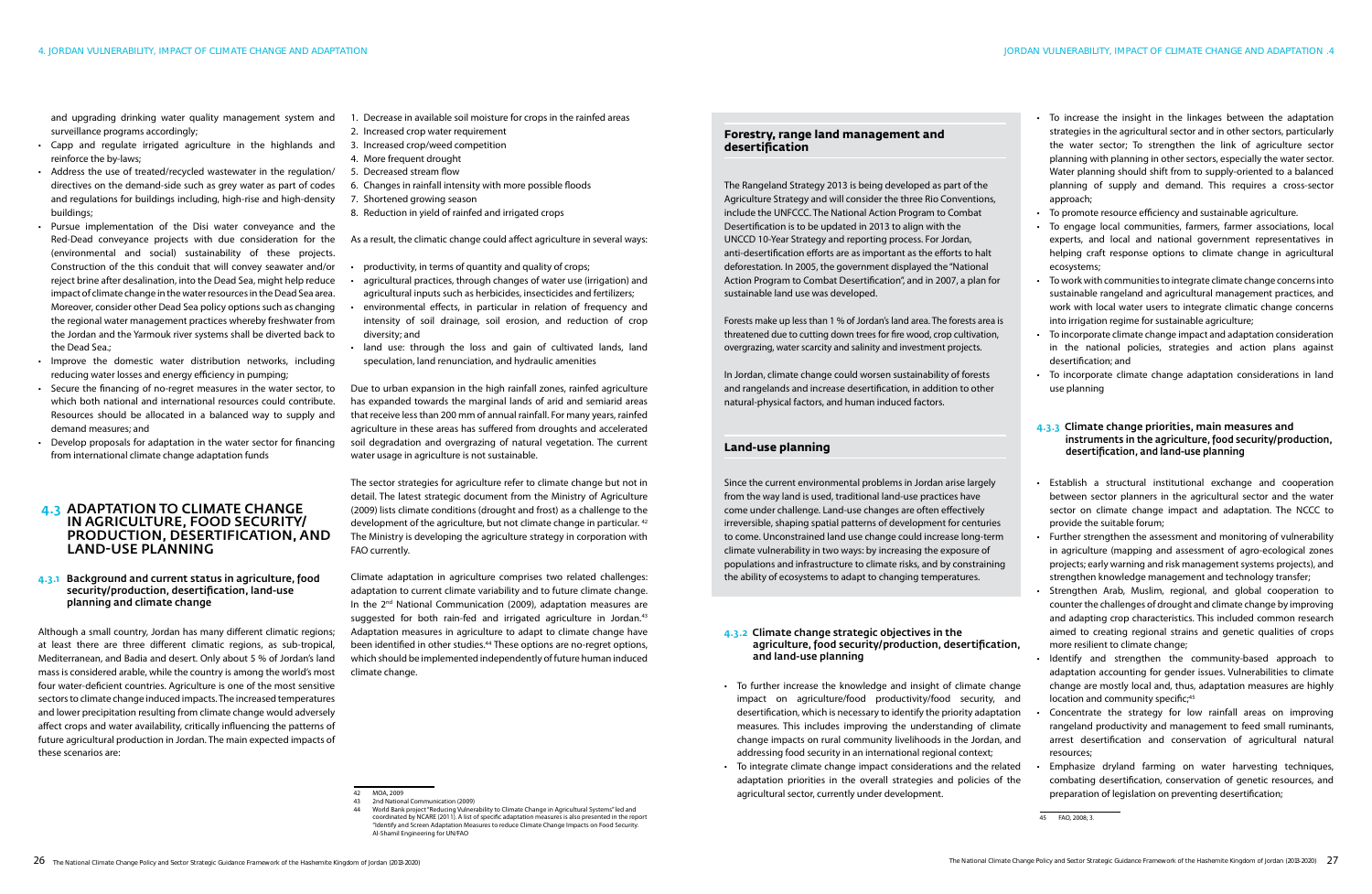• Increase in water and food-borne diseases;

- Improve farm production systems and productivity to compensate for limited arable land and to avoid expansion into fragile marginal lands;
- • Promote water use efficiency in agriculture. This includes the necessary instruments to facilitate measurement of actual water consumption to promote efficient, high-productivity allocation of water in addition to drip irrigation, and other water and soil management techniques, and alternatives. Also, introduce appropriate water tariffs and incentives in order to promote economic water efficiency in agriculture. Other measures include: implement conservation agriculture, water harvesting, and supervised irrigation with treated wastewater;
- • Reinforce early warning system for drought;
- • Investigate and develop a comprehensive insurance system (weather insurance) for agriculture;<sup>46</sup>
- • Establish a minimum amount that the Agricultural Credit Committee must lend to businesses in sectors of the green economy;
- • Update the National Strategy and Action Plan to Combat Desertification to incorporate climate change impacts, in coordination with the adaptation strategies for biodiversity and agriculture
- • Include climate change considerationsin land-use and development planning. This includes reforming land use laws and promoting sustainable land use; and
- Develop proposals for adaptation for co-financing from international climate change adaptation funds

### 4.4 Adaptation to climate change in **BIODIVERSITY**

#### 4.4.1 Background and current status in biodiversity and climate change

Land and water are among Jordan's most important natural resources, which together underpin food security, livelihoods, nutrition and health of the population as well as economic development. This is particularly evident in the fields of agriculture and livestock production, forestry and rangelands, tourism, and traditional medicine. Jordan's high biodiversity includes a diverse array of ecosystems and species, and provides for a wide range of ecosystem services, such as providing fresh water, ameliorating the climate, containing soil erosion, regulating surface runoff and providing bio-resources.

- Design and manage Jordan's protected areas in light of the emerging and increasing challenges related to climate change and global warming; • Increased VBDs risk with increasing temperature. Areas with scarce water like the Eastern Desert will become an area of higher risk due to water harvesting projects. Water projects will certainly have impacts on the intermediate hosts or vectors responsible for the transmission of malaria, schistosomiasis and leishmaniasis;
- Introduce and strengthen eco-system based adaptation. Ecosystembased adaptation provides a cost-effective strategy that can be undertaken by parties, and is especially effective at local levels with community involvement. Ecosystem-based adaptation may also contribute to climate change mitigation through the preservation or sequestration of carbon;<sup>48</sup> • Research, monitor and address impacts of climate change on biodiversity. In particular, climate change sensitive environmental Reduced access to nutritious food is expected; dietary quality and eventually quantity declined, and micronutrient malnutrition (or hidden hunger) increased as indirect impacts of climate change; Increase in a spectrum of disorders related to the expected increase of heat waves due to climate change such as sunburn and fatigue, heat rash, heat cramps, heat syncope, heat exhaustion, and heat stroke. The most serious of these are heat exhaustion and heat stroke, which can lead to death. In addition, exposure to hot weather may exacerbate existing chronic medical conditions; and
- and socio economic monitoring and evaluation systems will be put in place parallel to Jordan's protected areas planning; • Alter outdoor workers' exposure to solar ultraviolet radiation (UVR)
- impacts on biodiversity; their services and enhance the resilience of coastal and marine ecosystems and associated vulnerable species; areas governance forms and building on the special conservation areas, protecting and enhancing ecosystem services provided by to cause a range of health impacts. The greatest burdens result from UVR-induced cortical cataracts, cutaneous malignant melanoma, and sunburn. Heat stress due to high temperature and humidity can lead to an increase in deaths or chronic ill health after heat strokes. Both outdoor and indoor workers are expected to be at risk of heatstroke. Indoor (chemical industries) workers and farmers may be exposed to higher levels of air pollutants due to increased temperatures
- Address socioeconomic concerns resulting from climate change • Enhance climate change resilience of terrestrial ecosystems and • Support restoration of degraded forests, using diverse conservation
- conservation areas that increase the resistance/resilience of local communities to climate change, using buffer zones surrounding protected areas and special conservation areas and within water catchment areas to preserve water flows and quality, restoration and protection of rangelands to reduce the vulnerability of livestock to drought; Strengthening the health sector to adapt to the projected negative health consequences that may result from climate change will help increase the sector's preparedness to face this additional health burden thereby decreasing the expected negative impacts and sustainability of Jordan's MDG achievements.
- • Raise awareness and mobilize stakeholders for conservation of biodiversity and ecosystem services; and
- Promotion of common working definition of sustainable land use and planning, and encourage public participation in land use policies and management

### **4.5 ADAPTATION TO CLIMATE CHANGE IN** the health sector

The potential climate change vulnerabilities of natural resources and biodiversity include:

> • Increase in chronic respiratory diseases including bronchial asthma and COPD;

• Land degradation due to extreme weather events, natural hazards, and soil erosion that causes loss of soil fertility and agricultural productivity

#### 4.4.3 Climate change priorities, main measures and instruments in biodiversity

- Changes in water quality and quantity in inland freshwaters
- Degradation of vegetation in watersheds due to climate change
- Changes in terrestrial, inland wetland and coastal systems, their species and ecosystem services, due to changes in rainfall regimes and rising temperatures
- Changes in growth rates, reproduction and geographic ranges of species and phenology of plants due to climatic changes
- Changes in coastal and marine systems, species and ecosystem services due to sea level rise, global warming and ocean acidification, with particular impacts on coral reefs and associated species

- To advance the understanding of climate change impacts on biodiversity as well as on the GHG mitigation potential of ecosystems, in particular protected areas;
- Improve the monitoring of encroachment of urban and rural development on prime agricultural lands, green spaces, open spaces and forests;
- • To facilitate adaptation of biodiversity to climate change by increasing resilience of, in particular, the protected areas; and
- To develop capacity within responsible institutions and communicate to relevant stakeholders

#### 4.5.1 Background and current status in the health sector and climate change

The assessment of the impacts of climate change on six health issues carried out by the Ministry of Health (MoH) indicated that the most visible effects would be:

To achieve the goals identified in the MDG Report<sup>49</sup> under health (reducing child mortality rate, improving maternal health, combating malaria and other diseases) climate change direct and indirect impacts on health should be considered. In 2012, the MoH developed a National Adaptation Strategy and Plan of Action to Protect Health from Climate Change, which includes a range of possible adaptation actions, measures, and interventions. The general goal is to plan climate-change adaptation measures for the health system to prevent existing and future risks, respond punctually, and increase resilience and preparedness.

All climate change impacts on biodiversity may not be preventable. However, guidelines provided by the Secretariat to the Convention on Biological Diversity suggest that timely identification of threats, concerted conservation action to increase and maintain the resilience of species and ecosystems, availability of connected and safe protected areas and conducive refugia for affected species, and the use of an integrated ecosystem approach are practical and effective climate change adaptation strategies.

The National Biodiversity Strategy and Action Plan was adopted in 2003 and the National Protected Areas policy in 2008. The policy recommends that the Jordan Protected Areas (JPAs )should be designed and managed in light of the emerging and increasing challenges related to climate change and global warming.

The Royal Society for the Conservation of Nature (RSCN) is in the process of preparing the "Climate Change and Biodiversity Adaptation Strategy<sup>"47</sup> as part of climate change adaptation planning for the "Integrated Ecosystem Management in the Jordan Rift Valley Project". This strategy document will include recommendations for RSCN including – inter alia- technical and institutional aspects, climate change adaptation pilot projects, including criteria for selection of locations and programs.

#### 4.4.2 Climate change strategic objectives in biodiversity

28 The National Climate Change Policy and Sector Strategic Guidance Framework of the Hashemite Kingdom of Jordan (2013-2020) The National Climate Change Policy and Sector Strategic Guidance Framework of the Hashemite Kingd

49 Second National Millennium Development Goals Report 2010

<sup>46</sup> Weather Index-based Insurance in Agricultural Development. A Technical Guide November 2011. World Food Program wfp.org

<sup>47</sup> Draft biodiversity and climate change strategy 48 Ecosystem-based adaptation: An approach for building resilience and reducing risk for local com-munities and ecosystems. A submission by IUCN to the Chair of the AWG-LCA.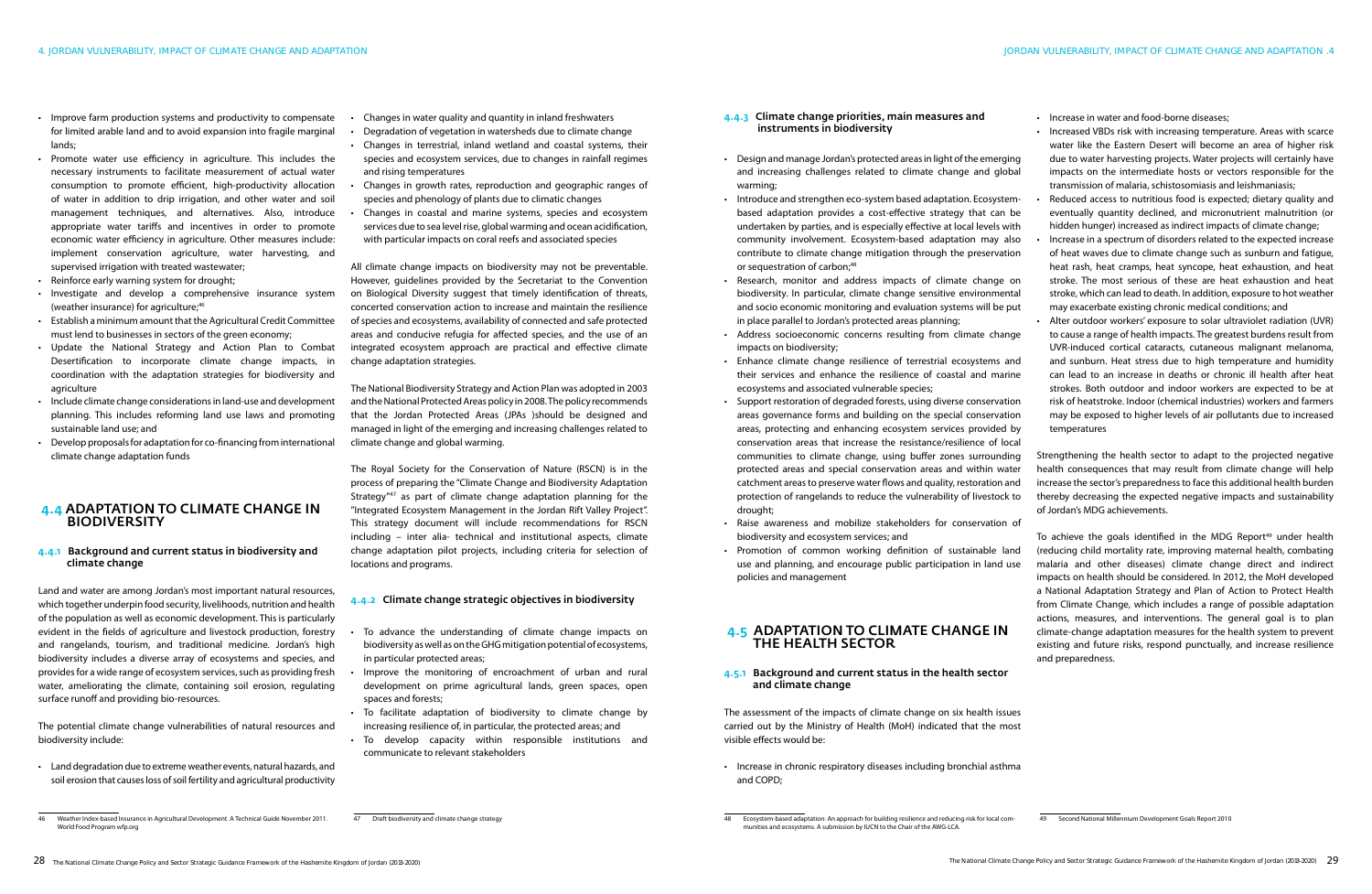#### 4.5.2 Climate change strategic objectives in the health sector

- To further increase the knowledge and insight of climate change impact on health, which is necessary to confidently identify the priority adaptation measures;
- To integrate climate change impact considerations and the related adaptation priorities in the overall policies, strategies, and action plans of the health sector;
- • To increase the insight in the linkages between the adaptation strategies in the health sector and in other sectors, particularly the water sector, because many health risks are related to water management, transport and the infrastructure; and
- To promote a pro-active and preventive, approach (such as but not limited to Drinking Water Safety Plans) in protecting the country's limited water resources with emphasis on drinking water resources and upgrading drinking water quality management system and surveillance programs accordingly.

#### 4.5.3 Climate change priorities, main measures and instruments in the health sector

- • Review and update the Ministry of Health's Strategy to consider the conclusion of the adaptation and action plan for climate change adaptation in the heath sector;
- Strengthen the dialogue between the health and water sector on climate change impact and adaptation (on ministerial and research level);
- Ensure the participation of the health sector when planning climate change adaptation in other sectors;
- Ensure that existing public health surveillance systems are adequately comprehensive and sensitive and are easily linked to environmental and meteorological data to be able to detect potential effects of climate change on health;
- Strengthen the surveillance and monitoring of climate change impact on health and implement an early warning system particularly at areas predicted to be at particularly high risk for changing patterns of disease;
- Build the knowledge based and capacity in the medical infrastructure in Jordan;
- • Strengthen public education and communication on health risks and their abatement;
- • Further strengthen research on climate impact and adaptation in the health sector; and
- Implement the Action Plan to Protect Health from Climate Change by prioritizing and implementing the 24 projects identified in the health sector

#### 4.7 Climate change adaptation in disaster risk reduction

#### 4.7.1 Background and current status in disaster risk reduction and climate change

#### 4.7.3 Climate change priorities, main measures and instrument in disaster risk reduction

- Plan and implement a comprehensive awareness program especially for decision-makers on topics of CCA and DRR and on the importance of the linkage between them, particularly in light of poverty and other development issues;
- Establish fixed and qualified administration that is eligible for coordination, cooperation and planning in the field of CCA and DRR.

The existing climate variability and the forecasted climate change impacts have the potential for increased disaster risk.<sup>50</sup> The population that is most affected by natural hazards are the urban population of Aqaba throughout developed areas of the city, $51$  and farmers due to repeated droughts (cumulative extreme weather event) and unpredictable rainfall. Over the past 30 years, 86% of the recorded damages that occurred to houses were due to climatic related risks. In addition, the risk for flashflood may be increased by climate change, although this is still highly uncertain.

Disaster Risk Reduction (DRR) and Climate Change Adaptation (CCA) need a more integrated approach.

- To gain more insight in the vulnerability of coastal areas to climate change and the impacts, as well as the possible adaptation measures in the Gulf of Aqaba;
- To strengthen the cooperation and partnerships between local and regional stakeholders (local and regional authorities, NGOs, research, port industry, etc.); and
- To improve the enabling environment for climate change adaptation and mitigation strategies in the Gulf of Aqaba, including the legal framework

- Conduct more focused study on climate change vulnerability and adaptation in the Gulf of Aqaba and the coastal area with emphasis on marine ecosystem and infrastructure;
- Establish a monitoring system for climate change in the area;
- Establish a network of stakeholders on climate change adaptation and mitigation in the Gulf of Aqaba; and
- Support the decision makers of ASEZA in establishing a regional strategy for coastal areas adaptation to climate change, including the legal framework

Jordan institutional approach, however, is fragmented as the primary responsibility for climate change adaptation lies with the sector ministries (water, agriculture, health), while disaster risk reduction lies primarily with Civil Defense (Hyogo Framework for Action). In an ongoing project "Strengthening Synergies between Governance of Disaster Risk Reduction and Climate Change Adaptation in Jordan with a View to Reduce Poverty", supported by UNDP, the integration of DRR and CAA is addressed. Outputs of such project to be considered in shaping the policy for improving Jordan institutional approach in this regard.

#### 4.7.2 Climate change strategic objectives in disaster risk reduction

- • First, DRR and CCA overlap a great deal through the common factor of weather and climate and the similar tools used to monitor, analyze and address adverse consequences. That would be responsible for planning and follow up activities; Develop specific training and capacity building program for the actors on CCA and DRR;
- • Secondly, risk reduction is a common converging goal for CCA/DRR. • Third, DRR/CCA are not sectors in themselves but must be implemented through the policies of other sectors, in particular, Establish data and information base system on CCA and DRR to support the planning and create active follow-up and monitoring mechanisms;
- those of agriculture, water resources, health, land use, environment, finance and planning. There are also linkages with other policies, most notably poverty reduction. Activate the role of research institutions by linking them to available functioning projects implemented by or through various stakeholders and ministries;
- Fourth, linking DRR/CCA can learn from each other in term of knowledge, tools and practice. Equally, many of the approaches being developed for CCA, such as vulnerability assessments, sector and national planning, capacity building and response strategies, are directly supportive of DRR. Promote the knowledge and experience sharing initiatives between different research institutes. Review the current plan of DRR and modifying it using participatory mechanisms and provide practical link with CCA in a realistic and practical technical based methodology; and
- • To gain more insight in the potential impact of climate change on increased disaster risk; and
- • To increase the effectiveness of climate change adaptation and disaster risk reduction by establishing a coordinated and integrated approach, as well as a common institutional approach
- 
- 

- • Facilitate the potential role of NGOs especially in the area of monitoring & follow-up, community participation, and raising awareness & building local capacities
- Attract funds to support applied researches related to CCA and DRR. This should be done in close collaboration with different ministries, in various sectors and establishing active cooperation with international donors to gain their support in this field.
- Design and implement pilot projects at community/governorate level to strengthen the harmonization and integration between DRR and CCA. Emphasis to be placed for bottom-up approaches that combine DRR and CCA

#### 4.6 Climate change adaptation in coastal areas management

#### 4.6.1 Background and current status in coastal areas management and climate change

The Gulf of Aqaba has a pristine subtropical marine ecosystem, vulnerable to climate change. Also, the region is subjected to flash floods, a threat that also may be worsened by climate change in the future. At the same time, the region has large economic importance for tourism and infrastructure (harbour) and is becoming more densely populated. The Aqaba Special Economic Zone Authority (ASEZA) has already initiated studies on climate change vulnerability and impact in the Gulf of Aqaba and the coastal region.

#### 4.6.2 Climate change strategic objectives in coastal areas management

#### 4.6.3 Climate change priorities, main measures, and instruments in coastal areas management

<sup>50</sup> Strengthening Synergies between Governance of Disaster Risk Reduction and Climate Change Adaptation in Jordan with a View to Reduce Poverty Jordan Civil Defence Department. UNDPsupported Program. Draft Report on Institutional Analysis "Mapping and assessing the existing

and potential linkages between CCR and DRR in Jordan" September 2012<br>151 ALEFCON LLC & GC (2012): Climate Change – Assessment of Potential Adaptation Measures and Fields<br>16 of Intervention for the Water Sector of Jord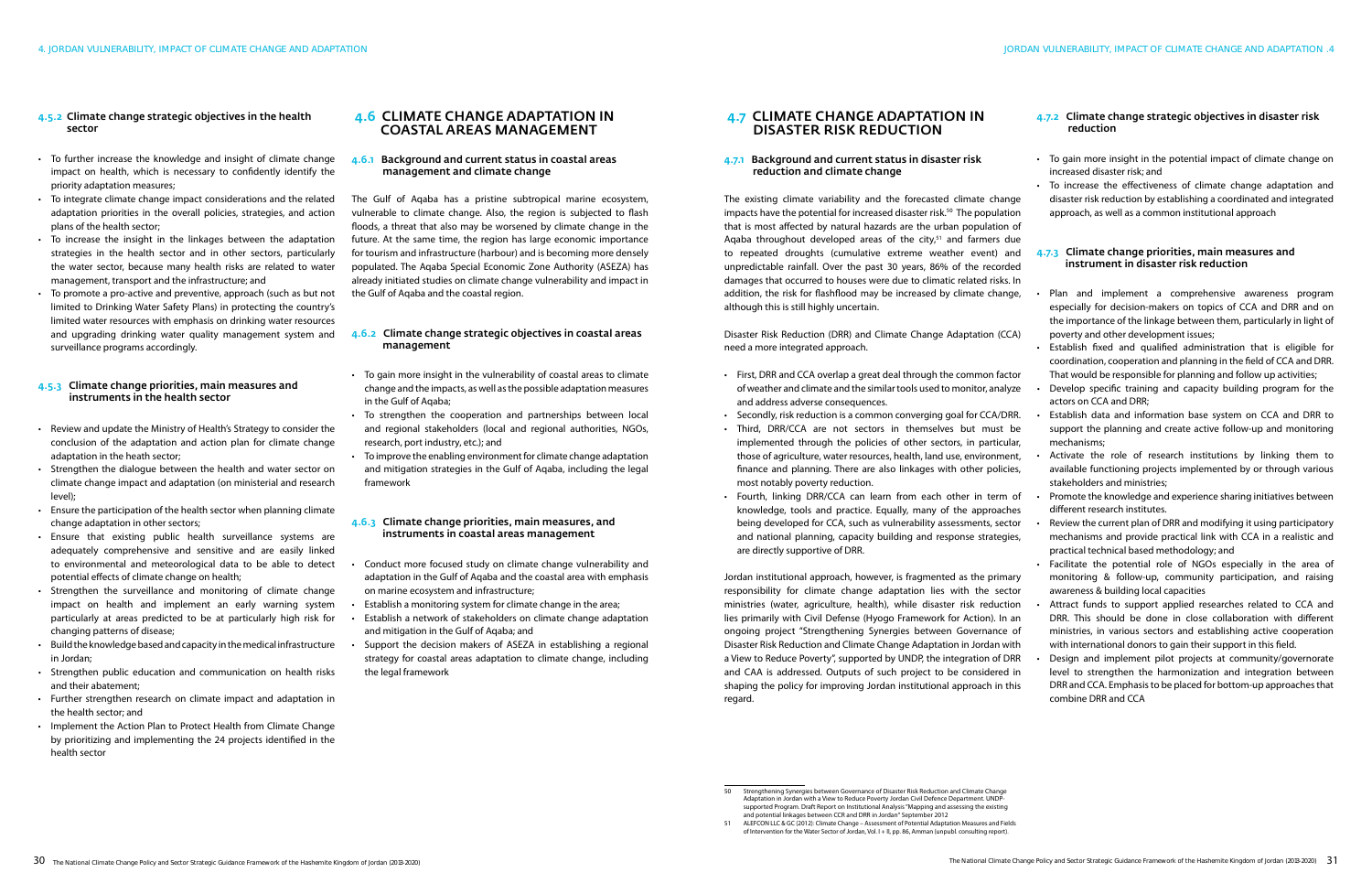5

#### 4.8 Climate change adaptation in **TOURISM**

# FINANCING AND TECHNOLOGY POLICY

| 5.1 - | <b>BACKGROUND AND CURRENT STATUS IN CLIMATE</b><br><b>CHANGE FINANCING AND TECHNOLOGY</b> | 34  |
|-------|-------------------------------------------------------------------------------------------|-----|
|       | 5.2 PRIORITIES, MAIN MEASURES, AND INSTRUMENTS IN<br><b>FINANCING MITIGATION</b>          | 34  |
|       | 5-3 PRIORITIES, MAIN MEASURES, AND INSTRUMENTS IN<br><b>FINANCING ADAPTATION</b>          | 34  |
|       | 5-4 PROMOTING GREEN GROWTH IN JORDAN                                                      | 35  |
|       | 5-5 TECHNOLOGY NEEDS AND TECHNOLOGY TRANSFER                                              | 35. |

#### 4.8.1 Background and current status in tourism and climate change

Tourism is a very important economic sector in Jordan. Also, tourism can support the preservation of the natural and bio-diversity resources (through eco-tourism), and the preservation of Jordan's cultural heritage. Tourism could be impacted by climate change in different ways.

- Direct climatic impacts: Climate is a principal resource for tourism, as it codetermines the suitability of locations for a wide range of tourist activities, is a principal driver of global seasonality in tourism demand, and has an important influence on operating costs, such as heating-cooling, irrigation, food and water supply, and insurance costs;
- • Indirect environmental change impacts: Because environmental conditions are such a critical resource for tourism, a wide-range of climate-induced environmental changes will have profound effects on tourism at the local and regional destination level. Changes in water availability, biodiversity loss, reduced landscape aesthetic, altered agricultural production, increased natural hazards, coastal erosion and inundation, damage to infrastructure and the increasing incidence of vector-borne diseases will all impact tourism to varying degrees;

- • Togainmoreinsightinthevulnerabilityandimpactof climatechange on the tourism sector in Jordan, including the potential economic damages and impact on local communities and vulnerable groups;
- To reduce the dependency of tourism on resources impacted by climate change, e.g. water and energy; and
- To promote eco-tourism in line with the adopted strategies in Jordan

- Initiate study programs and projects on vulnerability of the tourist sector in Jordan and the impact of climate change;
- Adopt and implement measures to save climate sensitive resources by the tourist industry, such as water;
- • Consider climate change in the national and regional tourism strategies in Jordan; and
- Integrate adaptation in the tourism into the adaptation strategies of the water sector and other related sectors

The current tourism strategies in Jordan do not refer to climate change yet.

#### 4.8.2 Climate change strategic objectives in tourism sector

#### 4.8.3 Climate change priorities, main measures, and instruments in tourism sector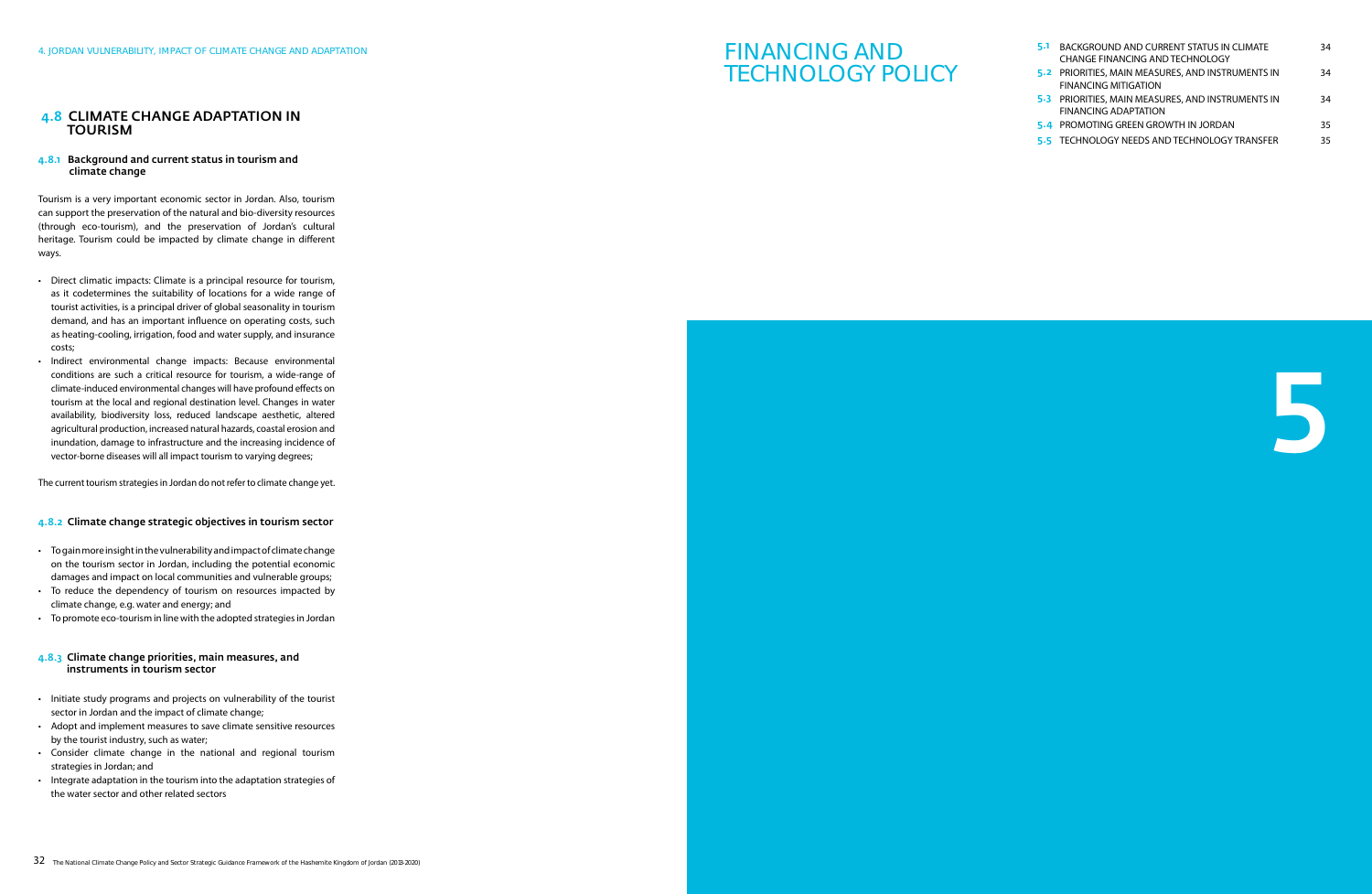#### 5.1 Background and current status in climate change financing and **TECHNOLOGY**

Future financing for mitigation and adaptation can be attracted from different sources:<sup>54</sup>

Both mitigation and adaptation measures in Jordan will require substantial financial resources. As an initial estimation, until the year 2020, about 3.5 billion US\$ will be needed for mitigation and a minimum of 1.5 billion US\$ will be needed for adaptation in Jordan (for major projects in water, industry and energy).52 In Jordan, the Water Sector Investment Program estimates the required investment to reach 5 billion \$, but lack of financing was a major and persistent barrier facing water sector development activities over past decades. Public spending on the environment is less than 0.5 per cent of the government budget.<sup>53</sup> Currently, most funding for environmental initiatives benefits from aid from donor countries and organizations.

- Internal sources, including the national budget, dedicated national funds (e.g. the Renewable Energy and Energy Efficiency Fund and the Environment Protection Fund, etc).
- International sources, including bilateral and multilateral ODA, funds for mitigation and adaptation under the UNFCCC (Adaptation Fund, Green Climate Fund,55, 56 bilateral supported NAMAs, complemented with local co-financing, CDM or credited NAMAs, etc). Debt financing/loans by national and international banks, and private sector financing.

#### 5.4 Promoting green growth in **JORDAN**

Jordan to increase CDM projects in the pipeline since only four CDM projects in total have been registered in Jordan, taking into consideration that the demand for CERs has decreased strongly and the corresponding low price does not provide an adequate incentive for mitigation projects. Jordan to look at Durban's COP 17 outcome, as Parties decided to strengthen NAMA development and implementation. Jordan emphasizes the principle that NAMAs are to be nationally appropriate, i.e. tailored to countries' national circumstances and in line with the Convention's principle of common but differentiated responsibilities. They are to take place in the context of sustainable development, which means they are to be embedded in the country's broader sustainable development strategies.<sup>57</sup> Jordan regards international NAMA support as a potential significant financial resource for national mitigation measures.

- Provide technical assistance to both (potential) developers of green projects and financial institutions who appraise them; • Insufficient information and training courses allocated to emphasize the effectiveness and the feasibilities of different technological options; and
- 
- • Create a specific green-economy loan guarantee facility; • Expedite the establishment of the Jordan Renewable Energy and Energy Efficiency Fund (JREEEF). Based on international practice, to become truly effective, the Fund would need a substantial injection of resources to be functionally independent of government; • Limited expertise in modern technology maintenance and spare parts availability, and special needs for foreign experts to transfer knowledge and experience of the new technologies Jordan expects much from technology transfer to the country in
- • Establish a minimum amount that the Agricultural Credit Committee (ACC) must lend to businesses in sectors of the green economy; and
- Improve the wider policy, regulatory and institutional environment, including establishing a platform for dialogue between the public and private sector (including the financial sector)

#### 5.2 Priorities, main measures, and instruments in financing **MITIGATION**

- The NCCC to serve as a forum for coordinating and facilitating the development, decision making and submission to donors of proposals for international financing of mitigation and adaptation projects and programs;
- International resources along with new national financing resources (Jordan EE&RE Fund, Jordan Environment Protection Fund, Green Investment Initiatives, etc) to be fully exploited. The role of mobilizing national resources via national, regional and local budgets to co-finance mitigation in combination with international sources to be further explored;
- Jordan will actively support the establishment of new market mechanisms for mitigation under the new global agreements (Durban Platform). Jordan to build national capacity and implement pilots for market instruments for scaling up mitigation efforts respecting gender considerations; and
- The short term priority for international co-financing is supported NAMAs. Since the private sector is seen to have a role in providing technical solutions to the implementation of NAMAs and investing in NAMA- projects, incentives to be identified to engage the private sector in this process

# 5.3 Priorities, main measures, and instruments in financing **ADAPTATION**

- Jordan takes a pro-active approach in exploring and accessing international funding for adaptation.
- In parallel, the mobilization of national resources, including the national budget, to be strengthened. This includes the integration of climate change components in budget allocation. MoPIC to further develop its new approach for social and environmental accounting as a tool for supporting project selection and budget allocation;
- Proposals for the Adaptation Fund to be prepared by specific sectors, and coordinated by the NCCC. Such proposals will also serve to gain experience with submission and evaluation of adaptation proposals for financing;
- The National Adaptation Plan (to be developed) will further elaborate the strategies for financing adaptation in Jordan; and
- The potential for Jordan to participate in the REDD+ (Emissions from Deforestation and Forest Degradation) system for afforestation to be explored

addressing mitigation and adaptation, to be supported by developed countries. However, low carbon technology transfer from abroad can only be successful if all components of the technology cycle are in place, which is not the case in Jordan yet. Under the UNFCCC, a Technology Mechanism has been established with the objectives: support for R&D and technology demonstration activities in developing countries, and cooperative R&D programmes in North-South, South-South or triangular schemes that can promote the exchange of knowledge and experiences as well as other benefits among participant institutions.<sup>60</sup>

Jordan recognizes climate change mitigation and adaptation as an integral part of the much broader strategy for green growth. The National Green Growth Plan for Jordan to be develop. Jordan's reliance on energy imports, coupled with its low energy efficiency, is also a particular concern. Jordan to pursue green growth plans where there are substantial opportunities for the country, most notably in renewable energy and energy efficiency and in water supply/demand and productivity. To realize green growth opportunities, significant investment will be required in the near term. The private sector, and in particular the Jordanian financial sector, have a key role in financing this investment. However, a number of barriers exist to scaling up investment in the green economy. To encourage financing of green investments, the Government of Jordan is to consider the following actions and activities.58 Jordan Jordan considers the technology cycle as established in the Cancún Agreement, which includes the research, development, demonstration, deployment and diffusion of technologies, as well as their transfer. The main constraints and gaps for technology transfer in Jordan, which to be taken into consideration, are the following:<sup>59</sup> • Lack of appropriate funding for technology transfer and research; • Lack of incentives and high taxation and customs on modern technology; Routine government procedures and lack of specialized staff in the public sector;

### 5.5 Technology needs and technology transfer

# Problem setting and current policy framework in

- 
- 
- 
- 

#### Priorities, main measures, and instruments to promote technology transfer

- • Consider in technology needs assessment in Jordan the whole technology cycle, including the weaknesses in the national research and development infrastructure, the current lack of national drivers for innovations and lack of involvement of the private sector;
- Align the national Research & Development (R&D) agenda with Jordan's technology policy, the Green Growth Strategy, and its needs towards technology transfer for climate change mitigation and adaptation;

- 
- 54 http://www.climatefundsupdate.org/ 55 UNFCCC Finance Portal. http://www3.unfccc.int/pls/apex/f?p=116:1:229901581476364::NO:::
- 56 Green Climate Fund. http://gcfund.net/home.html
- After COP 18 in Doha (December 2012), with exemption of the limited pledges from few countries, there is no clarity on how to mobilize the 100 billion committed by Annex I countries under the Green Climate Fund.

<sup>59</sup> 2nd NC (2009) Fig. 1.12 (2000)<br>Technology Mechanism under the UNFCCC; Way Forward. ClimateStrategies, Oct 2012

<sup>52</sup> National Environmental and Economic Development Study NEEDS (2010)

<sup>53</sup> Jordan Green Economy Scoping Study (2011). UNEP and MoEnv. This study assessed the current situation of climate change related issues in Jordan. NEEDS initiative aimed at identifying financing needs to implement adaptation and mitigation measures.

<sup>58</sup> Study of mechanisms to incentivize the financial sector to scale up financing of green investment in Jordan . Draft Final Report. Adam Smith International. December 2012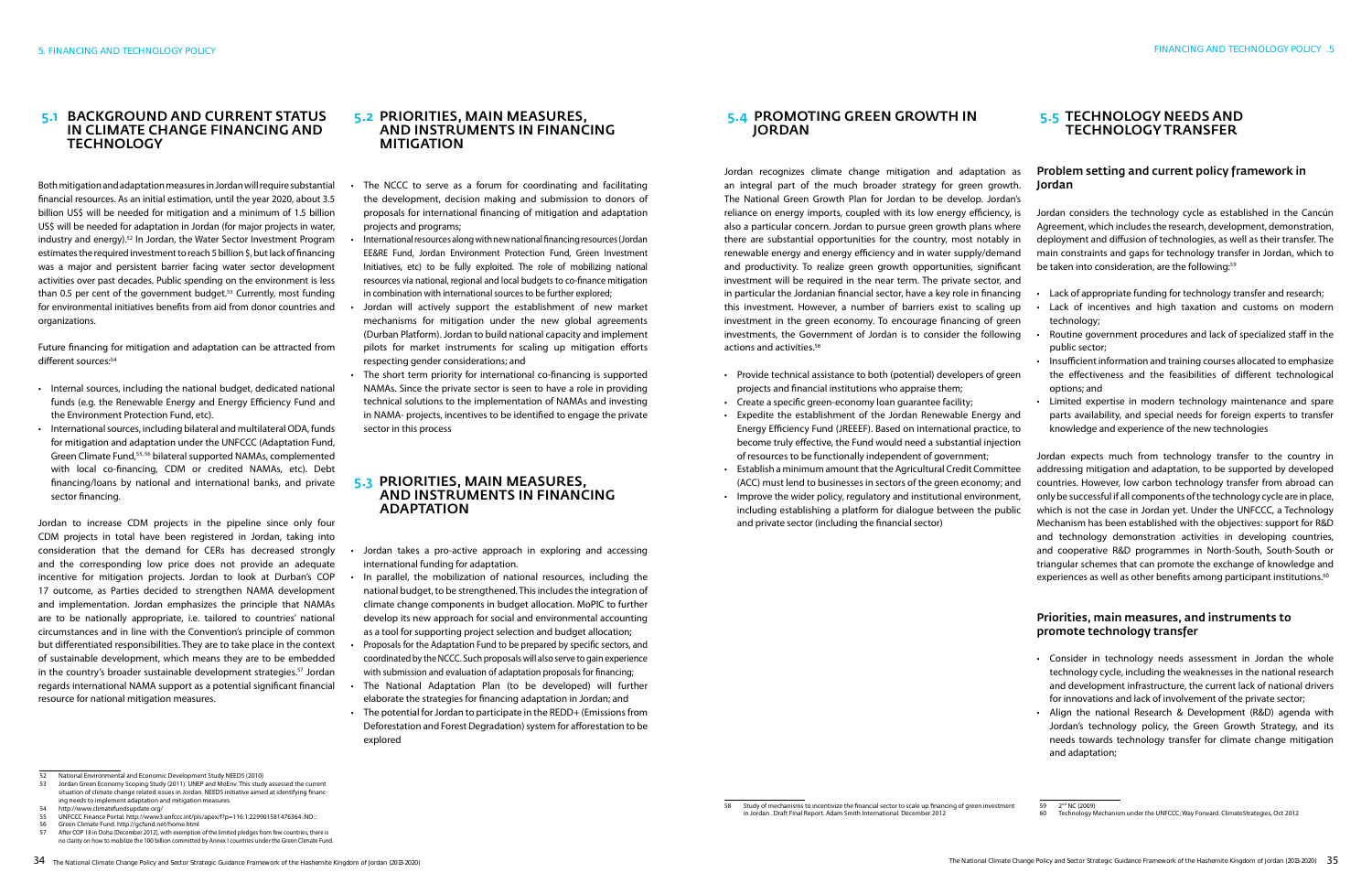# LEGAL AND INSTITUTIONAL FRAMEWORK, AND STAKE-HOLDER INVOLVEMENT



- • Perform dedicated studies considering the research agenda, national technology policy, and setting the right market conditions for technology demand; and
- Take an active approach in developing and participating in the new Technology Mechanism under the UNFCCC, taking into account gender considerations

| <b>6.1 BACKGROUND AND CURRENT LEGAL AND INSTITUTIONAL</b><br><b>STATUS</b>      | 38. |
|---------------------------------------------------------------------------------|-----|
| <b>6.2 PRIORITIES AND MAIN MEASURES IN LEGAL AND</b><br>INSTITUTIONAL FRAMEWORK | 38  |
| <b>6.3 STAKEHOLDER INVOLVEMENT</b>                                              | 39. |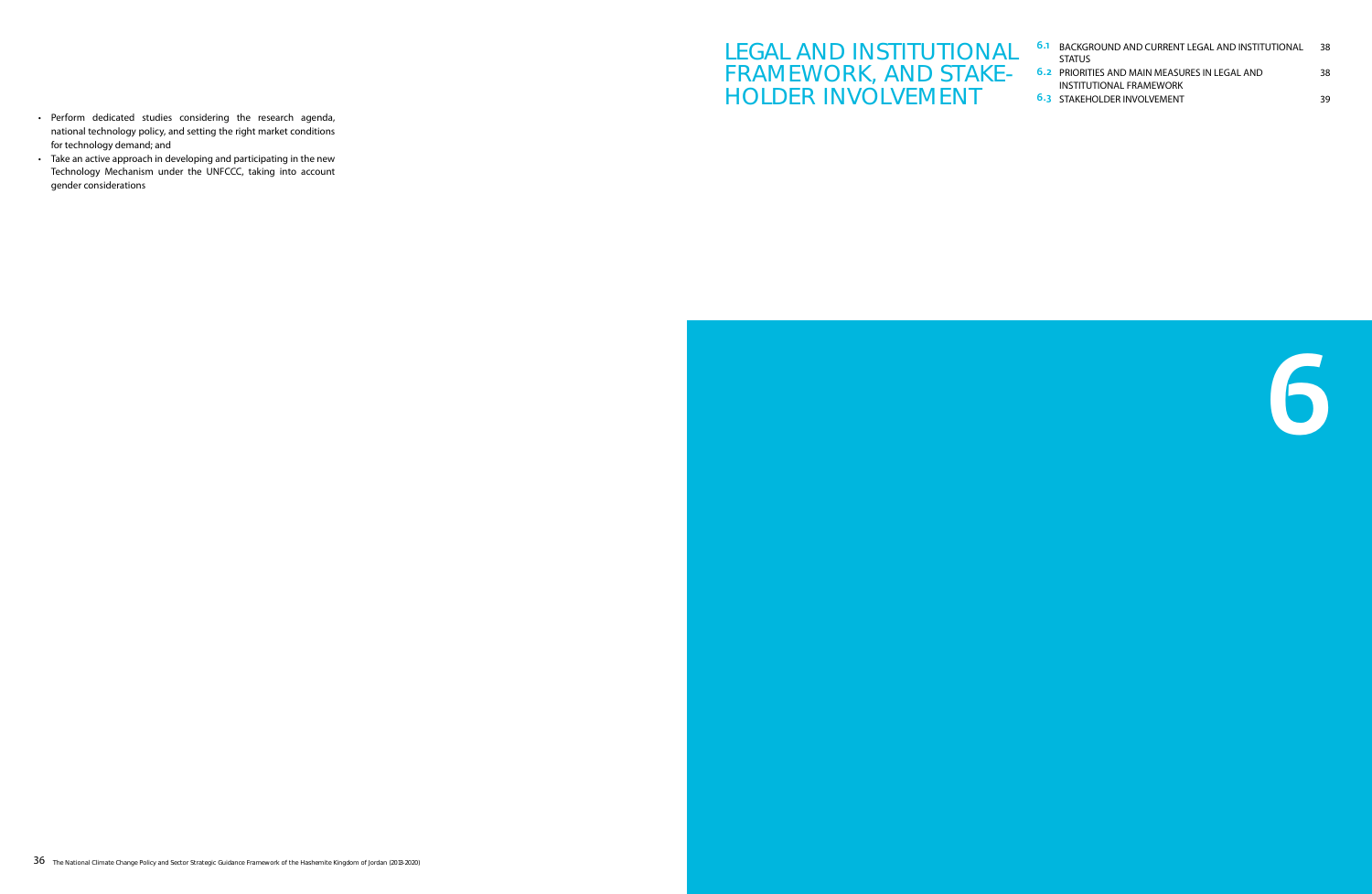The legal framework to ensure that the climate change objectives are embedded in national legislation and to provide the legal mandate for all public organizations involved in the implementation of the National Climate Change Policy. The institutional framework to address the allocation of responsibilities for the different elements of the climate change policies and strategies to different national authorities (Ministries), and the differentiation between national, regional and local authorities.The institutional framework to secure the necessary capacities at public institutions. Finally, the framework to secure the coordination and cooperation between public and non-public stakeholders.

### 6.3 Stakeholder involvement

Jordan looks at climate change stakeholders as all persons or organizations that have investments in the content of the National Climate Change Policy and have vested interests in its sustainability as the overall umbrella of climate change related activities in the country. They also possess different degrees of influence on the process of implementing the policy and the achievement of stated goals. Key stakeholder groups include local governments, municipalities, local communities, local associations and societies, NGOs, academic and research institutions, private sector, and other civil society organizations. Stakeholders buy-in and continuous involvement are required to guarantee the sustainability of actions towards mitigation and adaptation to climate change and successful implementation of mitigation and adaptation actions.

The MoEnv and NCCC to secure the required platform and network for active stakeholder participation in all aspects of sustainable development activities. Members of the NCCC to shoulder the major responsibility in securing effective and prompt feedback from their respective sectors and institutions, while the MoEnv to maintain vivid communication mechanisms with stakeholders not presented in the NCCC.

As owner of the Climate Change Policy, the NCCC to keep continuous communication with policy makers/decision takers. Keeping policy makers and decision takers informed on the progress of the policy implementation and achievements on climate change is critical to insure continuous political support to the mitigation and adaptation endeavours, and maintain focus on climate change policy progress.

The impact of climate change to be considered by planners at all levels (national, regional and local). MoEnv to coordinate with other relevant Ministries at the national level. The regional directorates of the MoEnv, in addition to NGOs that are active on a regional level, to get more involved in regional and local activities. MoEnv and NGO's to ensure the active involvement of local communities by creating cooperation networks with local associations and societies with due consideration given to gender aspects.

The role of associations of local communities in planning and implementation of development projects to be increased, because, in particular, climate change impact and adaptation is locally determined. The MoEnv, through its regional directorates, and NGOs, through their regional branches, to actively participate in regional and local development planning and implementation. MoEnv, and other environment societies and NGO's, to spread their activities regionally. Awareness campaigns, specialized workshops and training sessions targeting local communities to be held in all governorates.

- 
- 
- 
- 
- 
- 
- 
- 
- 
- 
- 
- 
- 
- 
- 
- 
- 
- 
- 
- 
- 
- 
- 
- Formulate climate change regulations to govern related activities, when needed, to implement the objectives of the Climate Change Policy and tied strategies. This includes regulations for the reporting of GHG emissions from activity sources to the MoEnv for adequate and consistent production of GHG inventories;
- Establish a national institutional framework for climate change mitigation and adaptation, that incorporates both the high level policy making/decision taking level as well as the executive level, and facilitates the involvement of all relevant stakeholders in developing response actions/strategies and their implementation.; and
- Strengthen the internal capacity of Ministry of Environment for climate change to address its existing and new tasks under the Climate Change Policy. Thus a climate change unit to be established at MoEnv in line with existing employment regulations and potential and a job description to be developed for the unit.
- Strengthen the existing NCCC to become more proactive and competent. The proposed mandate of the NCCC to be issued by the Cabinet as addendum to the decision of forming the committee;
- Reconsider the current membership of the NCCC making sure that all relevant stakeholders are represented. This includes representatives of local communities, gender and vulnerable groups, and the private sector; and
- Strengthen the national Climate Change Research Group to function as an advisor to the NCCC and the MoEnv on the basis of the progressing scientific knowledge on climate change and its impact on Jordan

### 6.1 Background and current legal and institutional status

The Ministry of Environment (MoEnv) is the national focal point for the United Nations Framework Convention on Climate Change (UNFCCC). The Ministry operates under the mandate of Environment Protection Law (current law no. 52 of 2006), which does not make a direct reference to climate change.61 Currently, there is no dedicated climate change unit or department officially designated for climate change. Individual experts within the Ministry within the Directorate of Monitoring & Assessment have been made responsible for specific tasks, including the Focal Points for UNFCCC, IPCC, and the secretariat of the DNA. A National Climate Change Committee (NCCC) was formed by a decree issued by the Prime Minister in 2001, but the legal mandate/ToR, and current structure of the NCCC needs to be strengthened and become more effective.

#### 6.2 Background and current legal and institutional status

- • Incorporate climate change into current legislative framework in the country;
- Revise the Environment Protection Law no. 52 of 2006 to strengthen the climate change articles/materials of the Law. The articles/ materials to include the main climate change objectives and

securing the legal justification of the Climate Change Policy. Also, the justification for the institutional framework to be established by the Law; 62

Environment Protection Law No. 56 (2006 62 The undergoing institutional and regulatory revision of MoEnv conducted by AECOM (supported by USAID) should incorporate the recommended institutional and regulatory reforms presented in this policy document.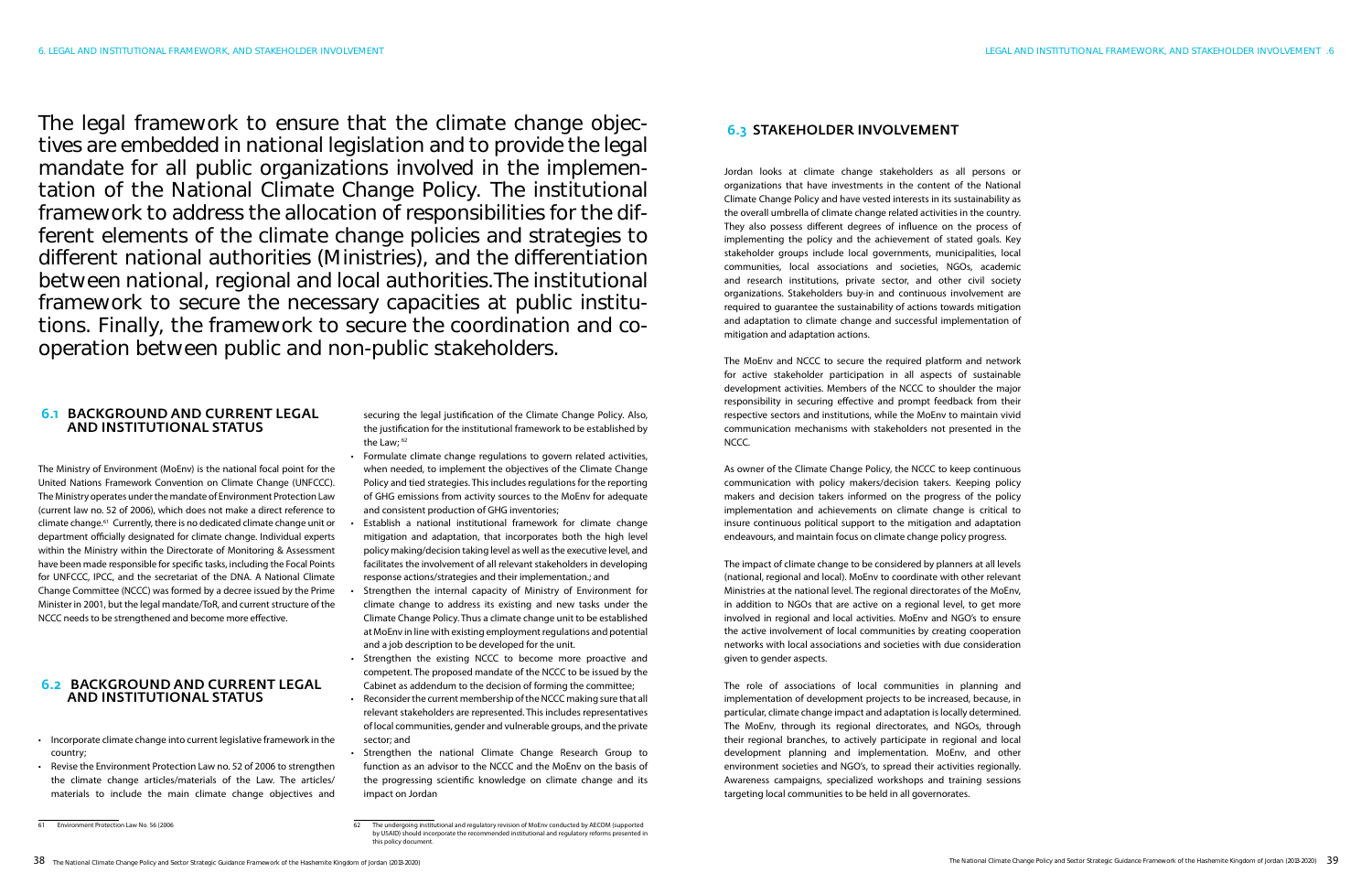| 7.1 | <b>EDUCATION</b>                                                                         | 42 |
|-----|------------------------------------------------------------------------------------------|----|
|     | 7.1.1 Background and current status in climate change<br>education                       |    |
|     | 7.1.2 Climate change objectives in education                                             |    |
|     | 7.1.3 Priorities, main measures, and instruments in climate<br>change education          |    |
| 7.2 | RESEARCH                                                                                 | 42 |
|     | 7.2.1 Background and current status in climate change<br>research                        |    |
|     | <b>7.2.2</b> Climate change strategic objectives in research                             |    |
|     | 7.2.3 Priorities, main measures and instruments in climate<br>change research            |    |
|     | 7-3 AWARENESS RAISING AND ROLE OF THE MEDIA                                              | 44 |
|     | 7.3.1 Background and current status                                                      |    |
|     | 7.3.2 Strategic climate change objectives for awareness<br>raising and role of the media |    |
|     | 7.3.3 Priorities, main measures, and instruments in                                      |    |

awareness raising and role of the media

EDUCATION AND RESEARCH, AWARENESS RAISING, AND ROLE OF THE MEDIA

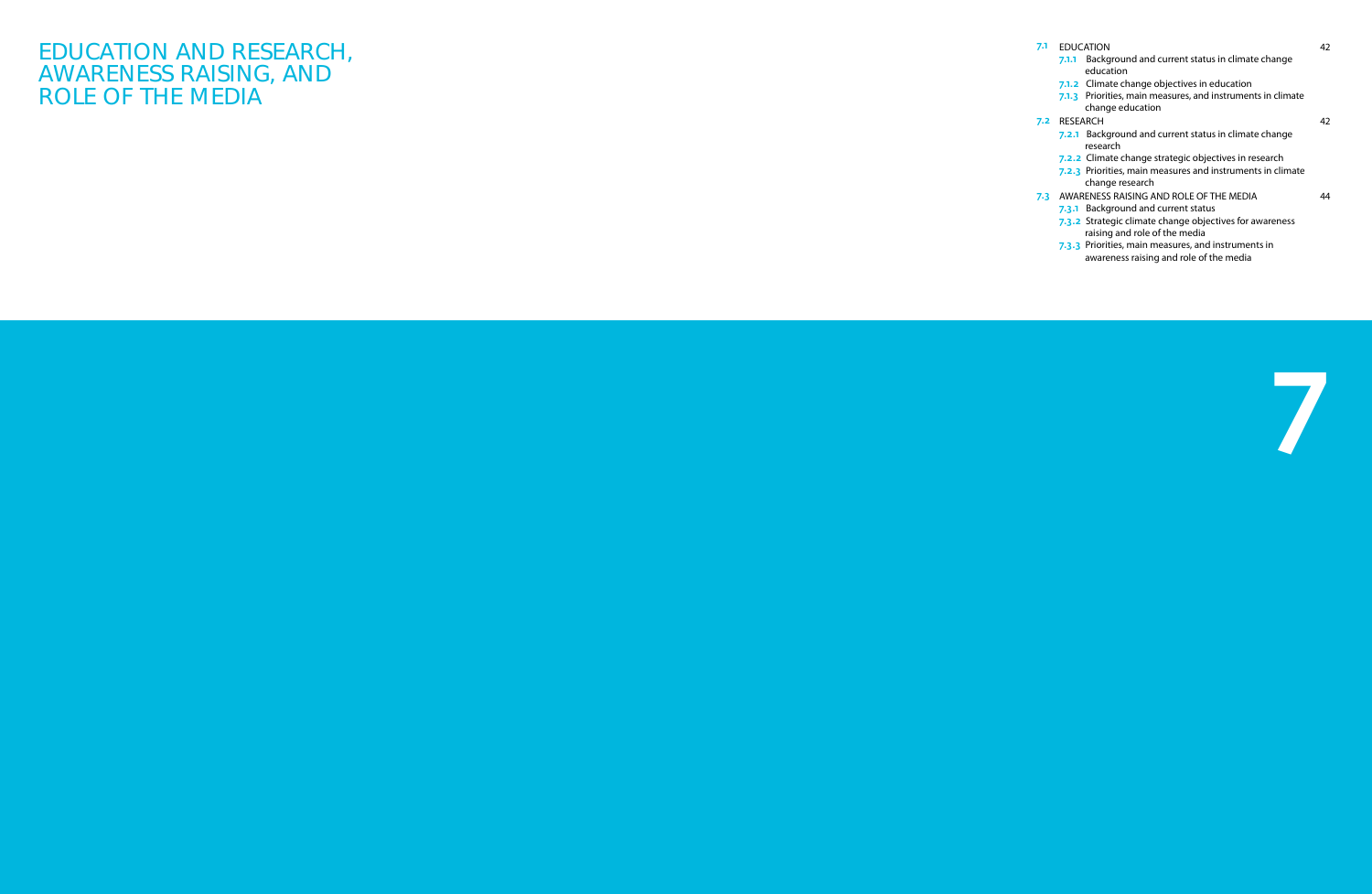- Mainstream comprehensive and progressive climate change science and information into existing curricula starting with elementary schools up through secondary schools to universities;
- • Reflect the needs for climate change adaptation professionals in the curricula of vocation training and higher education, as well as for professionals in the public and economic sectors that could benefit from green growth;
- Support initiatives aiming at improving climate change related education especially those lead by NGOs and the private sector by facilitating all efforts to securing the required financing and providing technical information available; and
- Consider forming a National Climate Change Education Work Force from MoEnv, MoE, NGOs, academic centres, and educational and vocational training centers to coordinate climate change educational activities and initiatives highlighted herewith, in full coordination with NCCC.

#### 7.2.3 Priorities, main measures and instruments in climate change research

- To establish and strengthen an enabling environment for climate change policy-oriented research and to promote its use for policy making which supports the concept of policy-supporting research to bridge the gap between researchers and policy makers. This to yield informed and scientifically justified resolutions by policy makers;
- To support establishing adequate number of climate change research programs and degree-offering graduate programs in this regard;

• Support establishing more climate change research programs and

- To establish and strengthen collaboration and effective and sustainable cooperation mechanisms between environmental and climate change research institutions and policy making institutions; • To strengthen the newly formed national Climate Change Research Change, Biodiversity, and Combating Desertification (2013-2020) with Guidelines, Procedures, Tools and Potential Funding Sources to Support their Implementation in the Hashemite Kingdome of Jordan" published at disseminated to accompany this Policy;
- Group, serving as scientific and technical advisors to the NCCC;
- To establish close working relationship with the higher research entities (such as the HCST) especially in the field of technology needs and technology transfer, which will be part of future R&D focus areas; • To establish an institutionalized sustainable mechanism to update graduate degrees in this regard; Establish and strengthen cooperation mechanisms between environmental and climate change research institutions and policy making institutions;
- national climate change research priorities regularly in collaboration with the national climate change research group; research community, including in the IPCC; Strengthen the newly formed national climate change research group serving as a scientific arm to the NCCCC and maintain the participation of such thematic research group in all climate change policy, strategy, legal formworks-making initiatives;
- • To increase involvement of Jordanian scientists in international
- To support research -oriented programs and projects of targeted monitoring and assessment of climate change trends in Jordan nationally and locally (including temperature, precipitation, extreme events and other hydrological/meteorological information). • To supports research-oriented programs and projects of observation, monitoring and estimation of climate change impacts on all affected sectors (water, agriculture/food security, biodiversity, Establish close working relationship with the higher research entities (such as the HCST) especially in the field of technology needs and technology transfer, which will be part of future R&D focus areas. The NCCC and the HCST to enhance research activities through the adoption of climate change research requirements within the National Science and Technology Innovation Policy and Strategy, prioritizing research domains, and deciding on allocation of limited
- desertification, health, tourism, coastal areas, infrastructure, etc.) including interactions between sectors and impact categories; financial resources to research programs and research centres; Establish an institutionalized sustainable mechanism to update
- To support research-oriented programs and projects of adaptation assessment of climate change on all affected sectors, including the interactions between the sectors; national climate change research priorities regularly in collaboration with the national climate change research group. Increase involvement of Jordanian scientists in international
- • To support development of local and community-level knowledge (including indigenous and traditional knowledge) on adaptation to climate variability to enhance gender specific adaptive capacity for future climate change. International wealth of information and knowledge to be adapted to the Jordanian situation built on and deployed nationally; Support research-oriented programs and projects of monitoring and assessment of climate change trends in Jordan nationally and locally (including temperature, precipitation, extreme events and other hydrological/meteorological information);
- To support research-oriented programs and projects on assessment of the socio-economic impacts on climate change and adaptation; • To support research-oriented programs and projects on assessment of technology needs and technology transfer options in the Supports research-oriented programs and projects of observation, monitoring and estimation of climate change impacts on all affected sectors (water, agriculture/food security, biodiversity, desertification, health, tourism, coastal areas, infrastructure, etc) including interactions between sectors and impact categories;
- Jordanian context (local R&D capacity, local markets); and
- • To support research-oriented programs and projects on improvement of the GHG inventory in Jordan, elaboration of GHG scenarios and assessment of mitigation options. Support research-oriented programs and projects of adaptation assessment of climate change on all affected sectors, including the interactions between the sectors;

### 7.2 RESEARCH

#### 7.2.1 Background and current status in climate change research

Support development of local and community-level knowledge (including indigenous and traditional knowledge) on adaptation to climate variability to enhance gender specific adaptive capacity for future climate change. International wealth of information and knowledge to be adapted to the Jordanian situation built on and deployed nationally;

• Establish and strengthen an enabling environment for climate related research and its use for policy making aiming at promoting policy-supporting research to bridge the gap between researchers and policy makers to yield informed and scientifically justified resolutions by policy makers. In this regard, relevant national research institutions shall adopt the climate change research priority results of the knowledge product of the CB-2 Project titled "Policy-oriented National Priority Research Topics in Climate Support research-oriented programs and projects on assessment of the socio-economic impacts on climate change and adaptation; Support research-oriented programs and projects on assessment of technology needs and technology transfer options in the Jordanian context (local R&D capacity, local markets); and Support research-oriented programs and projects on improvement of the GHG inventory in Jordan, elaboration of GHG scenarios and assessment of mitigation options

Only limited research activities and studies on climate change have been carried out at national universities and through funded projects so far. Some universities have started establishing climate change research programs and offering graduate degrees in this regard. The Higher Council for Science and Technology (HCST) is leading entity in the R&D in Jordan. The HCST is finalizing the draft of a National Science and Technology Innovation Policy and Strategy 2012-2016. A national research group on climate change has been established by the CB-2 Project. The CB-2 project has analyzed the research priorities and the corresponding research guidelines, procedures, and tools needed for implementation of such research topics. The research areas identified and prioritized harmonize with provisions of this Policy as well as those of the UNFCCC.63, 64 The CB-2 Project has identified all potential cooperation mechanisms between environmental and climate change research institutions and policy making institutions.

#### 7.2.2 Climate change strategic objectives in research

research community, including in the IPCC;

### 7.1 EDUCATION

#### 7.1.1 Background and current status in climate change education

Focused educational climate change programs and well designed and prepared curricula on all levels of education are crucial in providing the needed human resources to address climate change challenges and opportunities in Jordan, also in a wider context of green growth. Currently, schools curricula deal with environmental concepts and national priorities and challenges in general and climate change issues in particular at some grades. There is a need to re-evaluate the curricula aiming at better educating the students on climate change issues. Also, in most of the Jordanian Universities, there are special departments teaching environmental sciences and management and issues related directly and indirectly to climate change. Only one specialized graduate program-offering degree related to climate change was under preparation at the time of preparing this Policy.

#### 7.1.2 Climate change objectives in education

- • To integrate climate change aspects with emphasis on provisions of this Policy into different grade levels of schools and other relevant components of academic framework;
- To mainstream comprehensive and progressive climate change science and information into existing curricula starting with elementary schools up through secondary schools to universities;
- • To reflect the needs for climate change adaptation professionals in the curricula of vocation training and higher education, as well as for professionals in the public and economic sectors that could benefit from green growth: and
- • To support initiatives aiming at improving climate change related education especially those lead by NGOs and the private sector by facilitating all efforts to securing the required financing and providing technical information available

#### 7.1.3 Priorities, main measures, and instruments in climate change education

- • Start systematically integrating in particular climate change aspects with emphasis on provisions of this Policy into different grade levels of schools and other relevant components of the academic framework;
- Re-evaluate the curricula aiming at better educating and raising awareness of the students on climate change issues with emphasis on special departments teaching environmental sciences and management and issues related to climate change;

64 Policy-Oriented Research Guidelines, Procedures, and Tools to Conduct, Promote and Support the entation of Rio Conventions in Jordan. Science Triangle for Research, Training & Manage ment. Prepared for the project "Developing Policy-relevant Capacity for Implementation of the Global Environmental Conventions in Jordan". (February 2012)

<sup>63</sup> A Study on Potential Institutional Mechanisms for Future Collaboration between Policy and Research Institutions In Relation to Rio Conventions (UNFCCC, CBD, UNCCD) in Jordan. Prepared by the International Research Center For Water, Environment, And Energy Balqa' Applied University for the project "Developing Policy- Relevant Capacity For The Implementation Of Global Environmental Conventions In Jordan" Final Report (October 2011)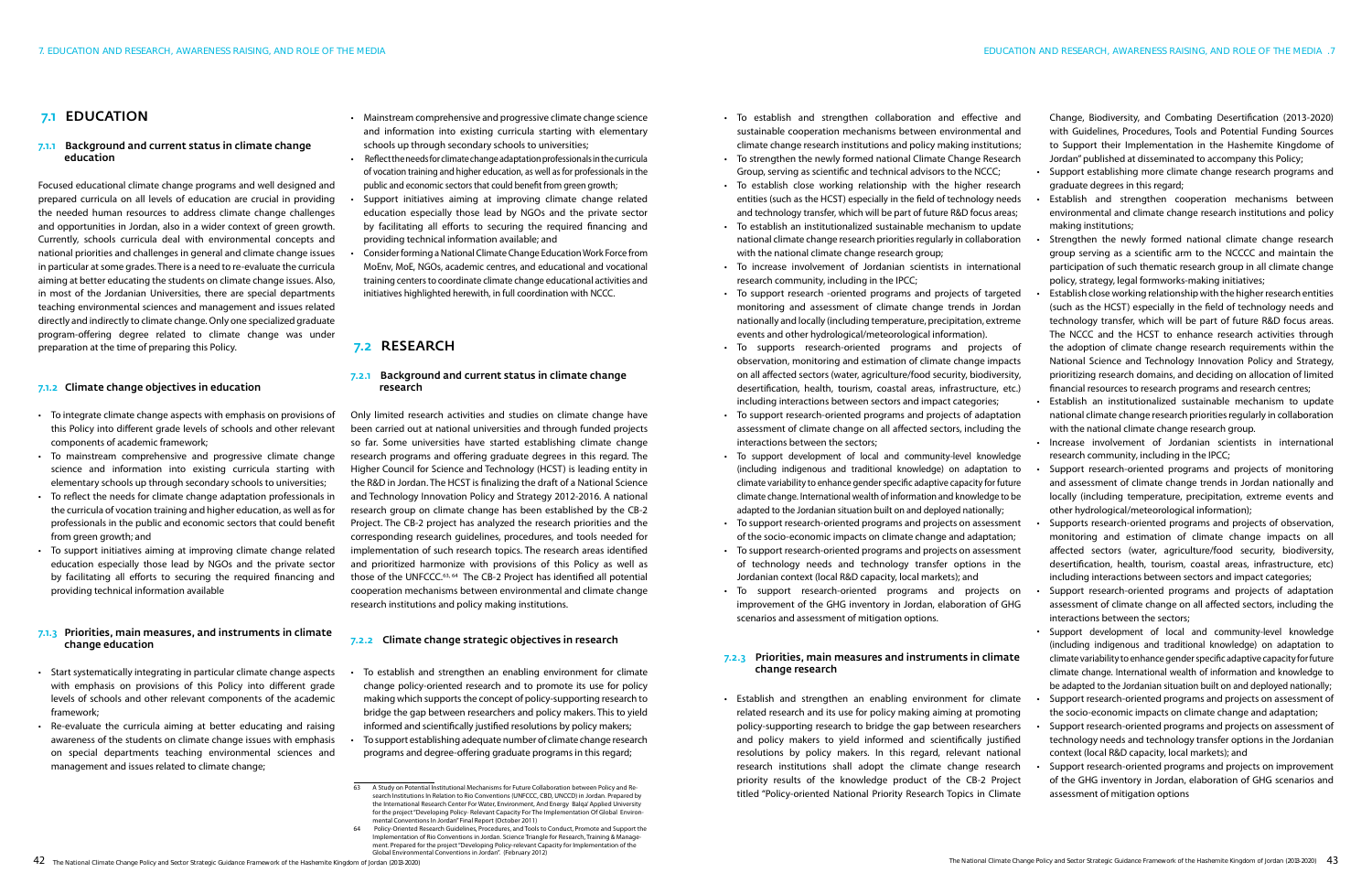

| 8.1 BACKGROUND AND CURRENT STATUS                     | 46 |
|-------------------------------------------------------|----|
| 8.2 CLIMATE CHANGE STRATEGIC OBJECTIVES TO VULNERABLE | 46 |
| <b>GROUPS AND GENDER MAINSTREAMING</b>                |    |
| 8.3 PRIORITIES, MAIN MEASURES, AND INSTRUMENT FOR     | 46 |
| MAINSTREAMING GENDER AND PROTECTING VULNERABLE        |    |
| <b>GROUPS</b>                                         |    |

# JORDAN'S POSITION ON VULNERABLE GROUPS (WITH EMPHASIS ON THE POOR) AND GENDER MAINSTREAMING

• Promote practices of inclusion of plans for awareness campaigns to accompany the implementation of adaptation and mitigation measures to target all relevant stakeholders, including communities, decision-makers, and the private sector.

Mainstream the role of media in climate change and support the NGOs and community based organizations (CBOs) as being well placed to spearhead awareness raising efforts in different community segments, in their climate change media-targeting activities. Each implementation sector will include awareness raising as part of their action programs specifically designed for their specific target groups taken into consideration gender tools and approaches. In addition, the private sector is an important target group

#### 7.3 Awareness raising and role of the media

#### 7.3.1 Background and current status

Recently, environmental awareness raising campaigns were carried out by the Ministry of Environment and other organizations. These campaigns focused mainly on various environmental issues like energy and water saving, waste minimization and waste management. Raising awareness on climate change amongst different population segments can increase support and cooperation in implementing climate change mitigation and adaptation policies.

- To support launching climate change awareness raising campaigns with emphasis on utilizing the media and other available effective communication tools to raise awareness among stakeholders in Jordan on climate change, and to inform and engage stakeholders on specific adaptation and mitigation activities;
- • To promote practices of inclusion of plans for awareness campaigns to accompany the implementation of adaptation and mitigation measures to target all relevant stakeholders, including communities, decision-makers, and the private sector; and
- • To mainstream the role of media in climate change and support the NGOs and community based organizations (CBOs) as being well placed to spearhead awareness raising efforts in different community segments, in their climate change media-targeting activities. Each implementation sector will include awareness raising as part of their action programs specifically designed for their specific target groups taken into consideration gender tools and approaches. In addition, the private sector is an important target group

• Support launching climate change awareness raising campaigns with emphasis on utilizing the media and other available effective communication tools to raise awareness among stakeholders in Jordan on climate change, and to inform and engage stakeholders on specific adaptation and mitigation activities.

The role of the media is important to raise awareness among stakeholders in Jordan on climate change, and to inform and engage stakeholders on specific adaptation and mitigation activities. NGOs in Jordan, among which the RSCN, have done valuable work in engaging and training the media in environmental issues. The MoEnv and the sector ministries will further mainstream the role of media in climate change, and support the NGOs in their media activities.

#### 7.3.2 Strategic climate change objectives for awareness raising and role of the media

#### 7.3.3 Priorities, main measures, and instruments in awareness raising and role of the media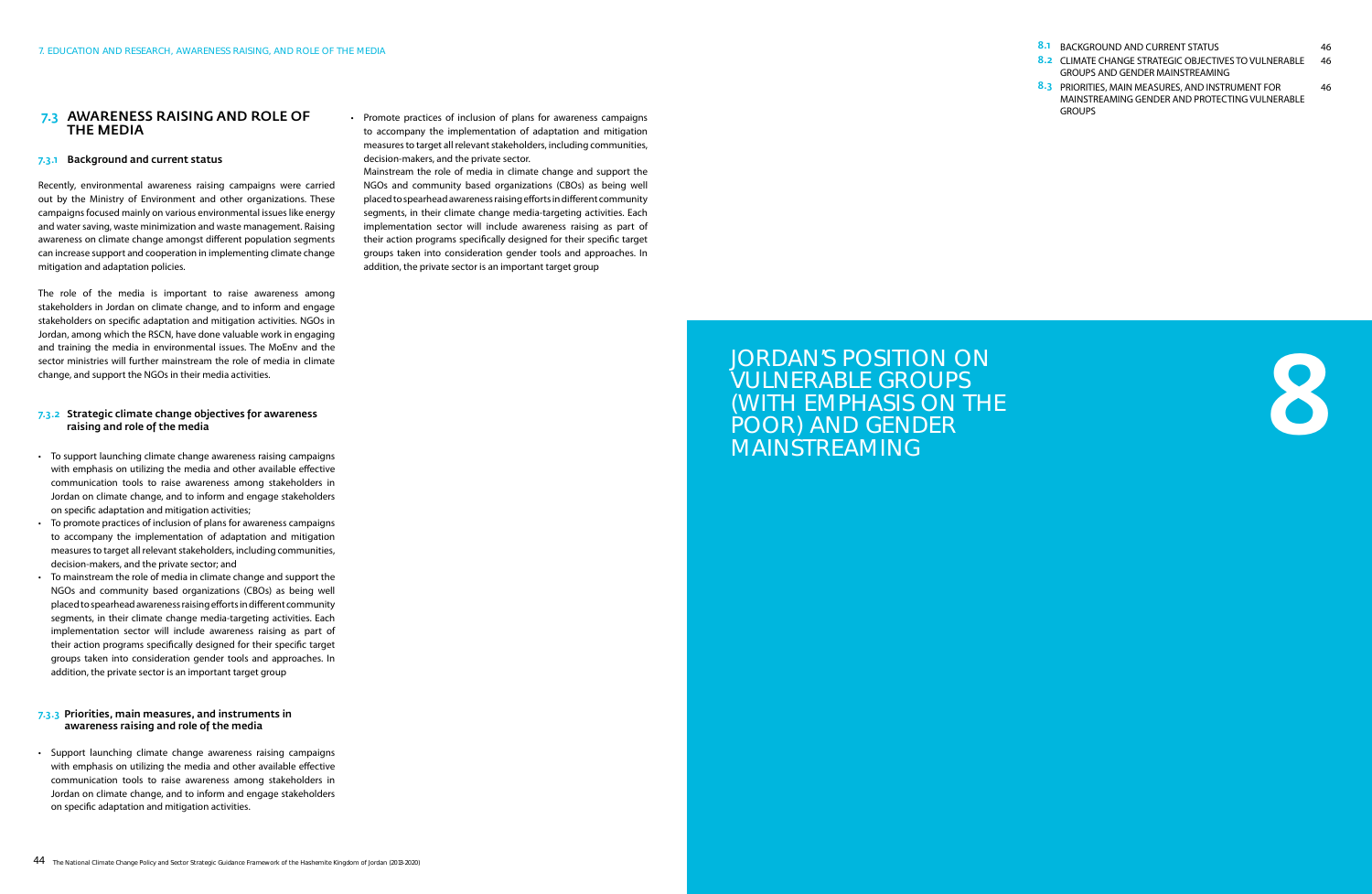

# SOCIO-ECONOMIC COST-BENEFIT ANALYSIS OF THE CLIMATE CHANGE MITIGATION AND ADAPTATION, AND GREEN GROWTH

### 8.1 Background and current status

Jordan is a signatory to and member of several key international agreements that already commit the country to gender mainstreaming. Under the UNFCCC, increased attention is paid to securing a gender perspective in international policies and initiatives. The relation of climate change with gender and poverty is apparent in the following issues:

- Dependence of such vulnerable groups on natural resources that are susceptible to climate change. 20% of the population depends on agriculture for their income. Agriculture vulnerability especially the rain fed and irrigated was also discussed in detail, these discussions lead to the conclusion that this 20% of population which is part of the poorest segment will be most susceptible to climate change impacts;
- Dependence of communities on ecosystem services (water springs, rangelands and natural vegetation in medicine, etc.) that could be affected by climate change;
- • A lack of assets which hinders effective adaptation by the poor segments of population;
- • Settlements in high-risk areas (i.e. drought prone) in Jordan are known to be of the lower income groups, a fact which magnifies the impact of climate change on poverty of these groups;
- Low levels of education and professional skills that prevent members of poor households for shifting to climate-resilient sources of income; and
- Though gender issues are still under investigated in Jordan, the role of women in economy of rural areas is known to be substantial. Women in these areas are traditionally responsible for the household economy and are active in field work as well. Any negative impact of climate change will be most sensed by women. Women make crucial contributions in agriculture and rural enterprises in drylands as farmers, animal husbandry, workers and entrepreneurs through their indigenous knowledge.

Climate change issues are not directly addressed in the existing national strategies for poverty, childhood and early childhood development in Jordan. It is expected to be integrated in the upcoming Poverty Reduction Strategy. The "Program for Mainstreaming Gender in Climate Change Effort in Jordan" was prepared in 2010 (MoEnv, IUCN and GGCA). The document was endorsed by the GoJ and presented to the international community as the official stand of Jordan on the issue of gender and climate change. The document is also endorsed by the Women's National Committee and adopted as part of the Committee's strategy.<sup>65</sup>

- To integrate gender considerations and the interest of vulnerable group in climate change policies and strategies in all relevant sectors particularly in national strategies for poverty, childhood and early childhood development in Jordan;
- To ensure that financing mechanisms on mitigation and adaptation address the needs and conditions for implementation of poor women and men equally; and
- To build capacity at all levels to design and implement genderresponsive climate change policies, strategies and programs

#### 8.2 Climate change strategic objectives to vulnerable groups and gender mainstreaming

#### 8.3 Priorities, main measures, and instrument for mainstreaming gender and protecting vulnerable groups

- Build capacity at all levels to design and implement genderresponsive climate change policies, strategies and programs;
- Ensure that financing mechanisms on mitigation and adaptation address the needs and conditions for implementation of poor women and men equally;
- Develop, compile, and share practical tools, information, and methodologies to facilitate the integration of gender into policy and programming;
- Instruct relevant entities to fulfill Jordan's international commitments regarding gender mainstreaming according to the international agreements approved by the country; and
- Ensure that sector ministries will adopt the Action Plans suggested by the Program for Mainstreaming Gender in Climate Change Efforts in Jordan, the action plans specified the objectives, the actions and the indicators required. MoEnv and NCCC to monitor and encourage the implementation.<sup>66</sup>

<sup>65</sup> MoEnv, IUCN and GGCA Joint Program 66 CHANGER CONTENT CONTENT FOR PROGRAM FOR PROGRAM FOR MAINStreaming Gender in Climate Change Efforts in Jordan. MoEnv, IUCN and GGC Joint program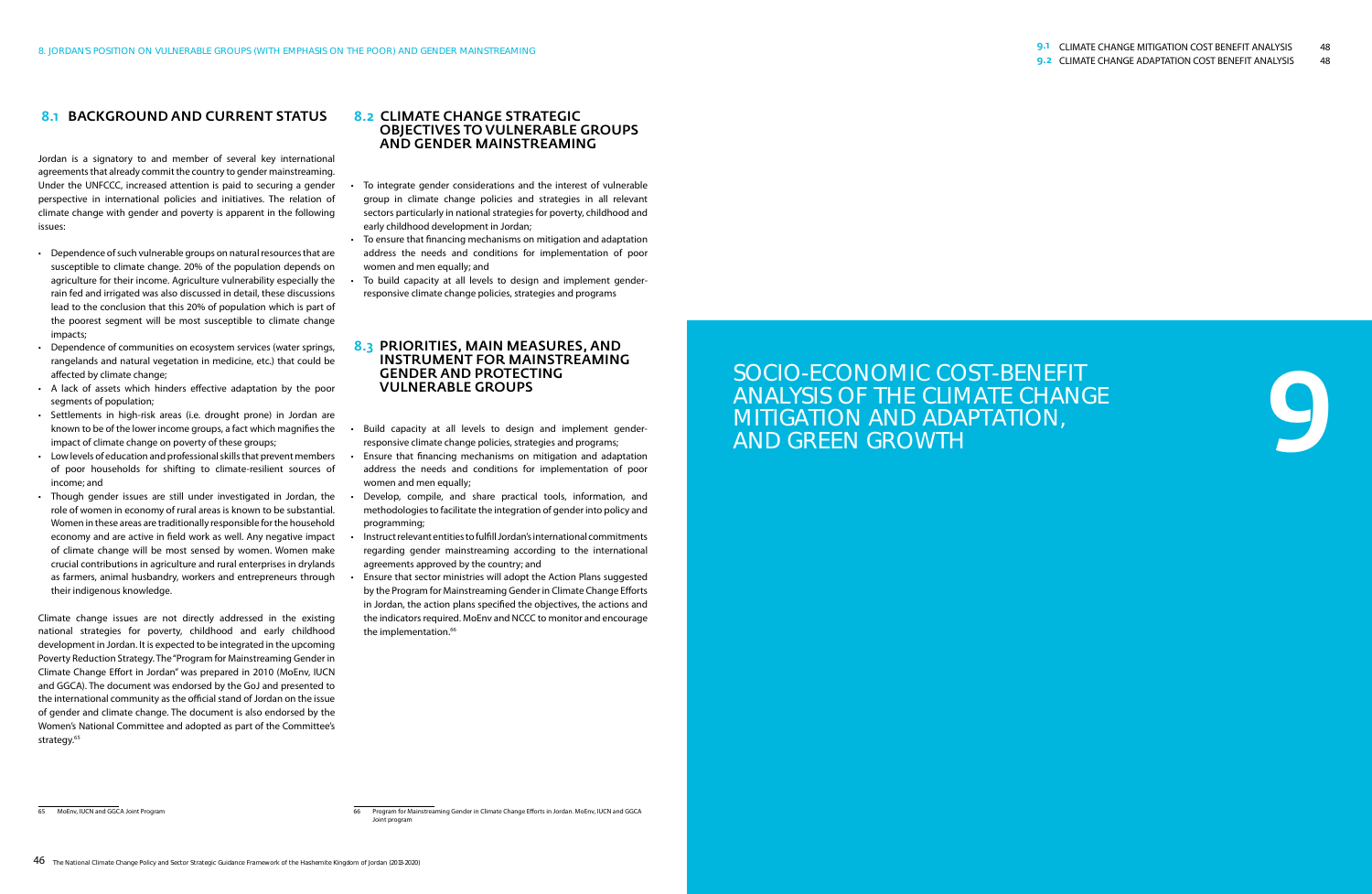10

# POLICY IMPLEMENTATION GOVERNANCE, SUSTAINABILITY, MONITORING MECHANISMS AND NEXT STEPS

| 10.1 | OVERARCHING POLICY AND LEGAL FRAMEWORK FOR<br><b>CLIMATE CHANGE GOVERNANCE</b>                                 | 50 |
|------|----------------------------------------------------------------------------------------------------------------|----|
| 10.2 | SUMMARY OF SECTOR MITIGATION STRATEGIES, ACTION<br>PLANS, AND LEGISLATION FOR CLIMATE CHANGE ACTIONS           | 50 |
| 10.3 | SUMMARY OF SECTOR ADAPTATION STRATEGIES, ACTION<br>PLANS, AND LEGISLATION FOR CLIMATE CHANGE<br><b>ACTIONS</b> | 51 |
| 10.4 | SECURING SUSTAINABILITY OF THE CLIMATE CHANGE<br><b>POLICY</b>                                                 | 51 |
| 10.5 | <b>PRIORITIES FOR FUTURE ANALYTICAL STUDIES. TECHNICAL</b><br>ASSISTANCE AND CAPACITY BUILDING ACTIVITIES      | 52 |
| 10.6 | REVISION OF THE CLIMATE CHANGE POLICY AND<br><b>CLIMATE CHANGE ACTION PLAN</b>                                 | 52 |
| 10.7 | MONITORING MECHANISMS FOR THE POLICY                                                                           | 52 |

#### 9.1 Climate change mitigation cost benefit analysis

Jordan position on this regard is that the socio-economic costs and benefit of climate change mitigation can only be assessed together with the other cost and benefits related to climate change mitigation activities. Energy-efficiency measures, for example, will also have an impact on economic growth, technology innovation, reducing import dependency and reducing poverty, amongst others.

Jordan to promote the implementation of all mitigation measures supported by other objectives other than those of climate change, such as economic (cost-effective under current national conditions, increase security of supply, contributing to the competitiveness of the economy), social (reducing energy expenses, increasing availability to energy services), environmental, or other sector-specific objectives, as adopted in other non-climate policies. The implementation of other, additional, mitigation measures depends on the cost-effectiveness under national current conditions, and on the availability of (international) financial resources and technology. This implies that the cost-effectiveness of these measures from the perspective of climate change mitigation will be positive, although thetransaction costs related to the implement these measures can decrease cost-effectiveness in some cases.

performed in Jordan, except some limited analysis in the 2<sup>nd</sup> NC.<sup>67</sup> Socio-economic issues like poverty, employment, social welfare, gender, and others are of course present in the agenda of policy and decision makers in Jordan, which is reflected in the level of attention given to such topics in policy and strategy documents published and endorsed by relevant institutions (National Agenda, Millennium Development Goals, Poverty Reduction Strategy 2002, National Youth Strategy, National Population Strategy 2002, other). The new Poverty Reduction Strategy integrates climate change vulnerability in the proposed plans and measures to combat poverty.

The cost-benefit analysis of mitigation measures to be further analyzed. The 3<sup>rd</sup> National Communication Report to the UNFCCC is expected to update the cost-benefit assessment of mitigation measures, carried out for the 2nd NC. This assessment should not only include macro-level monetary parameters, but also parameters on the micro level (such as the impact on communities and households) and include the negative and positive impact on (non-monetary) social parameters. Transaction costs to also be addressed. Socio-economic cost-benefit analysis will, therefore, be part of any sector strategy with an impact on GHG mitigation, such as in the energy, transport, and waste sector.

- Adaptation efforts need to rest on a sound economic basis. From an economic perspective, adaptation could be evaluated in terms of whether, and by how much, the benefits of such actions exceed the costs incurred;
- Sector adaptation costs and benefits estimates are available, but their coverage is uneven.
- Some adaptations can be implemented at low cost but others, such as infrastructural measures, will require significant investment;
- Adaptation policy is about much more than costing and financing, establishing incentives is also critical;
- • Public private partnerships can help provide infrastructure for adaptation and help "climate-proof" existing infrastructure;

#### 9.2 Climate change adaptation cost benefit analysis

Jordan's position on this regard goes in line with the definition of adaptation costs, which are defined as "the costs of planning, preparing for, facilitating, and implementing adaptation measures, including transition costs," and defines benefits as "the avoided damage costs or the accrued benefits following the adoption and implementation of adaptation measures".

The socio-economic impacts of climate change did not receive much special attention from relevant research and policy related activities Socio-economic impacts, being cross-cutting issues, are best addressed in sector climate change strategies and action plans. Further assessment is required, including detailed social surveying to individual level, baseline socioeconomic scenarios, detailed statistical analysis, downscaling scenarios based on population and gross domestic product (GDP), participatory rural appraisals and participatory mapping, and sustainable development indicators.

Jordan believes that how much adaptation might cost, and how large its benefits might be, are issues that are increasingly relevant both for on-the-ground projects in Jordan and in national and international contexts. Cost benefit analysis of adaptation measures is generally conducted at the sector level. The following principles to be applied:

Jordan emphasizes that, adaptation measures also address problems that are not related nor caused by climate change, in particular in the water sector to balance supply and demand (no-regret measures). These measures by default also make the water sector more resilient to climate change. The adaptation-related costs of these measures are often small compared to the overall costs.

More analysis to be made of the costs and benefits of adaptation in Jordan. The  $3<sup>rd</sup>$  NC could provide these assessments taken into consideration sex disaggregated data. In sector analysis, a consistent approach to cost-benefit analysis of adaptation measures to be used to allow a cross-sector comparison of adaptation measures.

<sup>67 2&</sup>lt;sup>nd</sup> National Communication (2009)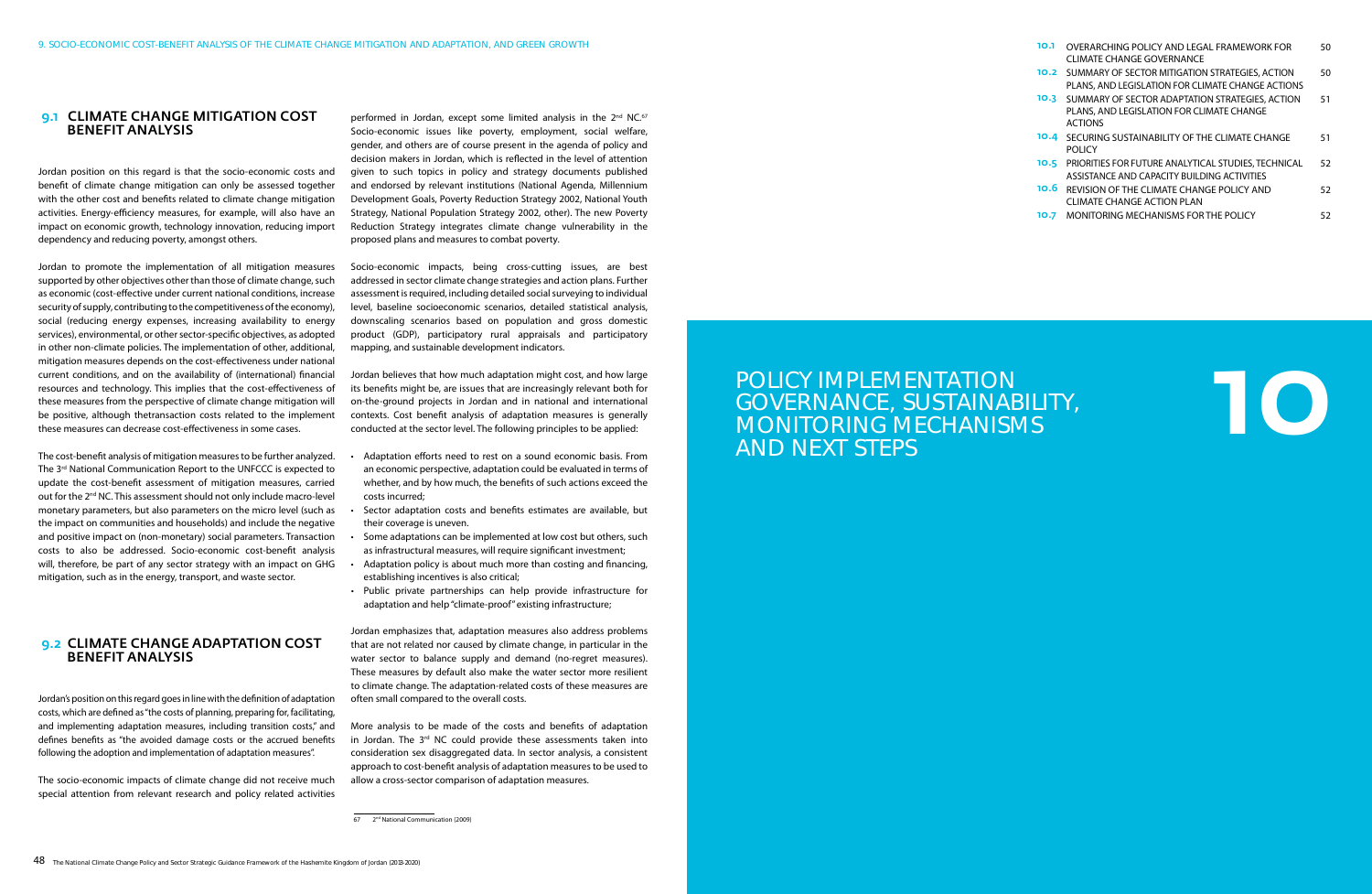### 10.1 Overarching policy and legal framework for climate change **GOVERNANCE**

The Sustainable Development/Planning Policy, currently under development coordinated by the MoPIC, will specify how climate change is to be considered in planning, in particular adaptation.

The future National Green Growth Plan will address how climate change mitigation can strength sustainable economic development. The Plan will be developed in 2013;<sup>68</sup>

The revised National Agenda for Jordan to address climate change;

The provisions of this Climate Change Policy to be integrated/mainstreamed in environmental, social and economic policies and legislation in the country. In particular, the following national policies will contribute to the climate change objectives formulated in the Climate Change Policy:

The Environmental Protection Law no. 52 of 2006 is currently being updated and will address climate change, in particular the legal and institutional climate change arrangements in Jordan;

The National Poverty Reduction Strategy, currently being revised, to consider the impact of climate change on poverty with due consideration to the sex disaggregated data;

The Environment Fund to explicitly consider climate change related projects as eligible for funding and support;

Universities and research institutions to consider climate change as a priority research area;

The priorities and actions identified under the "Adaptation to Climate Change to Sustain Jordan's MDG Achievements" Joint Program to be adopted and implemented;

The National Adaptation Action Plan to be developed. There is a need to further develop the adaptation strategies and action plans on sector leve into a comprehensive multi-sectoral "National Adaptation Action Plan" through the participation and engagement of the relevant institutions and gender sensitive stakeholders including ministries of environment, water, agriculture and health, and local affected communities with emphasize on involving women organizations. This action plan is expected to address all needs in the area of adaptation and to focus on prioritizing the proposed programs and projects on a national level. The action plan is also expected to identify barriers to implementation of the gender sensitive adaptation measures and put forward programs, projects and mechanisms to deal with them.

### 10.2 Summary of sector mitigation strategies, action plans, and legislation for climate change actions

The table below summarizes the key strategies, action plans and legislative documents that serve to implement the strategic priorities of the Climate Change Policy on mitigation.

Sector level strategies, legislation and action plans contributing to the implementation of the CC Policy (mitigation)

| Sector level (mitigation) strategy,<br>legislation, action plan | Responsible entity                | Status (Dec 2012)                              | Climate change relevance                                   |
|-----------------------------------------------------------------|-----------------------------------|------------------------------------------------|------------------------------------------------------------|
|                                                                 |                                   |                                                |                                                            |
| <b>EE</b> and RE legislation                                    | <b>MEMR</b>                       | Adopted                                        | Priority sectors for mitigation                            |
| <b>EE Road map/The National</b><br><b>EE Action Plan</b>        | <b>MEMR</b>                       | Roadmap adopted/Action Plan<br>to be developed | Priority sectors for mitigation                            |
| <b>Transport Strategy</b>                                       | MoT                               | To be updated                                  | Energy efficiency and climate mitigation to be integrated. |
| Solid Waste Law                                                 | MoEnv                             | draft                                          | Mitigation aspect to be considered                         |
| Solid Waste Management Strategy                                 | <b>Ministry of Municipalities</b> | draft                                          | Mitigation aspect to be considered                         |
| Updated Water for Life<br>Strategy (2022)                       | MWI                               | draft                                          | Priority sector for mitigation                             |

## 10.3 Summary of sector adaptation strategies, action plans, and legislatioN for climate change actions

While the Climate Change Policy provides a national framework for adaptation, the sector level strategies and action plan should specify adaptation priorities, identify and evaluate adaptation actions. Sector adaptation strategies should be updated and revised whenever necessary, and new or updated legislative

#### Sector level strategies, legislation and action plans contributing to the implementation CC Policy (adaptation)

| Sector level (adaptation) strategy,<br>legislation, action plan            | Responsible entity       | Current status (Dec 2012)  | Climate change relevance                                                                                                                                                                |
|----------------------------------------------------------------------------|--------------------------|----------------------------|-----------------------------------------------------------------------------------------------------------------------------------------------------------------------------------------|
|                                                                            |                          |                            |                                                                                                                                                                                         |
| National Water Strategy "Water for Life",<br>revision 2012                 | MoWl                     | To be adopted              | Includes chapter on climate change vulnerability adaption                                                                                                                               |
| Water Law                                                                  | <b>MoWI</b>              | Under development          | Vulnerability and adaptation to be considered                                                                                                                                           |
| Zarga Basin Adaptation Plan                                                | MoEnv                    | Draft                      | Adaptation aspects to be considered                                                                                                                                                     |
| <b>Water Adaptation Strategy</b>                                           | MoWl                     | To be developed            | Adaptation aspects to be considered                                                                                                                                                     |
| <b>Health Sector Adaptation Strategy</b>                                   | MoH                      | Adopted                    | Adaptation aspects to be considered                                                                                                                                                     |
| Jordan Protected Areas Policy Framework                                    | MoEnv                    | Adopted 2010               | Adaptation aspects to be considered                                                                                                                                                     |
| <b>Agriculture Adaptation Strategy</b>                                     | MoA                      | To be developed            | Adaptation aspects to be considered                                                                                                                                                     |
| Disaster Management and CC                                                 | Civil Defence Department | Draft                      | Adaptation aspects to be considered                                                                                                                                                     |
| Programme for Mainstreaming Gender in Climate<br>Change Efforts in Jordan  | MoEnv                    | Adopted. To be implemented | Adaptation aspects to be considered                                                                                                                                                     |
| Regional development plans and local municipal<br>development plans        | GAM.                     | Proposed                   | National climate change policy and action plan should be<br>reflected in regional development plans (governorates de-<br>velopment plans) and local authorities (municipalities) plans. |
| Research plan for climate change                                           | <b>MoMA</b>              | To be developed            | Increased focus of policy-supporting climate change<br>science                                                                                                                          |
| Spatial Planning                                                           | <b>HCST</b>              | To be developed            | Adaptation and mitigation aspects to be considered                                                                                                                                      |
| Reducing Vulnerability to Climate Change in<br><b>Agricultural Systems</b> | <b>MoMA</b>              | Draft                      | Adaptation response strategies to climate change in<br>Jordan                                                                                                                           |
| National Strategy and Action Plan to                                       | MoA                      | Adopted                    | Adaptation aspects to be considered                                                                                                                                                     |
| <b>Combat Desertification</b>                                              | MoEnv                    | Adopted                    | Adaptation considered                                                                                                                                                                   |
| National Biodiversity Strategy and Action Plan                             | MoEnv                    | Devevloped                 |                                                                                                                                                                                         |
|                                                                            |                          |                            |                                                                                                                                                                                         |

# 10.4 Securing sustainability of the Climate Change Policy

Adapting to climate change and mitigating GHG emissions requires a long term and sustained effort. The impact of climate change and the benefits of an active policy will only become visible in the longer term. Also, climate change is still inherently uncertain, although the precautionary principle requires the GoJ to pro-act now on the basis of current knowledge. It is, therefore, essential that climate change policy is sustainable in itself. This can be secured as follows:

- Legal anchoring of climate change and mainstreaming in national and sector strategies;
- An active and supportive role of Jordan in the international agreements;
- Continued awareness raising on climate change and the benefit of early action;
- • Assessment of the costs and benefits of the adaptation policies;
- • Stringent reporting and verification of the objectives of the Policy;
- • Continuous improvement of the scientific base for the assessment of climate change impact in Jordan; and
- · Sustained and systematic stakeholder involvement taken into consideration gender tools and approaches.

Note. MoENV (2012). This note is to provide an outline of the National Green Growth Plan (NGGP) project.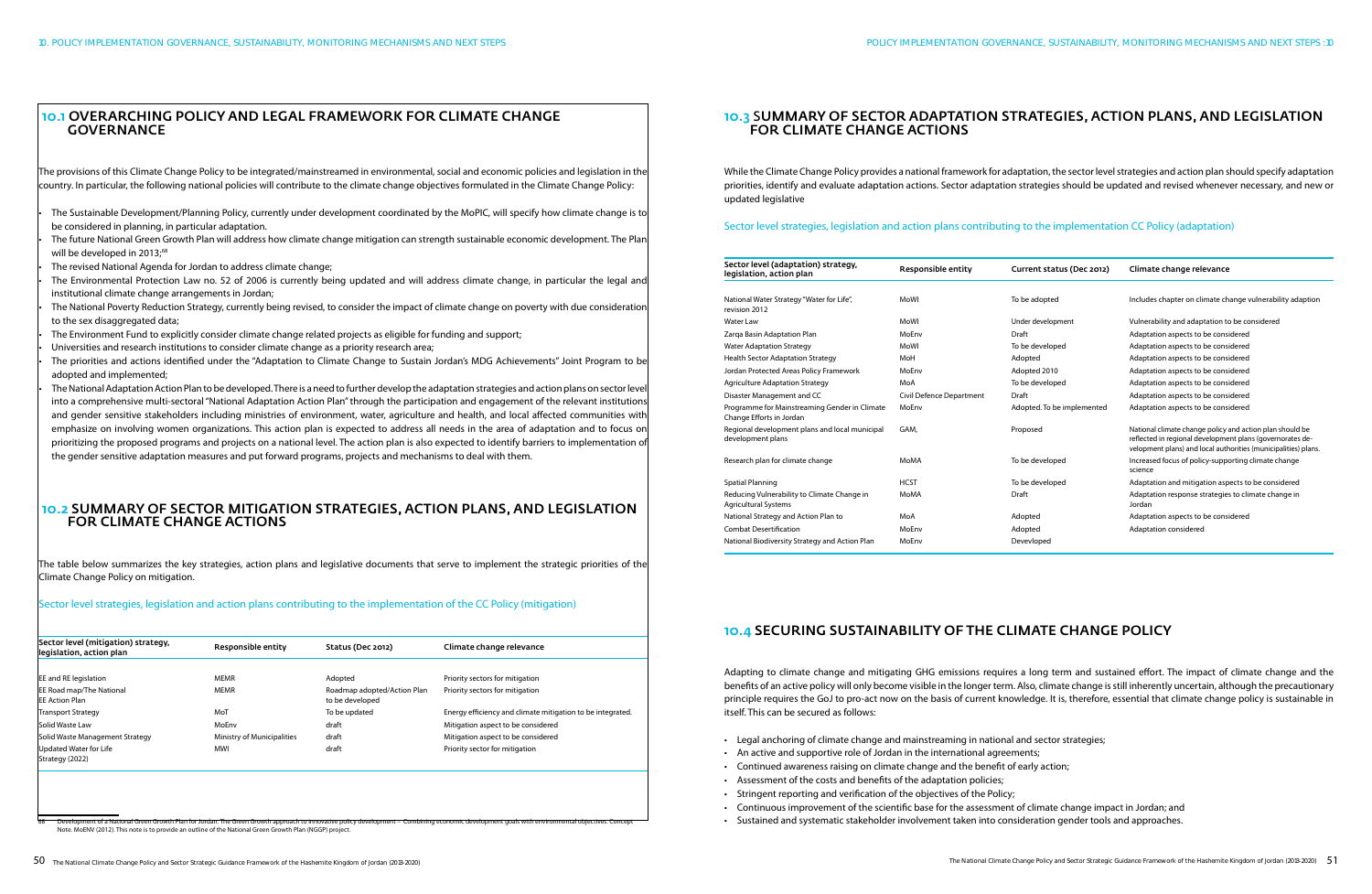#### 10.5 Priorities for future analytical studies, technical assistance and capacity building activities

International support for technical assistance and capacity building in climate change in Jordan remains crucial for Jordan, for mitigation, and, in particular, adaptation. Increased coordination by the NCCC is necessary to achieve maximum impact of these activities. The Climate Change Action Plan will elaborate the priorities for technical assistance and capacity building support in more detail. The following priorities for future analytical studies, technical assistance and capacity building activities are identified:

| Project                                                                | <b>Priorities</b>                                                                                                                                                                                                                                                                                                                                                                                                                                                                                                                                               |
|------------------------------------------------------------------------|-----------------------------------------------------------------------------------------------------------------------------------------------------------------------------------------------------------------------------------------------------------------------------------------------------------------------------------------------------------------------------------------------------------------------------------------------------------------------------------------------------------------------------------------------------------------|
| EU funded Clima South project under ENPI<br>$(2013 - 2017)$ :          | - Support to the Climate Change Action Plan<br>- Support to sector adaptation strategies<br>- Support to the National Adaptation Plan<br>- Support to the access to funding of adaptation activities<br>- Preparation of proposals for supported NAMAs                                                                                                                                                                                                                                                                                                          |
| Program for Market Readiness (2013-2014):                              | - Support to establishing the reporting and verification system in line with UNFCCC requirements                                                                                                                                                                                                                                                                                                                                                                                                                                                                |
| UNDP/GEF support for the 3rd National<br>Communication (2013-2014): 69 | - Update of the scientific assessment of climate change in Jordan. This assessment will provide a common scenario to be used in the sector<br>specific vulnerability and impact assessment in all sectors<br>- Update GHG inventory and recommendations for improvement institutional and regulatory for reporting and verification of GHG<br>emissions and mitigation actions<br>- Development of a common approach to assessment, cost-benefit analysis and ranking of sector and cross sector adaptation measures.<br>- Awareness campaign on climate change |

### 10.6 Revision of the Climate Change Policy and Climate Change Action Plan

The Climate Change Policy to be revised regularly to reflect the increasing scientific knowledge on climate change mitigation and adaptation, and the changes in national and international circumstances.

The timeframe for revision depends on the changing national and international conditions. Internationally significant progress on the new global agreement should be made around 2015. Nationally, the many ongoing and planning climate change projects will have had a significant impact in Jordan also with that timeframe. The Policy, therefore, to be revised and updated with 3 to 4 years.

A Climate Change Action Plan to be developed. The Action Plan will address the implementation of national mitigation and adaptation measures as well as aspects of finance and technology transfer supporting the objectives of the Policy. The Climate Change Action Plan will be in line with the update of the Policy. The National Communications and the biannual update reports to the UNFCCC will evaluate the implementation of the Policy and measure progress of implementation. It will provide the background information and analysis as input for the evaluation of the Policy.

### 10.7 MONITORING MECHANISMS FOR THE POLICY

The NCCC will monitor the progress in the implementation of the Climate Change Policy on the national level. The Climate Change Action Plan will further elaborate the monitoring framework for the actions to be taken on the national level. A large share of the objectives of the Policy will be implemented through sector strategies under the responsibility of the sector's ministries (water, agriculture, health, and others). Their progress will be monitored on the basis of the specific monitoring framework adopted in the respective sector strategies.

<sup>69</sup> Enabling activities for the preparation of Jordan's 3rd National Communication Report to UNFCCC. Inception Report (July 2012).